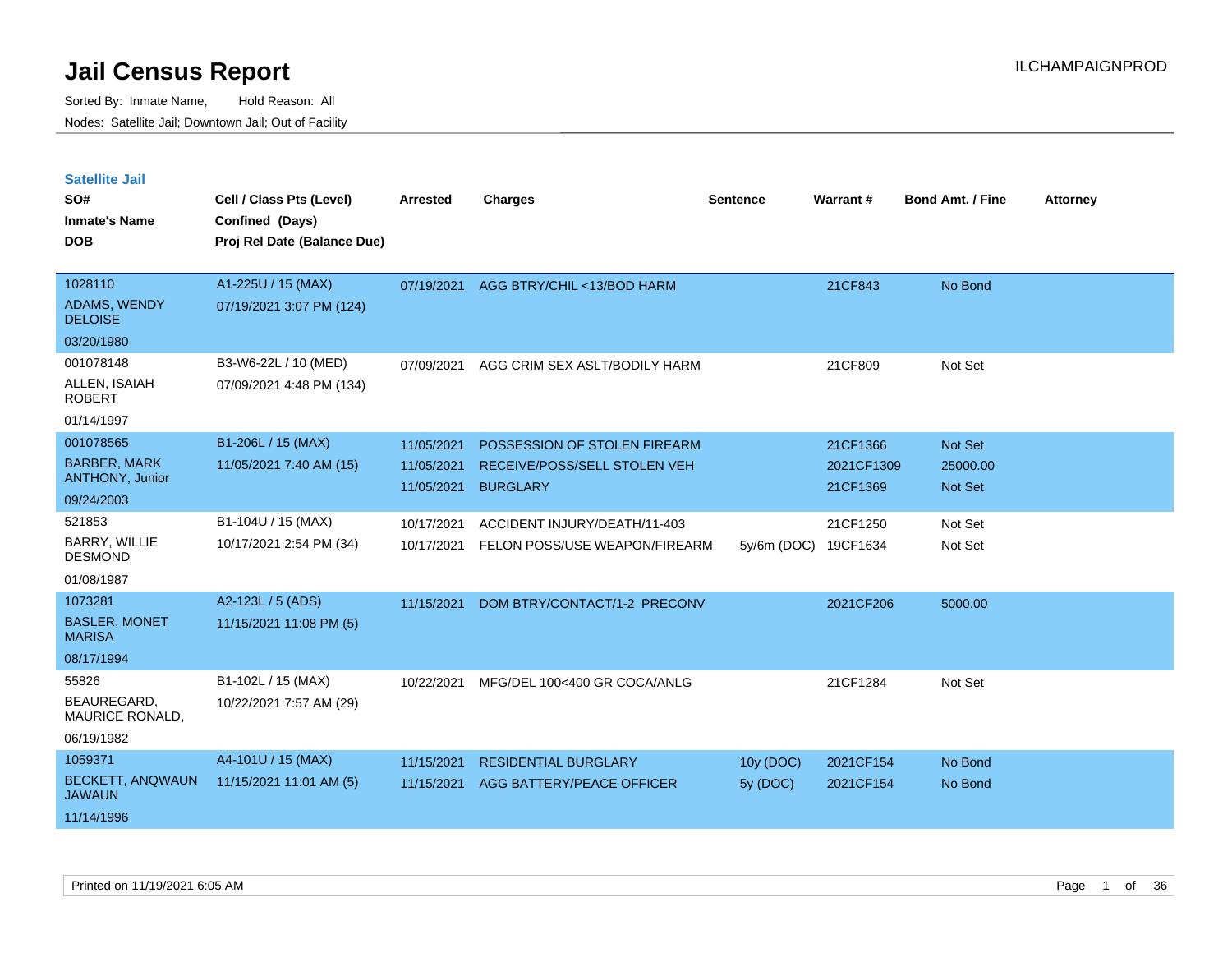| ivuutos. Saltiilit Jali, Duwilluwii Jali, Oul of Facility |                             |            |                                  |                 |                 |                         |                 |
|-----------------------------------------------------------|-----------------------------|------------|----------------------------------|-----------------|-----------------|-------------------------|-----------------|
| SO#                                                       | Cell / Class Pts (Level)    | Arrested   | <b>Charges</b>                   | <b>Sentence</b> | <b>Warrant#</b> | <b>Bond Amt. / Fine</b> | <b>Attorney</b> |
| <b>Inmate's Name</b>                                      | Confined (Days)             |            |                                  |                 |                 |                         |                 |
| <b>DOB</b>                                                | Proj Rel Date (Balance Due) |            |                                  |                 |                 |                         |                 |
|                                                           |                             |            |                                  |                 |                 |                         |                 |
| 001078590                                                 | BOOKF-2                     | 11/18/2021 | <b>DOMESTIC BATTERY</b>          |                 | 2021CMAWOW      | No Bond                 |                 |
| BERGEN, ELIZABETH                                         | 11/18/2021 8:41 AM (2)      |            |                                  |                 |                 |                         |                 |
|                                                           |                             |            |                                  |                 |                 |                         |                 |
| 07/22/1984                                                |                             |            |                                  |                 |                 |                         |                 |
| 001078535                                                 | B2-T2-07U / 15 (SPH)        | 10/26/2021 | CRIM SEX ASSAULT/FORCE           |                 | 21CF1305        | Not Set                 |                 |
| BERRY, DAVID ISAAC                                        | 10/26/2021 10:52 AM (25)    |            |                                  |                 |                 |                         |                 |
|                                                           |                             |            |                                  |                 |                 |                         |                 |
| 09/23/2000                                                |                             |            |                                  |                 |                 |                         |                 |
| 1057334                                                   | A4-201L / 15 (ADS)          | 10/27/2021 | MURDER/INTENT TO KILL/INJURE     |                 |                 | No Bond                 |                 |
| BEVERLY, DAVID<br><b>BENJAMIN</b>                         | 10/27/2021 1:42 PM (24)     |            |                                  |                 |                 |                         |                 |
| 03/31/1987                                                |                             |            |                                  |                 |                 |                         |                 |
| 57176                                                     | B3-DR / 5 (MIN)             | 11/04/2021 | DRIVING ON REVOKED LICENSE       |                 | 2021CF92        | Not Set                 |                 |
| <b>BICKERS, LARRY RAY</b>                                 | 11/04/2021 4:37 PM (16)     |            |                                  |                 |                 |                         |                 |
|                                                           |                             |            |                                  |                 |                 |                         |                 |
| 03/03/1966                                                | 11/3/2021 (0.00)            |            |                                  |                 |                 |                         |                 |
| 29626                                                     | A3-216L / 10 (MED)          | 11/09/2021 | MFG/DEL 15<100 GR COCA/ANALOG    |                 | 21CF1387        | Not Set                 |                 |
| <b>BISHOP, DARRELL</b><br><b>EDWARD</b>                   | 11/09/2021 4:46 PM (11)     |            |                                  |                 |                 |                         |                 |
| 07/18/1968                                                |                             |            |                                  |                 |                 |                         |                 |
| 51247                                                     | B1-202U / 10 (MED)          | 04/15/2021 | FELON POSS/USE WEAPON/FIREARM    |                 | 21CF411         | Not Set                 |                 |
| BROWN, DANTE                                              | 04/15/2021 6:24 PM (219)    |            |                                  |                 |                 |                         |                 |
| <b>MAURICE</b>                                            |                             |            |                                  |                 |                 |                         |                 |
| 04/19/1979                                                |                             |            |                                  |                 |                 |                         |                 |
| 1067476                                                   | A4-106L / 10 (MED)          | 11/13/2021 | AGG DOMESTIC BATTERY/STRANGLE    |                 | 20CF575         | 5000.00                 |                 |
| <b>BROWN, JAMES</b>                                       | 11/13/2021 2:35 AM (7)      | 11/13/2021 | LEAVING THE SCENE INVOLV VEHICLE |                 | 20TR3784        | 5000.00                 |                 |
| <b>BRONELL</b>                                            |                             | 11/13/2021 | <b>RESIDENTIAL BURGLARY</b>      |                 | 21CF385         | 25000.00                |                 |
| 01/08/1996                                                |                             |            |                                  |                 |                 |                         |                 |
| 1035923                                                   | B3-W3-12L / 10 (MED)        | 08/23/2021 | POSS STOLEN VEHICLE > \$25,000   |                 | 21CF1029        | Not Set                 |                 |
| BROWN, KYRELL<br><b>NAJUAN</b>                            | 08/23/2021 9:46 AM (89)     |            |                                  |                 |                 |                         |                 |
| 06/14/1993                                                |                             |            |                                  |                 |                 |                         |                 |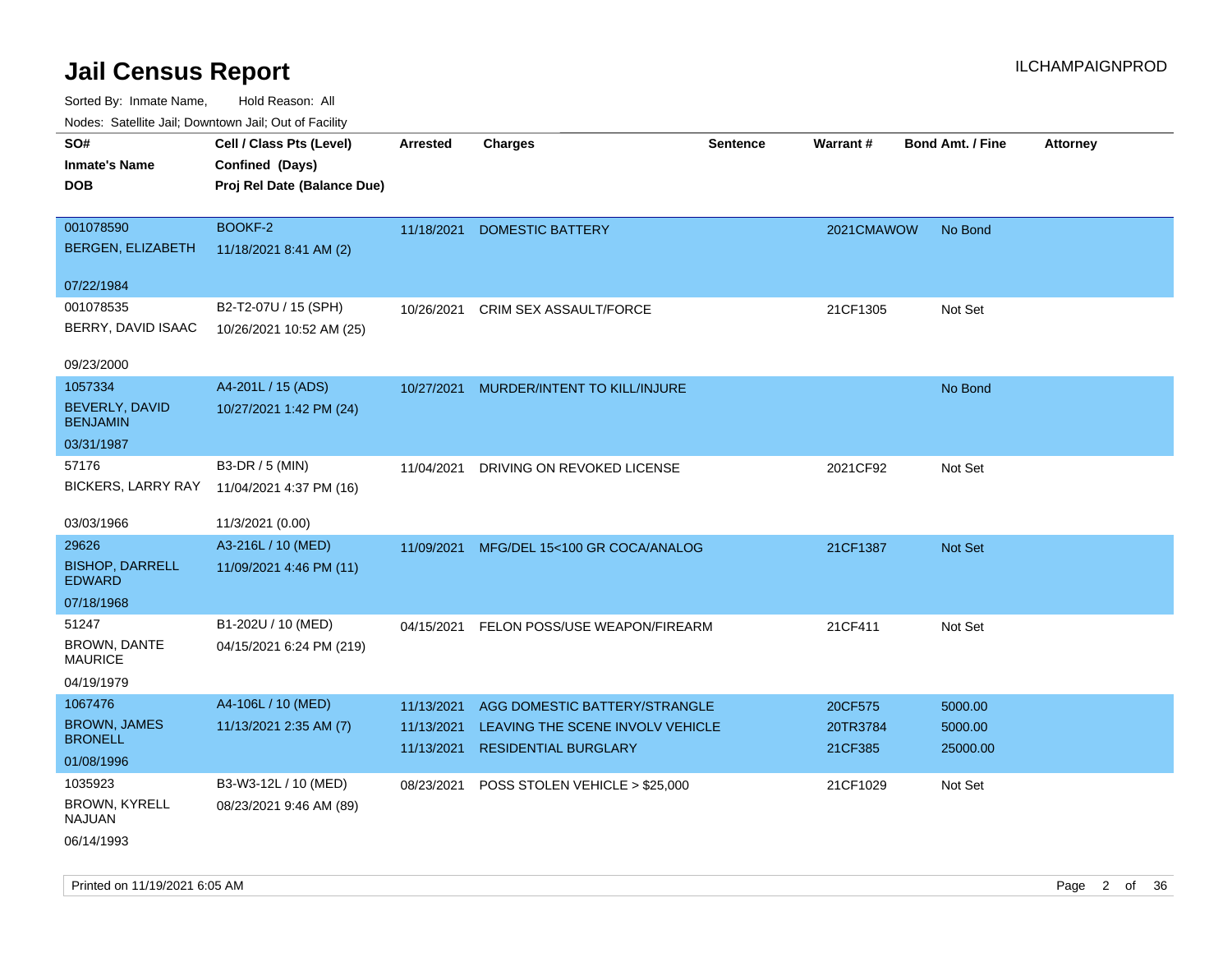| SO#<br><b>Inmate's Name</b><br><b>DOB</b>                   | Cell / Class Pts (Level)<br>Confined (Days)<br>Proj Rel Date (Balance Due) | <b>Arrested</b> | <b>Charges</b>                       | <b>Sentence</b> | Warrant#   | <b>Bond Amt. / Fine</b> | Attorney |
|-------------------------------------------------------------|----------------------------------------------------------------------------|-----------------|--------------------------------------|-----------------|------------|-------------------------|----------|
| 29957                                                       | A3-116L / 15 (MAX)                                                         | 11/13/2021      | FELON POSS/USE WEAPON/FIREARM        |                 | 21CF1390   | Not Set                 |          |
| <b>BROWN, RODNEY</b><br>Louis                               | 11/13/2021 8:57 PM (7)                                                     | 11/13/2021      | AGG CRIM SX AB/>5 YR OLDER VIC       |                 | 2019CF0718 | 250000.00               |          |
| 01/07/1968                                                  |                                                                            |                 |                                      |                 |            |                         |          |
| 001077945                                                   | A2-121L / 10 (MED)                                                         | 11/13/2021      | AGG ASLT PEACE OFF/FIRE/ER WRK       |                 | 2021CF637  | 1000.00                 |          |
| <b>BROWN, SIDREA</b><br>RENEIA                              | 11/13/2021 10:49 AM (7)                                                    | 11/13/2021      | <b>BURGLARY</b>                      |                 | 2021CF543  | 50000.00                |          |
| 07/23/1992                                                  |                                                                            | 11/17/2021      | <b>BURGLARY</b>                      |                 | 21CF1264   | 1000.00                 |          |
| 001078572                                                   | A4-103U / 15 (MAX)                                                         | 11/06/2021      | ARMED ROBBERY/NO FIREARM             |                 | 21CF1364   | No Bond                 |          |
| BRUMMOND, DOMINIC 11/06/2021 2:24 AM (14)<br><b>ANTONIO</b> |                                                                            |                 |                                      |                 |            |                         |          |
| 10/30/2001                                                  |                                                                            |                 |                                      |                 |            |                         |          |
| 1071534                                                     | B2-T2-08L / 10 (SPH)                                                       | 09/18/2020      | AGG BATTERY/DISCHARGE FIREARM        |                 | 20CF1049   | Not Set                 |          |
| BRYANT, KETONE<br><b>LEVELL</b>                             | 09/18/2020 1:19 PM (428)                                                   |                 |                                      |                 |            |                         |          |
| 04/07/2000                                                  |                                                                            |                 |                                      |                 |            |                         |          |
| 56936                                                       | B4-225U / 15 (MAX)                                                         | 11/01/2021      | PUBLIC INDECENCY/EXPOSURE/3+         |                 |            | Not Set                 |          |
| CALDWELL, STEVEN<br><b>ANDRE</b>                            | 11/01/2021 1:09 PM (19)                                                    |                 |                                      |                 |            |                         |          |
| 04/19/1982                                                  |                                                                            |                 |                                      |                 |            |                         |          |
| 39474                                                       | B1-101U / 10 (ADS)                                                         | 07/06/2021      | MFG/DEL 15<100 GR HEROIN/ANLG        |                 | 21CF792    | Not Set                 |          |
| CAMPBELL, AARON<br>JACOB                                    | 07/06/2021 11:56 PM (137)                                                  |                 |                                      |                 |            |                         |          |
| 07/18/1974                                                  |                                                                            |                 |                                      |                 |            |                         |          |
| 996275                                                      | A4-202L / 10 (ADS)                                                         | 11/15/2021      | <b>FELON POSS/USE WEAPON/FIREARM</b> |                 | 21CF1398   | <b>Not Set</b>          |          |
| CAMPBELL, JOHNNIE<br>LEE, Third                             | 11/15/2021 8:37 AM (5)                                                     | 11/15/2021      | <b>UNLICENSED</b>                    |                 | 21TR9796   | Not Set                 |          |
| 04/02/1992                                                  |                                                                            |                 |                                      |                 |            |                         |          |
| 001078576                                                   | A3-112L / 15 (MAX)                                                         | 11/09/2021      | UNLAWFUL USE OF A WEAPON             |                 | 21CF1383   | Not Set                 |          |
| CARTER, DEMONDRE<br>DAVON                                   | 11/09/2021 6:01 PM (11)                                                    |                 |                                      |                 |            |                         |          |
| 05/27/2001                                                  |                                                                            |                 |                                      |                 |            |                         |          |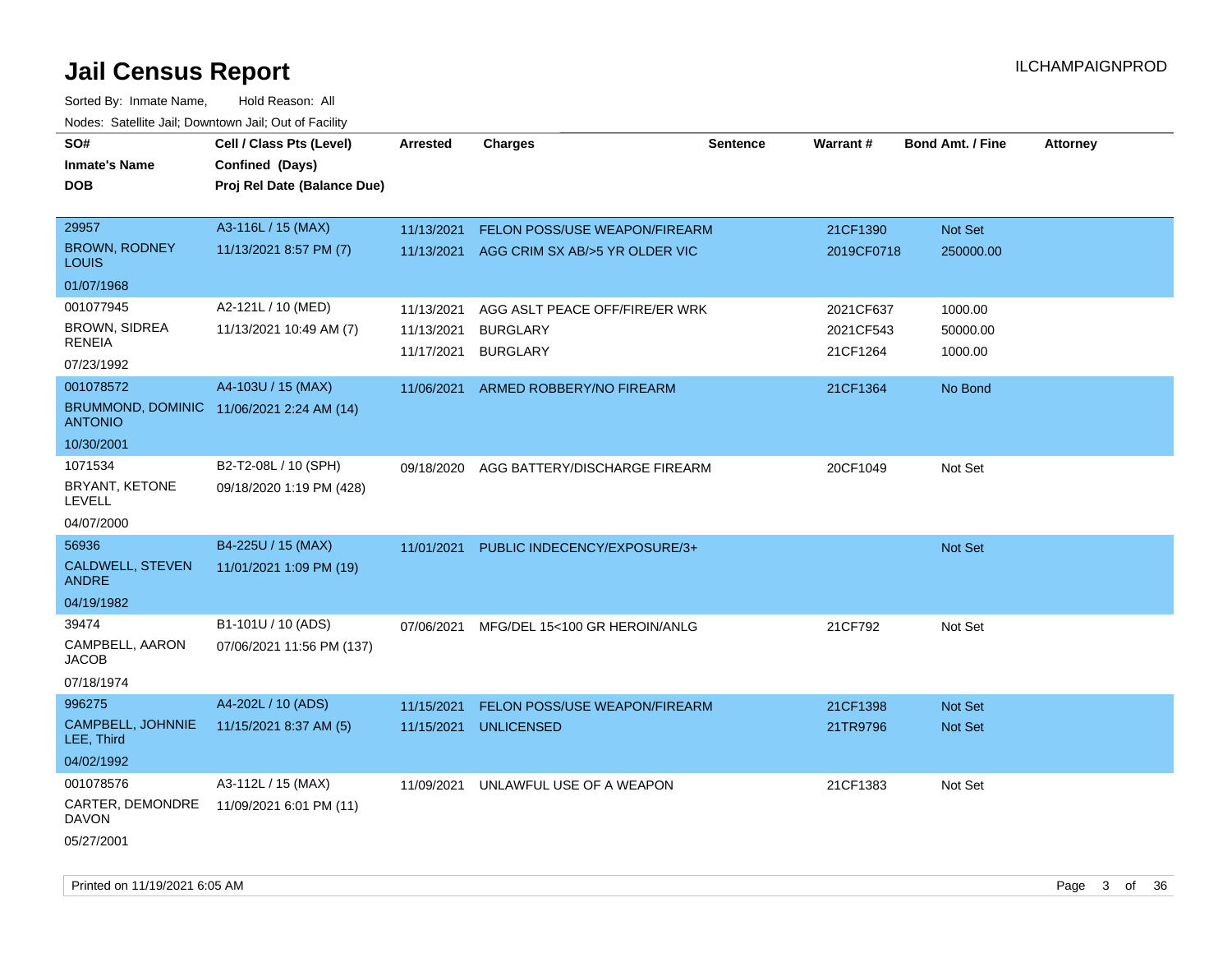| SO#                                         | Cell / Class Pts (Level)    | Arrested   | <b>Charges</b>                           | Sentence | Warrant#   | <b>Bond Amt. / Fine</b> | <b>Attorney</b> |
|---------------------------------------------|-----------------------------|------------|------------------------------------------|----------|------------|-------------------------|-----------------|
| <b>Inmate's Name</b>                        | Confined (Days)             |            |                                          |          |            |                         |                 |
| <b>DOB</b>                                  |                             |            |                                          |          |            |                         |                 |
|                                             | Proj Rel Date (Balance Due) |            |                                          |          |            |                         |                 |
| 958898                                      | BOOKH-3                     | 11/18/2021 | AGGRAVATED DOMESTIC BATTERY              |          | 21CF1409   | Not Set                 |                 |
| <b>CHAMBERS, GARY</b><br><b>DANTE</b>       | 11/18/2021 5:10 AM (2)      |            |                                          |          |            |                         |                 |
| 05/24/1973                                  |                             |            |                                          |          |            |                         |                 |
| 960551                                      | B4-225L / 10 (MED)          | 08/26/2021 | DOMESTIC BATTERY/HARM/VIO O/P            |          | 21CF1035   | 100000.00               |                 |
| COFFIN, KYLE LAIR                           | 08/26/2021 4:43 AM (86)     |            | 08/26/2021 POSS HYPO/SYRINGE/NEEDLES/1ST |          | 2021 CM116 | 1000.00                 |                 |
| 09/21/1988                                  |                             |            |                                          |          |            |                         |                 |
| 34805                                       | B4-226L / 15 (MAX)          | 10/01/2021 | <b>DOMESTIC BATTERY</b>                  |          | 21CF1183   | Not Set                 |                 |
| CONERLY, KIN JOSEPH 10/01/2021 1:53 AM (50) |                             | 10/01/2021 | <b>ARMED HABITUAL CRIMINAL</b>           |          | 21CF1184   | Not Set                 |                 |
|                                             |                             | 10/06/2021 | POSS STOLEN VEHICLE > \$25,000           |          | 19CF1786   | Not Set                 |                 |
| 11/16/1971                                  |                             |            |                                          |          |            |                         |                 |
| 1074319                                     | A3-215L / 15 (ADS)          | 10/12/2021 | AGGRAVATED CRUELTY TO ANIMALS            |          | 21CF1238   | Not Set                 |                 |
| CRAIG, DAVUCCI<br><b>DAVION</b>             | 10/12/2021 11:36 AM (39)    | 10/14/2021 | <b>MURDER</b>                            |          | 21CF1239   | Not Set                 |                 |
| 08/02/2001                                  |                             |            |                                          |          |            |                         |                 |
| 49829                                       | <b>BOOKH-6 / 10 (MED)</b>   | 11/17/2021 | AGG BATTERY/PEACE OFFICER                |          | 21CF1410   | Not Set                 |                 |
| <b>CRANDALL, TERRY</b><br>LEE, Junior       | 11/17/2021 3:38 PM (3)      |            |                                          |          |            |                         |                 |
| 01/12/1974                                  |                             |            |                                          |          |            |                         |                 |
| 001077549                                   | B2-T3-10L / 10 (SPH)        |            | 12/22/2020 PRED CRIM SEX ASLT/VICTIM <13 |          | 2020CF1469 | Not Set                 |                 |
| CRISTOBAL-MATEO,<br><b>CRISTOBAL</b>        | 12/22/2020 1:17 PM (333)    |            |                                          |          |            |                         |                 |
| 12/02/1988                                  |                             |            |                                          |          |            |                         |                 |
| 001077536                                   | B2-T1-03U / 10 (SPH)        | 12/20/2020 | <b>ROBBERY</b>                           |          | 20CF1446   | Not Set                 |                 |
| DAVIS, ARTRE LAVAE                          | 12/20/2020 1:38 PM (335)    |            |                                          |          |            |                         |                 |
| 06/26/2002                                  |                             |            |                                          |          |            |                         |                 |
| 1067370                                     | B1-205U / 15 (MAX)          | 11/05/2021 | FIREARM/FOID INVALID/NOT ELIG            |          | 21CF1370   | Not Set                 |                 |
| DAVIS, AUSTIN<br><b>CHRISTOPHER</b>         | 11/06/2021 12:23 AM (14)    |            |                                          |          |            |                         |                 |
| 08/11/1997                                  |                             |            |                                          |          |            |                         |                 |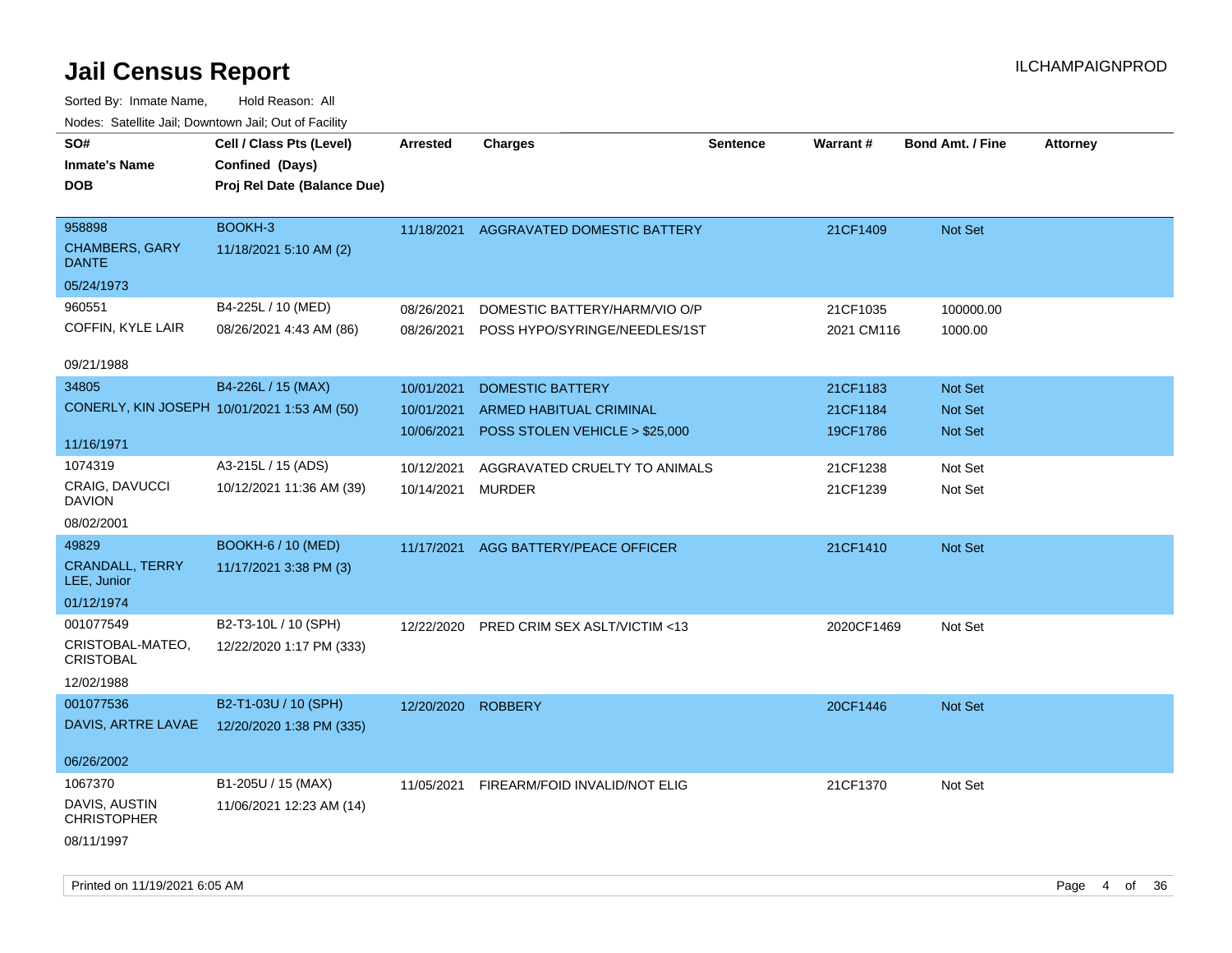| SO#<br><b>Inmate's Name</b>           | Cell / Class Pts (Level)<br>Confined (Days) | <b>Arrested</b> | <b>Charges</b>                     | <b>Sentence</b> | <b>Warrant#</b> | <b>Bond Amt. / Fine</b> | <b>Attorney</b> |
|---------------------------------------|---------------------------------------------|-----------------|------------------------------------|-----------------|-----------------|-------------------------|-----------------|
| <b>DOB</b>                            | Proj Rel Date (Balance Due)                 |                 |                                    |                 |                 |                         |                 |
| 1023587                               | B1-203U / 15 (MAX)                          | 09/24/2021      | MFG/DEL CANNABIS/2.5-10 GRAMS      |                 | 21CF1155        | Not Set                 |                 |
| <b>DAVIS, MARTIN</b><br><b>DENNIS</b> | 09/24/2021 9:38 PM (57)                     |                 | 09/24/2021 ARMED HABITUAL CRIMINAL |                 | 2021-CF681      | 500000.00               |                 |
| 12/02/1994                            |                                             |                 |                                    |                 |                 |                         |                 |
| 001077634                             | A2-223L / 5 (ADS)                           | 09/23/2021      | OBSTRUCT JUST/DESTROY EVIDENCE     |                 | 21CF887         | 25000.00                |                 |
| DAVIS, TAMIKA                         | 09/23/2021 12:30 AM (58)                    |                 |                                    |                 |                 |                         |                 |
| 03/11/1974                            |                                             |                 |                                    |                 |                 |                         |                 |
| 56972                                 | B4-227U / 10 (MED)                          | 08/30/2021      | POSS STOLEN VEHICLE > \$25,000     |                 | 21CF1044        | Not Set                 |                 |
| DAY, DANIEL JOSEPH                    | 08/30/2021 3:07 PM (82)                     |                 | 09/04/2021 BURGLARY                |                 | 21CF1054        | Not Set                 |                 |
|                                       |                                             |                 |                                    |                 |                 |                         |                 |
| 10/16/1982                            |                                             |                 |                                    |                 |                 |                         |                 |
| 989143                                | B3-W2-06L / 10 (MED)                        | 09/27/2021      | STALKING/CAUSE PERSON DISTRESS     |                 | 21CF1149        | 50000.00                |                 |
| DIAL, CLAYTON COLE                    | 09/27/2021 4:12 PM (54)                     | 09/27/2021      | VIOLATE ORDER PROTECTION           |                 | 21CM440         | 25000.00                |                 |
| 07/28/1991                            |                                             | 09/27/2021      | POSSESSION OF METH<5 GRAMS         |                 |                 | 9430.00                 |                 |
| 001078223                             | A3-214U / 5 (MIN)                           |                 |                                    |                 |                 |                         |                 |
| DIEGO-MATEO,                          | 11/09/2021 10:52 PM (11)                    | 11/09/2021      | AGG DUI/NO VALID DL                |                 | 21CF1382        | Not Set                 |                 |
| <b>JOAQUIN</b>                        |                                             |                 |                                    |                 |                 |                         |                 |
| 01/23/2002                            |                                             |                 |                                    |                 |                 |                         |                 |
| 515892                                | A4-107U                                     | 11/18/2021      | AGG DOMESTIC BATTERY/STRANGLE      |                 | 15CF1432        | No Bond                 |                 |
| DISHMAN, BYRON<br><b>EUJEAN</b>       | 11/18/2021 2:33 PM (2)                      |                 |                                    |                 |                 |                         |                 |
| 07/30/1983                            |                                             |                 |                                    |                 |                 |                         |                 |
| 001077846                             | A1-224L / 5 (ADS)                           | 04/12/2021      | BATTERY/MAKES PHYSICAL CONTACT     |                 | 21CM142         | Not Set                 |                 |
| DONAHUE, JEANICE                      | 04/12/2021 9:50 AM (222)                    | 08/19/2021      | <b>CRIMINAL TRESPASS TO LAND</b>   |                 | 2019CM378       | 5000.00                 |                 |
| <b>LUELLA</b>                         |                                             | 08/19/2021      | CRIM DAMAGE TO PROPERTY <\$500     |                 | 2020CM299       | 1500.00                 |                 |
| 07/03/1993                            |                                             | 08/19/2021      | <b>CRIMINAL TRESPASS TO LAND</b>   |                 | 2020CM297       | 1500.00                 |                 |
|                                       |                                             | 08/19/2021      | <b>RETAIL THEFT</b>                |                 | 2020CM455       | 1500.00                 |                 |
| 25659                                 | B4-125L / 15 (MAX)                          | 06/15/2021      | RESIDENTIAL BURGLARY               |                 | 2020CF1218      | 50000.00                |                 |
| DORRIS, LORENZO                       | 06/15/2021 6:17 AM (158)                    | 06/15/2021      | <b>BURGLARY</b>                    |                 | 21CF689         | Not Set                 |                 |
| 07/19/1966                            |                                             |                 |                                    |                 |                 |                         |                 |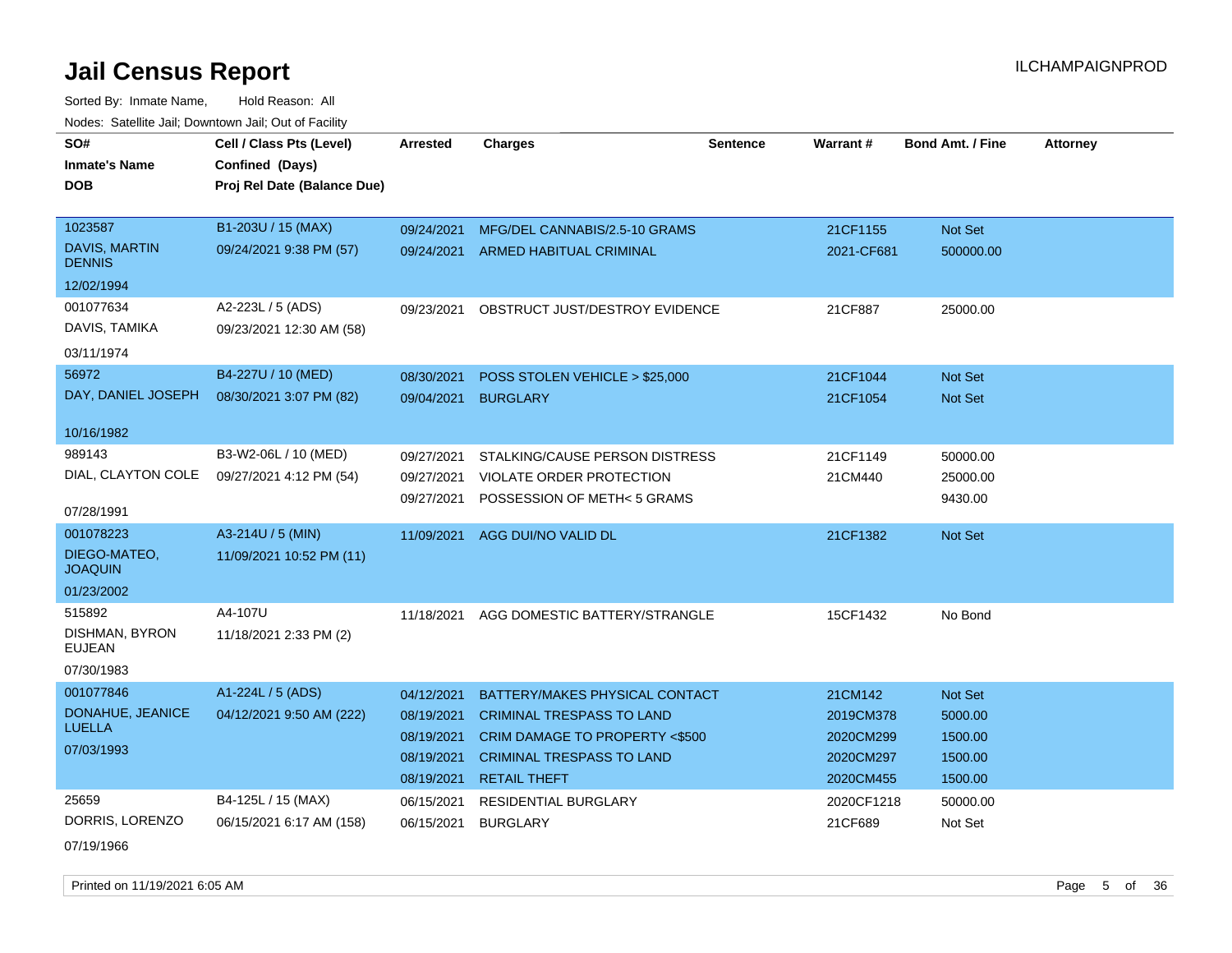| rouco. Calcillo Jali, Downtown Jali, Out of Facility                  |                                                                            |                          |                                                   |                 |                       |                         |                 |
|-----------------------------------------------------------------------|----------------------------------------------------------------------------|--------------------------|---------------------------------------------------|-----------------|-----------------------|-------------------------|-----------------|
| SO#<br>Inmate's Name<br>DOB                                           | Cell / Class Pts (Level)<br>Confined (Days)<br>Proj Rel Date (Balance Due) | <b>Arrested</b>          | <b>Charges</b>                                    | <b>Sentence</b> | Warrant#              | <b>Bond Amt. / Fine</b> | <b>Attorney</b> |
| 45194<br><b>FALLS, ANDREW</b><br>08/15/1976                           | B3-W1-01U / 10 (MED)<br>10/20/2021 12:59 AM (31)                           | 10/20/2021               | DOMESTIC BATTERY/OTHER PRIOR                      |                 | 21CF1265              | Not Set                 |                 |
| 527081<br>FERGUSON,<br><b>CHRISTOPHER</b><br>12/21/1981               | B3-W6-24L / 10 (MED)<br>09/06/2021 1:18 PM (75)                            | 09/06/2021               | ARSON/REAL/PERSONAL PROP>\$150                    |                 | 2021 CF 797           | 25000.00                |                 |
| 524764<br><b>FISCUS, ROBERT</b><br>LOWELL<br>02/17/1986               | B3-W2-08L / 5 (MIN)<br>09/18/2021 10:50 AM (63)                            |                          | 09/18/2021 METH DELIVERY/15<100 GRAMS             |                 | 21CF627               | 50000.00                |                 |
| 518395<br>09/10/1985                                                  | B2-T3-12L / 15 (SPH)<br>FRANDLE, MARK RYAN 07/07/2020 3:42 PM (501)        | 07/07/2020               | CRIMINAL SEXUAL ASSAULT                           |                 | 2020-CF735            | 250000.00               |                 |
| 001078583<br>FRAZIER, RICHARD<br><b>EMOND</b><br>04/19/2001           | A3-117U / 15 (MAX)<br>11/14/2021 3:12 AM (6)                               | 11/14/2021               | AGG UNLAWFUL USE WEAPON/PERSON                    |                 | 21CF1392              | <b>Not Set</b>          |                 |
| 001077934<br>FREED, LOGAN<br><b>SUZANNE</b><br>08/18/1996             | A1-124U / 10 (MED)<br>08/22/2021 11:45 PM (90)                             | 08/22/2021<br>08/22/2021 | DOMESTIC BATTERY<br>AGG DUI/ACCIDENT/DEATH        |                 | 21 CM 172<br>21CF1024 | 10000.00<br>Not Set     |                 |
| 001078290<br><b>FREEMAN, ANGEL</b><br><b>JANILA KAY</b><br>12/25/1995 | A1-124L / 10 (ADS)<br>08/19/2021 1:26 AM (93)                              | 08/19/2021               | MACHINE GUN/AUTO WEAPON/VEH                       |                 | 21CF1012              | <b>Not Set</b>          |                 |
| 001078450<br>GAMBLE, HAKEEM<br>DARION<br>12/17/1999                   | B3-W2-05U / 10 (MED)<br>10/26/2021 1:01 PM (25)<br>12/23/2021 (0.00)       | 10/26/2021<br>10/26/2021 | AGGRAVATED BATTERY<br>BURGLARY W/O CAUSING DAMAGE |                 |                       | Not Set<br>No Bond      |                 |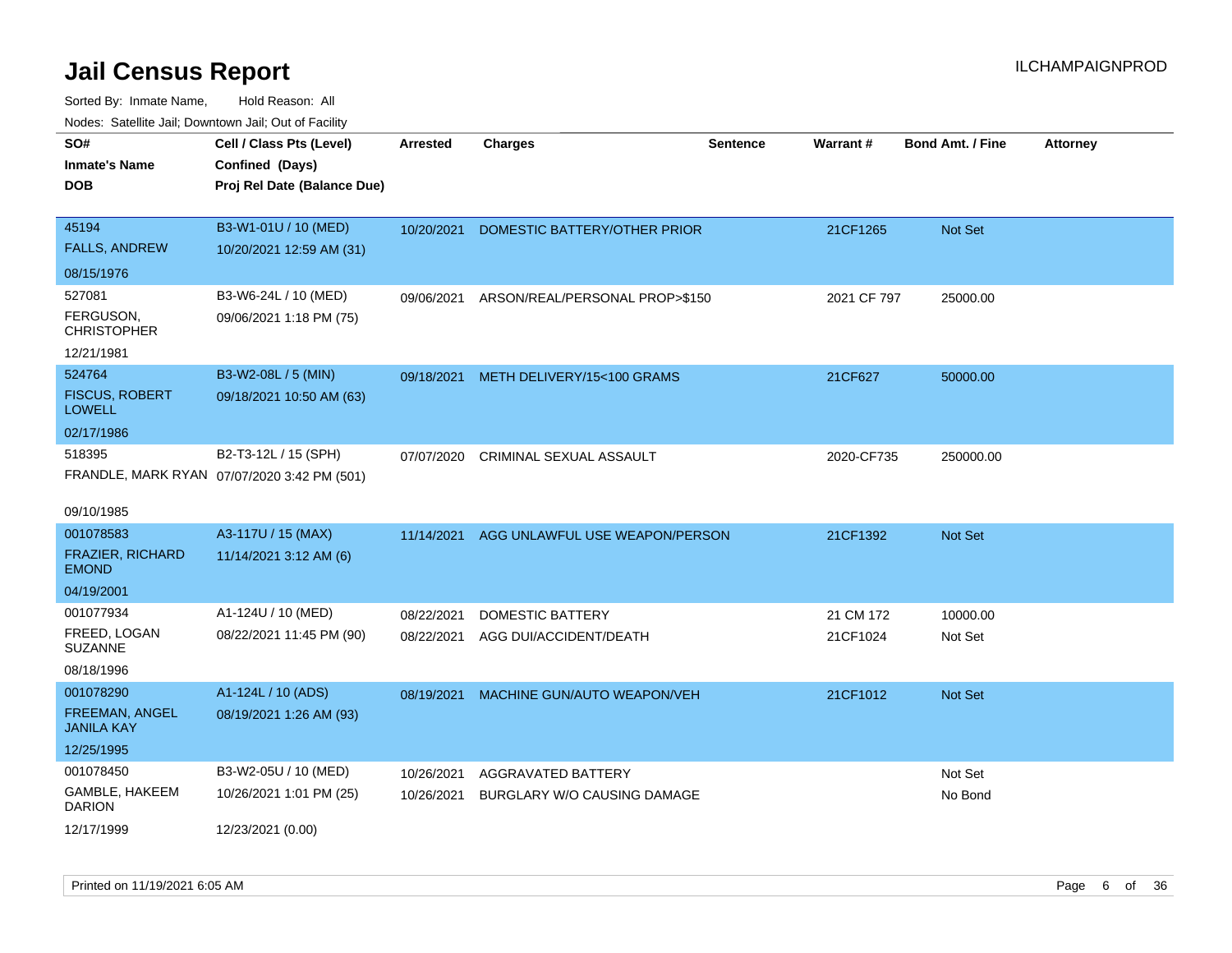**DOB SO# Inmate's Name Cell / Class Pts (Level) Arrested Charges Warrant # Bond Amt. / Fine Attorney Confined (Days) Sentence Proj Rel Date (Balance Due)** GARLICK, MORGAN THOMAS 54107 BOOKH-3 11/18/2021 5:53 PM (2) 07/08/1981 11/18/2021 PAROLE REVOCATION CI2106822 Not Set GARY, XAVIER LAMAR 07/08/2021 9:24 AM (135) 1013012 B4-222L / 15 (MAX) 12/14/1991 07/08/2021 ATTEMPT (FIRST DEGREE MURDER) 2021CF790 1000000.00 07/08/2021 FELON POSS/USE FIREARM PRIOR 2020CF650 25000.00 07/08/2021 FELON POSS/USE FIREARM PRIOR 21CF798 Not Set GREER, CONNOR JAY 11/17/2021 5:26 PM (3) 1069726 A4-105U / 5 (MIN) 02/22/1994 11/17/2021 POSS AMT CON SUB EXCEPT(A)/(D) 21CF472 10000.00 11/17/2021 BURGLARY W/O CAUSING DAMAGE 19CF1421 10000.00 GRIFFIN, NATHAN EUGENE 56342 B1-205L / 10 (MED) 10/21/2021 4:20 PM (30) 02/24/1969 10/21/2021 THEFT CONTROL INTENT <\$500 17CF1451 10000.00 10/21/2021 DRIVING ON REVOKED LICENSE 20TR1979 3000.00 10/21/2021 ARMED HABITUAL CRIMINAL 21CF1279 Not Set HART, DAVEON LATTEEF 1041176 B4-223U / 15 (MAX) 10/05/2021 10:35 AM (46) 03/15/1996 10/05/2021 PAROLE REVOCATION Not Set Not Set Not Set Not Set Not Set Not Set Not Set Not Set Not Set Not Set N 10/06/2021 AGGRAVATED DOMESTIC BATTERY Not Set Not Set Not Set HAYS, DAMIEN CLYDE 11/05/2021 8:59 PM (15) 1038973 B4-121L / 10 (MED) 03/19/1994 11/05/2021 AGG DOMESTIC BATTERY/STRANGLE 21CF1365 Not Set HEINZ, ANDREW **MICHAEL** 965829 BOOKH-4 / 10 (ADS) 09/09/2021 5:21 PM (72) 07/01/1987 09/09/2021 HRSMT/NO CONVERSATION/KILL 2021CF1072 25000.00 09/13/2021 PROBATION VIOLATION 2001 2002 21 22 21 CF7 Not Set HERNANDEZ-LOPEZ, ERNESTO 001078488 B2-T3-11U / 15 (SPH) 10/14/2021 3:15 PM (37) 10/14/2021 PRED CRIM SEX ASLT/VICTIM <13 21CF1232 500000.00 10/14/2021 FUGITIVE FROM JUSTICE 21CF1246 Not Set Sorted By: Inmate Name, Hold Reason: All Nodes: Satellite Jail; Downtown Jail; Out of Facility

11/28/1975

Printed on 11/19/2021 6:05 AM Page 7 of 36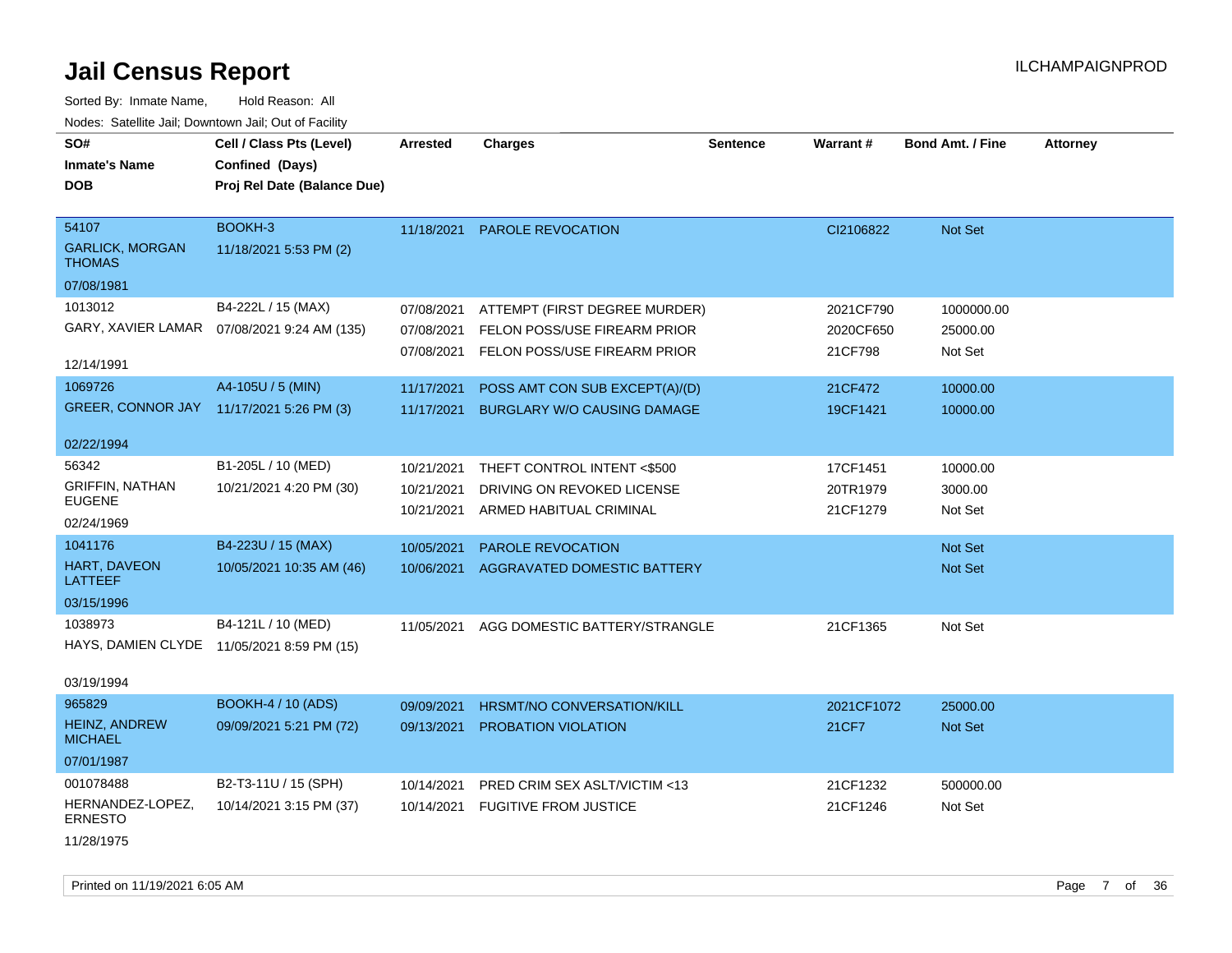| SO#<br><b>Inmate's Name</b><br><b>DOB</b>                       | Cell / Class Pts (Level)<br>Confined (Days)<br>Proj Rel Date (Balance Due) | <b>Arrested</b>                                                          | <b>Charges</b>                                                                                                                                | <b>Sentence</b> | <b>Warrant#</b>                                              | <b>Bond Amt. / Fine</b>                             | <b>Attorney</b> |
|-----------------------------------------------------------------|----------------------------------------------------------------------------|--------------------------------------------------------------------------|-----------------------------------------------------------------------------------------------------------------------------------------------|-----------------|--------------------------------------------------------------|-----------------------------------------------------|-----------------|
| 1041135<br><b>HILL, DEONANCE</b><br><b>JAMES</b>                | B1-107U / 15 (MAX)<br>10/19/2021 5:46 PM (32)                              |                                                                          | 10/19/2021 ARMED VIOLENCE/CATEGORY I                                                                                                          |                 | 21CF1266                                                     | No Bond                                             |                 |
| 04/28/1992<br>975293<br>HILL, JACOB MILES<br>02/06/1988         | B2-T4-14L / 10 (SPH)<br>07/21/2021 8:43 PM (122)                           | 07/21/2021<br>07/21/2021<br>07/25/2021<br>08/18/2021<br>09/09/2021       | VIO ORDER/PRIOR VIO OF ORDER<br><b>STALKING</b><br>PAROLE REVOCATION<br><b>HARASS WITNESS/FAMILY MBR/REP</b><br>AGG STALKING/BODILY HARM      |                 | 21CF914<br>2021CF863<br>CH2104646<br>21CF992<br>21CF1073     | No Bond<br>Not Set<br>Not Set<br>Not Set<br>Not Set |                 |
| 48471<br>HILL, RAMESH<br><b>JERMAINE</b><br>12/11/1978          | B1-207L / 15 (MAX)<br>08/08/2021 4:45 AM (104)                             | 08/08/2021                                                               | AGG BATTERY/DISCHARGE FIREARM                                                                                                                 |                 | 21CF946                                                      | Not Set                                             |                 |
| 1043704<br>HOUSTON, STEVEN<br>CORDELL<br>01/24/1989             | B4-223L / 15 (MAX)<br>07/13/2021 5:56 AM (130)                             | 07/13/2021<br>07/13/2021<br>07/13/2021                                   | PROBATION VIOLATION<br>PROBATION VIOLATION<br>ARMED ROBBERY/ARMED W/FIREARM                                                                   |                 | 18CF1697<br>19CF1295<br>21CF815                              | 25000.00<br>25000.00<br>Not Set                     |                 |
| 1061996<br>HUBBARD, REBEKIAH<br><b>DIONA</b><br>04/08/1998      | A1-227U / 5 (MIN)<br>10/30/2021 1:37 PM (21)                               | 10/30/2021 THEFT<br>10/30/2021<br>10/30/2021<br>10/30/2021<br>10/31/2021 | DRVG UNDER INFLUENCE OF DRUG<br>CRIM DAMAGE TO PROPERTY <\$500<br><b>RETAIL THEFT/DISP MERCH/&lt;\$300</b><br>USE FORGED CR/DEBIT CARD/<\$300 | 2y (DOC)        | 21CF1321<br>2021DT71<br>2021CM156<br>2018CF1302<br>2020CF670 | No Bond<br>7500.00<br>660.00<br>20000.00<br>No Bond |                 |
| 953555<br>HUNT, TAVARIS EARL<br>12/29/1987                      | B4-122L / 15 (MAX)<br>03/10/2021 4:58 AM (255)                             | 03/10/2021<br>04/14/2021                                                 | CRIM TRESPASS TO RESIDENCE<br>AGG FLEEING POLICE/21 MPH OVER                                                                                  | 3y (DOC)        | 21CF272<br>2020CF94                                          | Not Set<br>10000.00                                 |                 |
| 38993<br><b>JACKSON, LAMONT</b><br><b>JEREMIE</b><br>07/31/1973 | B4-126L / 15 (MAX)<br>02/13/2021 7:45 AM (280)                             |                                                                          | 02/13/2021 ATTEMPT (FIRST DEGREE MURDER)                                                                                                      |                 | 21CF181                                                      | Not Set                                             |                 |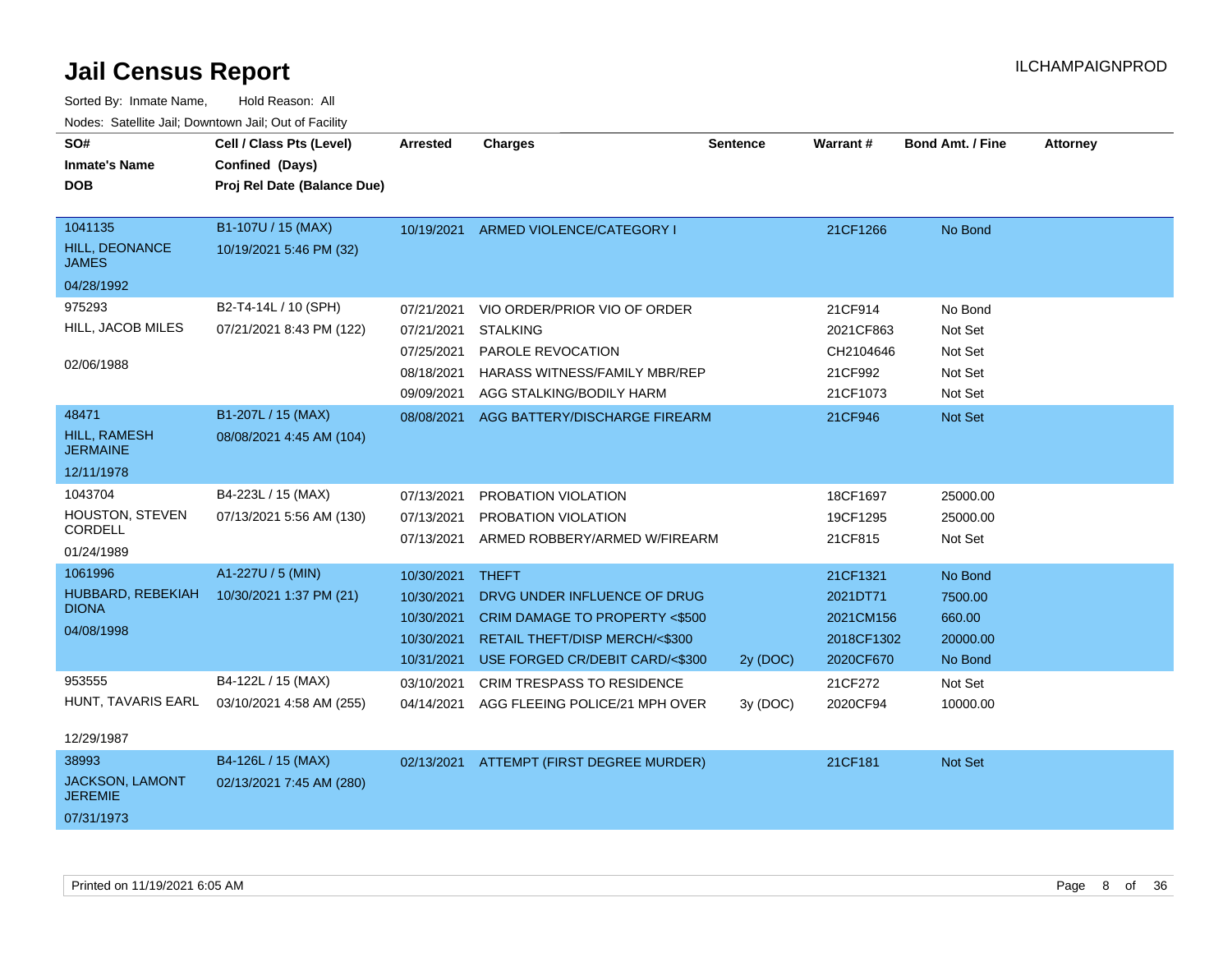Sorted By: Inmate Name, Hold Reason: All Nodes: Satellite Jail; Downtown Jail; Out of Facility

| rougs. Calcinic Jan, Downtown Jan, Out of Facility |                                            |                 |                                          |                 |             |                         |                 |
|----------------------------------------------------|--------------------------------------------|-----------------|------------------------------------------|-----------------|-------------|-------------------------|-----------------|
| SO#                                                | Cell / Class Pts (Level)                   | <b>Arrested</b> | <b>Charges</b>                           | <b>Sentence</b> | Warrant#    | <b>Bond Amt. / Fine</b> | <b>Attorney</b> |
| <b>Inmate's Name</b>                               | Confined (Days)                            |                 |                                          |                 |             |                         |                 |
| <b>DOB</b>                                         | Proj Rel Date (Balance Due)                |                 |                                          |                 |             |                         |                 |
|                                                    |                                            |                 |                                          |                 |             |                         |                 |
| 532426                                             | A1-126L / 10 (ADS)                         | 05/16/2021      | AGGRAVATED BATTERY/NURSE                 |                 | 2021CF344   | No Bond                 |                 |
| <b>JACKSON, NATASHA</b><br><b>RENETTA</b>          | 05/16/2021 12:24 AM (188)                  |                 |                                          |                 |             |                         |                 |
| 01/02/1987                                         |                                            |                 |                                          |                 |             |                         |                 |
| 001077487                                          | B3-W8-30L / 10 (MED)                       | 12/03/2020      | FELON POSS/USE WEAPON/FIREARM            |                 | 20CF1377    | Not Set                 |                 |
| <b>JACKSON, TERREL</b><br><b>DANDRE</b>            | 12/03/2020 10:18 AM (352)                  | 11/09/2021      | AGG DISCHARGE FIREARM/OCC VEH            |                 | 21CR0331401 | No Bond                 |                 |
| 08/11/1990                                         |                                            |                 |                                          |                 |             |                         |                 |
| 001077864                                          | B1-103L / 15 (MAX)                         | 04/18/2021      | <b>FELON POSS/USE WEAPON/FIREARM</b>     |                 | 21CF428     | Not Set                 |                 |
| D                                                  | JAMERSON, ANTHONY 04/18/2021 7:21 PM (216) |                 |                                          |                 |             |                         |                 |
| 01/26/1990                                         |                                            |                 |                                          |                 |             |                         |                 |
| 001077437                                          | B3-W4-16L / 10 (MED)                       | 08/23/2021      | DOM BTRY/CONTACT/1-2 PRECONV             |                 | 21CF1025    | Not Set                 |                 |
| JOHNSON, ANTONIO<br>LASHAUN                        | 08/23/2021 7:48 PM (89)                    |                 |                                          |                 |             |                         |                 |
| 01/06/1980                                         |                                            |                 |                                          |                 |             |                         |                 |
| 29206                                              | A4-102L / 15 (MAX)                         | 11/09/2021      | <b>AGGRAVATED BATTERY</b>                |                 | 21CF1381    | No Bond                 |                 |
| <b>JOHNSON, REUBEN</b><br><b>MONTE</b>             | 11/09/2021 11:30 AM (11)                   | 11/16/2021      | PROBATION VIOLATION                      |                 | 20CF987     | <b>Not Set</b>          |                 |
| 04/07/1956                                         |                                            |                 |                                          |                 |             |                         |                 |
| 1071536                                            | B1-206U / 15 (MAX)                         |                 | 06/17/2021 ATTEMPT (FIRST DEGREE MURDER) |                 | 21CF702     | Not Set                 |                 |
| JOHNSON, ZACHERY<br><b>EDWARD</b>                  | 06/17/2021 2:00 AM (156)                   |                 |                                          |                 |             |                         |                 |
| 10/30/1987                                         |                                            |                 |                                          |                 |             |                         |                 |
| 001077784                                          | B2-T1-01U / 10 (SPH)                       | 10/21/2021      | DELIVERY OF OR POSSESSION OF W/INT       |                 | 21CF1278    | Not Set                 |                 |
| <b>JONES, KEEFER</b><br><b>LAMONT</b>              | 10/21/2021 10:30 AM (30)                   |                 |                                          |                 |             |                         |                 |
| 07/26/1970                                         |                                            |                 |                                          |                 |             |                         |                 |
| 506244                                             | B1-204L / 15 (MAX)                         | 07/15/2021      | ARMED ROBBERY/ARMED W/FIREARM            |                 | 2021CF791   | 250000.00               |                 |
| <b>JOSLIN, JASON LEE</b>                           | 07/15/2021 4:38 AM (128)                   |                 |                                          |                 |             |                         |                 |

12/22/1985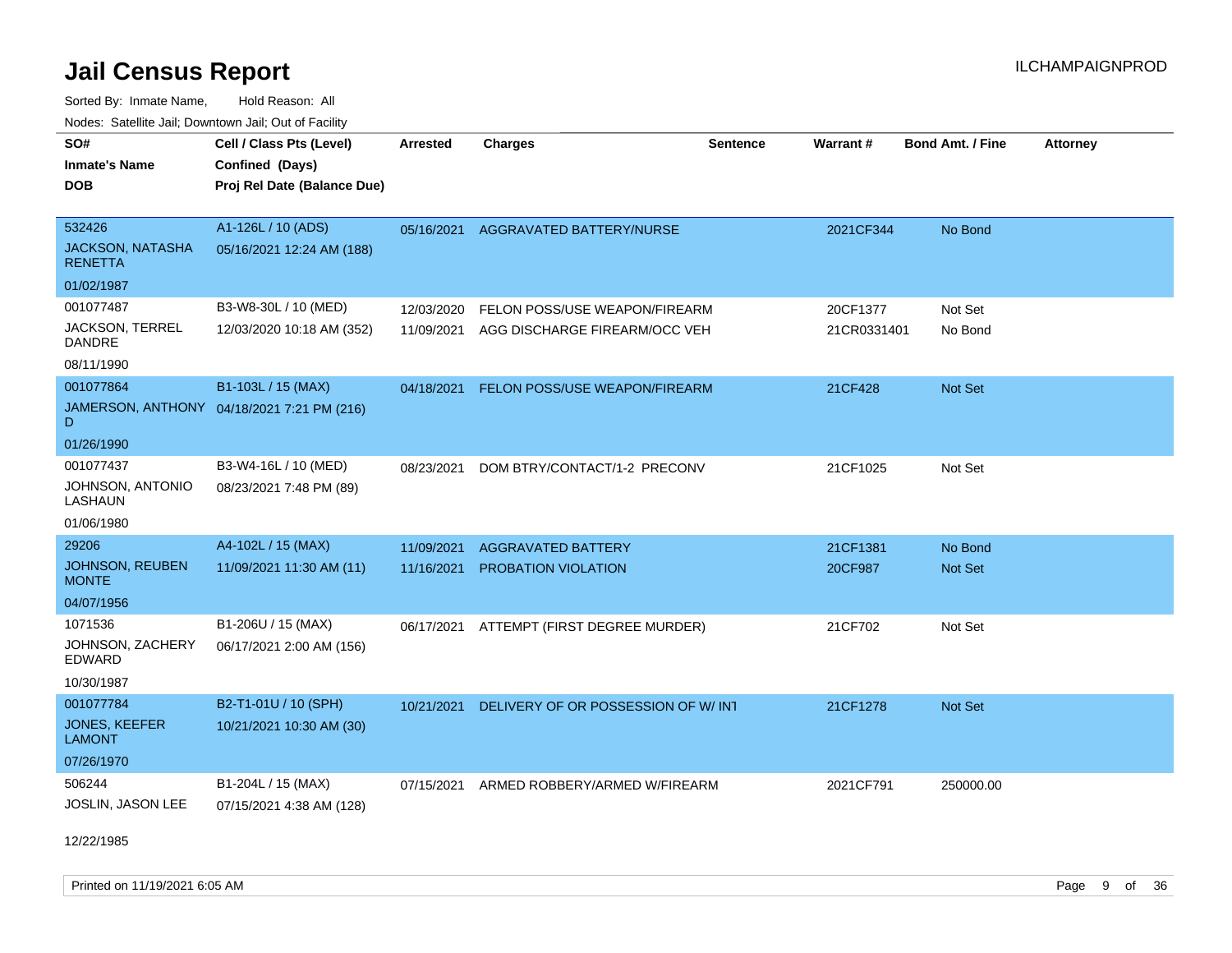Sorted By: Inmate Name, Hold Reason: All

Nodes: Satellite Jail; Downtown Jail; Out of Facility

| SO#<br><b>Inmate's Name</b><br><b>DOB</b>                                                   | Cell / Class Pts (Level)<br>Confined (Days)<br>Proj Rel Date (Balance Due) | <b>Arrested</b>                                      | <b>Charges</b>                                                                                                                  | <b>Sentence</b> | <b>Warrant#</b>                                              | <b>Bond Amt. / Fine</b>                       | <b>Attorney</b> |  |
|---------------------------------------------------------------------------------------------|----------------------------------------------------------------------------|------------------------------------------------------|---------------------------------------------------------------------------------------------------------------------------------|-----------------|--------------------------------------------------------------|-----------------------------------------------|-----------------|--|
| 001078592<br><b>ASHLEY</b><br>04/02/1993                                                    | <b>BOOKF-2</b><br>LAMBERT, ELIZABETH 11/18/2021 12:31 PM (2)               | 11/18/2021                                           | <b>FUGITIVE FROM JUSTICE</b>                                                                                                    |                 | 2021CFAWOW                                                   | No Bond                                       |                 |  |
| 1070011<br>LAWS, WILLIAM<br>ZARAK, Third<br>07/06/1999                                      | B4-124U / 15 (MAX)<br>08/03/2021 3:53 PM (109)                             | 08/03/2021                                           | AGG DISCH FIREARM/1ST AID PERS                                                                                                  |                 | 21CF929                                                      | Not Set                                       |                 |  |
| 548089<br><b>LEWIS, LAWRENCE</b><br>PAUL, Third<br>02/08/1993                               | B1-204U / 15 (MAX)<br>12/04/2020 4:42 AM (351)                             | 12/04/2020<br>12/04/2020<br>12/04/2020               | METH DELIVERY/100<400 GRAMS<br>AGG DOMESTIC BATTERY/STRANGLE<br>ATTEMPT (FIRST DEGREE MURDER)                                   |                 | 20CF1481<br>18CF1507<br>20CF1378                             | Not Set<br>10000.00<br><b>Not Set</b>         |                 |  |
| 001077524<br>LEWIS, TREVOR<br><b>DANIEL</b><br>06/03/2002                                   | B2-T4-15U / 10 (SPH)<br>12/14/2020 5:16 PM (341)                           | 12/14/2020<br>12/14/2020<br>12/14/2020<br>12/14/2020 | AGG BATTERY/JUDGE/EMT<br><b>RESIDENTIAL ARSON</b><br>AGG BATTERY/PUBLIC PLACE<br>AGG BATTERY/PEACE OFFICER                      |                 | 2020-CF-1212<br>2020-CF-1388<br>2020-CF-1231<br>2020-CF-1211 | 10000.00<br>150000.00<br>50000.00<br>10000.00 |                 |  |
| 1065002<br>LOVELESS, DUSTIN<br><b>DEE</b><br>06/17/1982                                     | A4-205U / 10 (ADS)<br>11/16/2021 11:41 AM (4)                              | 11/16/2021<br>11/16/2021<br>11/16/2021<br>11/16/2021 | DOMESTIC BTRY/CONTACT/VIO O/P<br>DOM BTRY/CONTACT/1-2 PRECONV<br><b>TRANSP/CARRY ALC LIQ/DRIVER</b><br>DRVG ON SUSP LICENSE/FTA |                 | 2019CF001781<br>2021CF000494<br>2020TR002442<br>2020TR002441 | 25000.00<br>25000.00<br>1000.00<br>1000.00    |                 |  |
| 1000869<br>MARTIN, MANNIX<br><b>TILMOND</b><br>07/19/1991                                   | B1-106L / 15 (MAX)<br>09/12/2021 12:40 AM (69)                             | 09/11/2021                                           | FELON POSS/USE WEAPON/FIREARM                                                                                                   |                 | 21CF1102                                                     | Not Set                                       |                 |  |
| 1066623<br>MATA-OROZCO,<br><b>OLEGARIO</b><br>03/06/1995                                    | A4-105L / 5 (MIN)<br>11/17/2021 5:08 PM (3)                                | 11/17/2021                                           | MFG/DEL 15<100 GR COCA/ANALOG                                                                                                   |                 | 17CF1093                                                     | 75000.00                                      |                 |  |
| 001077938<br>MCGAHA,<br><b>CHRISTOPHER D</b><br>07/27/1991<br>Printed on 11/19/2021 6:05 AM | <b>BOOKH-2 / 15 (ADS)</b><br>05/10/2021 7:02 PM (194)                      | 05/10/2021<br>05/11/2021<br>05/27/2021               | AGG KIDNAPING DISCH FIR/HARM<br>MURDER<br>ESCAPE FROM DEPT OF CORRECTION                                                        |                 | 21CF532<br>2021-CF-215<br>21CF600                            | Not Set<br>No Bond<br>Not Set                 | Page 10 of 36   |  |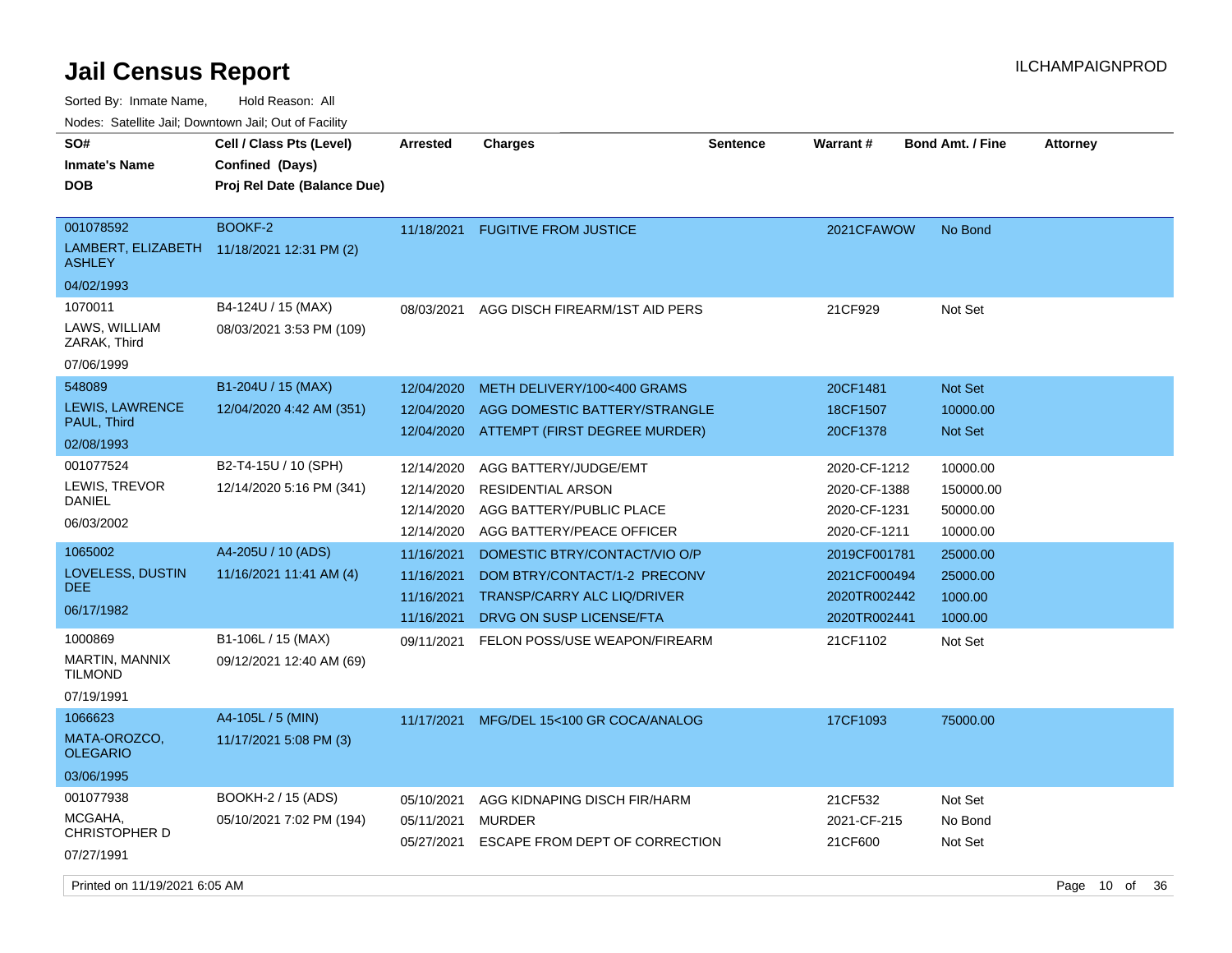Sorted By: Inmate Name, Hold Reason: All Nodes: Satellite Jail; Downtown Jail; Out of Facility

| wacs. Calcillic Jali, Downtown Jali, Out of Facility |                                              |                          |                                                 |                 |                           |                         |                 |
|------------------------------------------------------|----------------------------------------------|--------------------------|-------------------------------------------------|-----------------|---------------------------|-------------------------|-----------------|
| SO#                                                  | Cell / Class Pts (Level)                     | <b>Arrested</b>          | <b>Charges</b>                                  | <b>Sentence</b> | Warrant#                  | <b>Bond Amt. / Fine</b> | <b>Attorney</b> |
| <b>Inmate's Name</b>                                 | Confined (Days)                              |                          |                                                 |                 |                           |                         |                 |
| <b>DOB</b>                                           | Proj Rel Date (Balance Due)                  |                          |                                                 |                 |                           |                         |                 |
|                                                      |                                              |                          |                                                 |                 |                           |                         |                 |
| 001078575                                            | A3-111L / 10 (MED)                           |                          | 11/09/2021 GUNRUNNING                           |                 | 21CF1330                  | 750000.00               |                 |
| <b>MCLAURIN, KEYON A</b>                             | 11/09/2021 12:41 PM (11)                     |                          |                                                 |                 |                           |                         |                 |
| 11/19/2002                                           |                                              |                          |                                                 |                 |                           |                         |                 |
| 1043071                                              | BOOKF-1 / 10 (MED)                           | 11/08/2021               | CRIM DMG/GOVT PROP/<\$500                       |                 | 21CF1378                  | Not Set                 |                 |
| MERRELL-<br>SUTHERLAND, ALICIA                       | 11/08/2021 2:22 AM (12)                      | 11/08/2021               | CRIM TRESPASS TO STATE LAND                     |                 | 2021CM208                 | 25000.00                |                 |
| 11/26/1972                                           |                                              |                          |                                                 |                 |                           |                         |                 |
| 1076384                                              | A2-120L / 5 (ADS)                            | 10/28/2021               | RETAIL THEFT/DISP MERCH/<\$300                  |                 | 21CM149                   | 12500.00                |                 |
|                                                      | MURPHY, AZIA CIMONE 10/29/2021 12:49 AM (22) |                          |                                                 |                 |                           |                         |                 |
| 09/23/1995                                           |                                              |                          |                                                 |                 |                           |                         |                 |
| 001078517                                            | B2-T1-02L / 15 (SPH)                         | 10/19/2021               | ATTEMPT (FIRST DEGREE MURDER)                   |                 | 21CF1267                  | Not Set                 |                 |
| NELSON, RORY<br><b>DEMOND</b>                        | 10/19/2021 3:55 AM (32)                      |                          |                                                 |                 |                           |                         |                 |
| 08/14/1984                                           |                                              |                          |                                                 |                 |                           |                         |                 |
| 1064809                                              | B4-127U / 10 (MED)                           | 11/03/2021               | <b>CRIMINAL TRESPASS TO LAND</b>                |                 | 21CF1318                  | 50000.00                |                 |
| PARKER, ALVIN<br><b>JARELL</b>                       | 11/03/2021 2:39 PM (17)                      | 11/08/2021               | FELON POSS/USE FIREARM PRIOR                    |                 | 21CF635                   | 25000.00                |                 |
| 08/24/1982                                           |                                              |                          |                                                 |                 |                           |                         |                 |
| 001078558                                            | B4-226U / 10 (MED)                           | 11/03/2021               | UNLAWFUL USE OF A WEAPON                        |                 | 21CF1352                  | Not Set                 |                 |
| PARRISH, DOMINIC<br><b>WALTER</b>                    | 11/03/2021 1:25 PM (17)                      |                          |                                                 |                 |                           |                         |                 |
| 08/23/2001                                           |                                              |                          |                                                 |                 |                           |                         |                 |
| 001077876                                            | <b>BOOKH-8 / 15 (MAX)</b>                    | 11/14/2021               | <b>ROBBERY</b>                                  |                 | 21CF1394                  | <b>Not Set</b>          |                 |
| PETTIGREW, LARRY<br>DALE, Junior                     | 11/14/2021 1:00 PM (6)                       | 11/15/2021<br>11/15/2021 | FLEEING/ATTEMPT ELUDE OFFICER<br><b>FORGERY</b> |                 | 2020TR10495<br>2019CF1659 | 5000.00<br>No Bond      |                 |
| 07/11/1989                                           |                                              |                          |                                                 |                 |                           |                         |                 |
| 999352                                               | B3-W5-20L / 10 (MED)                         | 09/09/2021               | VIOLATE OP/OTHER PRIOR                          |                 | 21CF1092                  | Not Set                 |                 |
| PIRLOT, JUSTIN LEE                                   | 09/09/2021 11:28 AM (72)                     | 10/23/2021               | <b>FALSE REPORT OF OFFENSE</b>                  |                 | 2019CF836                 | 5000.00                 |                 |

11/08/1982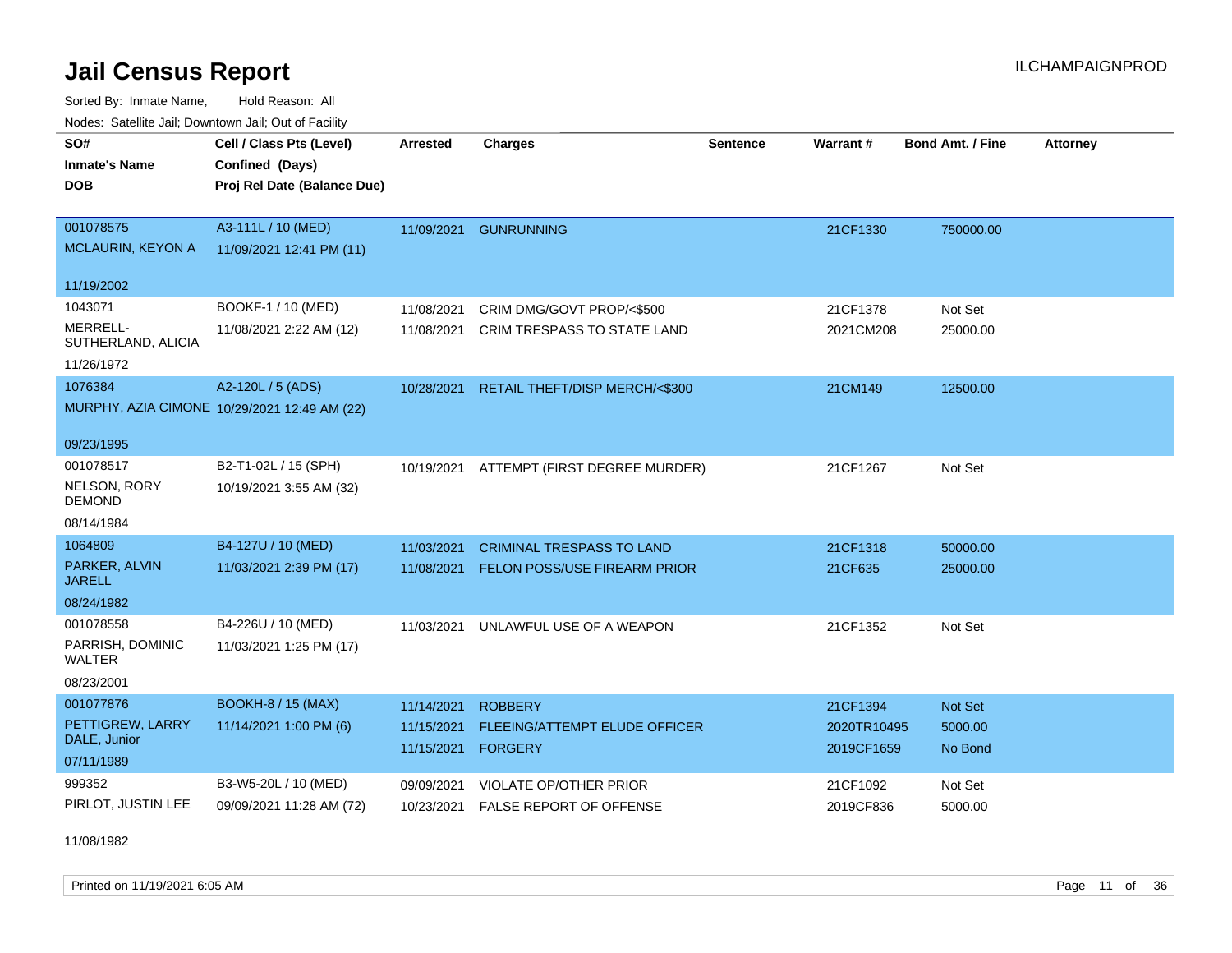| SO#<br><b>Inmate's Name</b><br><b>DOB</b>            | Cell / Class Pts (Level)<br>Confined (Days)<br>Proj Rel Date (Balance Due) | <b>Arrested</b> | <b>Charges</b>                           | <b>Sentence</b> | <b>Warrant#</b> | <b>Bond Amt. / Fine</b> | <b>Attorney</b> |
|------------------------------------------------------|----------------------------------------------------------------------------|-----------------|------------------------------------------|-----------------|-----------------|-------------------------|-----------------|
| 1069524<br>RAY DAVIS, KAMARI<br><b>DAYVON</b>        | B4-221L / 15 (MAX)<br>08/09/2021 2:44 AM (103)                             |                 | 08/08/2021 MFG/DEL CANNABIS/30-500 GRAMS |                 | 21CF953         | Not Set                 |                 |
| 03/30/2000                                           |                                                                            |                 |                                          |                 |                 |                         |                 |
| 001078591                                            | BOOKH-3                                                                    | 11/18/2021      | LEAVING SCENE-ACCIDENT/DEATH/INJUF       |                 | 2021CFAWOW      | Not Set                 |                 |
| <b>REARDON, THOMAS</b><br><b>ROBERT</b>              | 11/18/2021 9:38 AM (2)                                                     | 11/18/2021      | DUI INTOXICATING COMPOUND                |                 | 2021CMAWOW      | Not Set                 |                 |
|                                                      |                                                                            | 11/18/2021      | <b>IMPROPER TRAFFIC LANE USAGE</b>       |                 | 2021CMAWOW      | Not Set                 |                 |
| 08/20/1999                                           |                                                                            | 11/18/2021      | <b>FAIL TO REDUCE SPEED</b>              |                 | 2021CMAWOW      | Not Set                 |                 |
| 959760                                               | <b>BOOKH-5</b>                                                             | 11/18/2021      | <b>DOMESTIC BATTERY</b>                  |                 | 2021CMAWOW      | Not Set                 |                 |
| <b>RENFRO, PIERRE</b><br><b>DECARLOS</b>             | 11/19/2021 12:53 AM (1)                                                    |                 |                                          |                 |                 |                         |                 |
| 08/13/1987                                           |                                                                            |                 |                                          |                 |                 |                         |                 |
| 001078588<br>ROBINSON, RONALD<br>JACK                | A4-205L / 5 (ADS)<br>11/16/2021 6:20 PM (4)                                | 11/16/2021      | DRVG UNDER INFLU OF ALCOHOL              |                 | 21DT316         | 240.00                  |                 |
| 08/29/1976                                           |                                                                            |                 |                                          |                 |                 |                         |                 |
| 979485                                               | B2-T4-16L / 15 (ADS)                                                       | 03/12/2021      | PRED CRIM SEX ASLT/VICTIM <13            |                 | 21CF282         | <b>Not Set</b>          |                 |
| RODRIGUEZ, JOSHUA<br><b>ANTHONY</b>                  | 03/12/2021 1:57 PM (253)                                                   |                 |                                          |                 |                 |                         |                 |
| 04/06/1990                                           |                                                                            |                 |                                          |                 |                 |                         |                 |
| 1068592                                              | BOOKH-1 / 15 (MAX)                                                         | 11/12/2021      | <b>BURGLARY</b>                          |                 | 21CF1393        | Not Set                 |                 |
| ROSS, TEVONTAE<br><b>TERRANCE</b>                    | 11/12/2021 8:41 AM (8)                                                     |                 |                                          |                 |                 |                         |                 |
| 12/15/1998                                           |                                                                            |                 |                                          |                 |                 |                         |                 |
| 1071161                                              | B4-124L / 15 (MAX)                                                         | 08/18/2021      | DELIVERY OF OR POSSESSION OF W/INT       |                 | 21CF1008        | No Bond                 |                 |
| SANDERS, MARKELL<br><b>LAMAR</b>                     | 08/18/2021 6:18 PM (94)                                                    | 08/19/2021      | PAROLE REVOCATION                        |                 | CH2105176       | No Bond                 |                 |
| 02/02/2000                                           |                                                                            |                 |                                          |                 |                 |                         |                 |
| 1047469<br><b>SCHINDLER, RICHARD</b><br><b>ALLEN</b> | B3-W5-18L / 10 (MED)<br>07/03/2021 10:25 PM (140)                          | 07/03/2021      | CRIMINAL SEX ASSAULT/CONSENT             |                 | 21CF773         | Not Set                 |                 |
| 10/16/1979                                           |                                                                            |                 |                                          |                 |                 |                         |                 |
|                                                      |                                                                            |                 |                                          |                 |                 |                         |                 |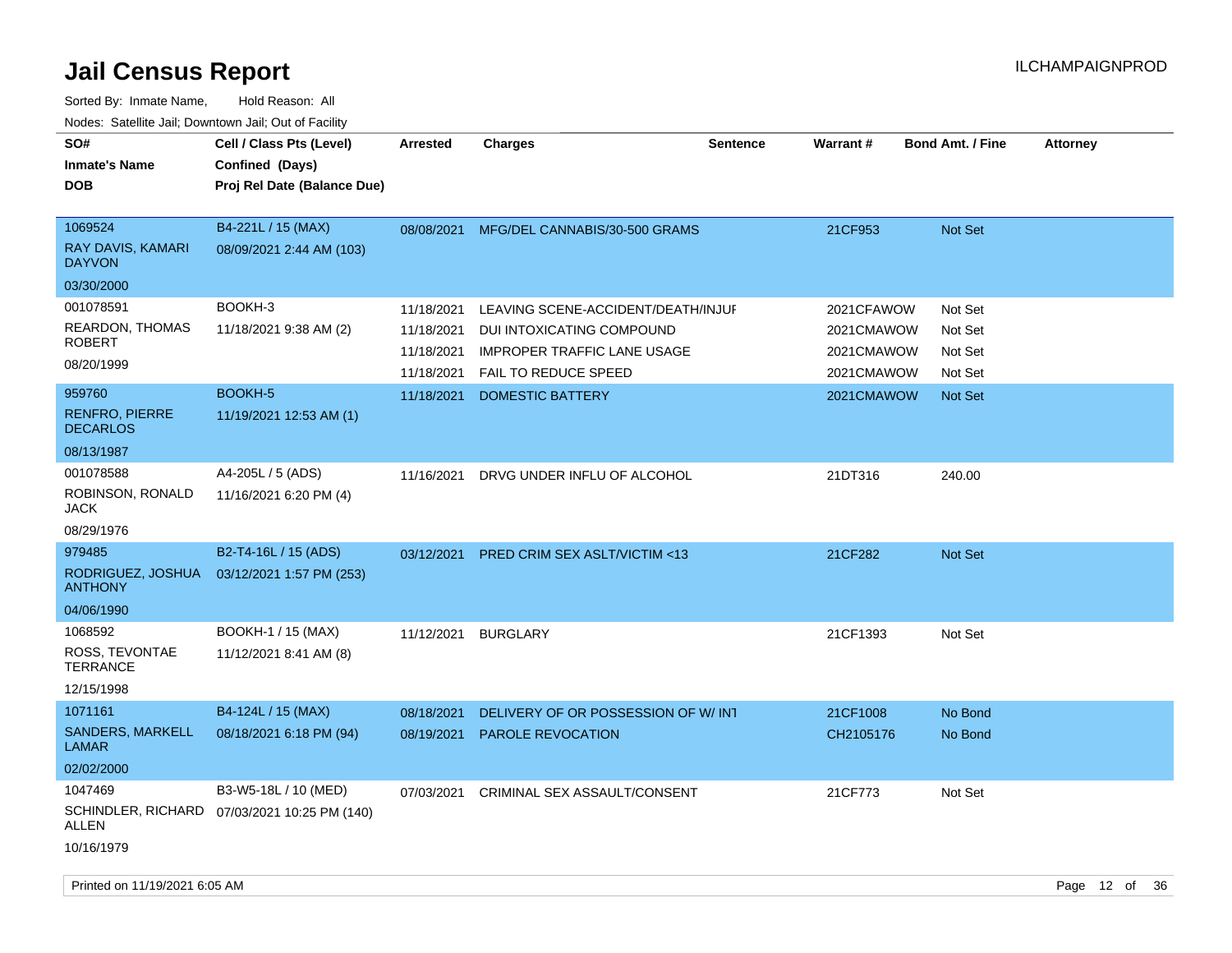Sorted By: Inmate Name, Hold Reason: All

| Nodes: Satellite Jail: Downtown Jail: Out of Facility |                                              |                 |                                |                 |                 |                  |                 |
|-------------------------------------------------------|----------------------------------------------|-----------------|--------------------------------|-----------------|-----------------|------------------|-----------------|
| SO#                                                   | Cell / Class Pts (Level)                     | <b>Arrested</b> | <b>Charges</b>                 | <b>Sentence</b> | <b>Warrant#</b> | Bond Amt. / Fine | <b>Attorney</b> |
| <b>Inmate's Name</b>                                  | Confined (Days)                              |                 |                                |                 |                 |                  |                 |
| <b>DOB</b>                                            | Proj Rel Date (Balance Due)                  |                 |                                |                 |                 |                  |                 |
|                                                       |                                              |                 |                                |                 |                 |                  |                 |
| 001078441                                             | BOOKF-3 / 15 (ADS)                           | 10/01/2021      | <b>ARMED HABITUAL CRIMINAL</b> |                 | 21CF1182        | <b>Not Set</b>   |                 |
| SINGLETON, CORRIE<br><b>DERRELL</b>                   | 10/01/2021 12:36 PM (50)                     |                 |                                |                 |                 |                  |                 |
| 05/07/1983                                            |                                              |                 |                                |                 |                 |                  |                 |
| 001078347                                             | A1-125L / 5 (MIN)                            | 09/04/2021      | CHILD ABDUCTN/CONCEAL/DETAIN   |                 | 21CF942         | 500000.00        |                 |
| SMITH, CRYSTAL<br><b>MARGARET</b>                     | 09/04/2021 3:34 PM (77)                      |                 |                                |                 |                 |                  |                 |
| 10/15/1992                                            |                                              |                 |                                |                 |                 |                  |                 |
| 001078115                                             | B4-224U / 15 (MAX)                           | 07/01/2021      | ARMED VIOLENCE/CATEGORY I      |                 | 21CF772         | Not Set          |                 |
| SMITH, JAMES<br>NASHAUN, Junior                       | 07/01/2021 2:44 PM (142)                     | 07/30/2021      | DRIVING ON SUSPENDED LICENSE   |                 | 21TR5804        | 1500.00          |                 |
| 09/18/2000                                            |                                              |                 |                                |                 |                 |                  |                 |
| 1010270                                               | A4-107L                                      | 11/18/2021      | PAROLE REVOCATION              |                 | CH2106808       | No Bond          |                 |
| SMITH, KYLE<br><b>DOUGLAS</b>                         | 11/18/2021 11:19 AM (2)                      | 11/18/2021      | <b>CIVIL FTA WARRANT</b>       |                 | 2020F000095     | 2500.00          |                 |
| 10/07/1991                                            |                                              |                 |                                |                 |                 |                  |                 |
| 001077269                                             | B3-W1-03U / 5 (MIN)                          | 10/13/2021      | RECEIVE/POSS/SELL STOLEN VEH   |                 | 2020CF1122      | 15000.00         |                 |
|                                                       | SPURLIN, DAVID ELLIS 10/13/2021 7:36 AM (38) |                 |                                |                 |                 |                  |                 |
|                                                       |                                              |                 |                                |                 |                 |                  |                 |
| 03/25/1987                                            |                                              |                 |                                |                 |                 |                  |                 |
| 960772                                                | A4-101L / 5 (ADS)                            | 11/11/2021      | POSSESSION OF METH<5 GRAMS     |                 | 2020CF362       | 100000.00        |                 |
| STARK, FARON<br><b>MICHAEL</b>                        | 11/11/2021 10:28 PM (9)                      |                 |                                |                 |                 |                  |                 |
| 05/12/1988                                            |                                              |                 |                                |                 |                 |                  |                 |
| 1057312                                               | A3-216U / 10 (MED)                           | 11/10/2021      | HOME INVASION/FIREARM          |                 | 21CF1388        | Not Set          |                 |
| <b>STARKS, RAMEON</b><br><b>TAHZIER</b>               | 11/10/2021 9:51 PM (10)                      |                 |                                |                 |                 |                  |                 |
| 12/18/1996                                            |                                              |                 |                                |                 |                 |                  |                 |
| 38305                                                 | B2-T2-06L / 10 (SPH)                         | 03/18/2020      | <b>CRIMINAL SEXUAL ABUSE</b>   |                 | 20CF-343        | 500000.00        |                 |
| STOVER, JOSH<br>ANDREW                                | 03/18/2020 10:24 AM (612)                    |                 |                                |                 |                 |                  |                 |
| 08/18/1973                                            |                                              |                 |                                |                 |                 |                  |                 |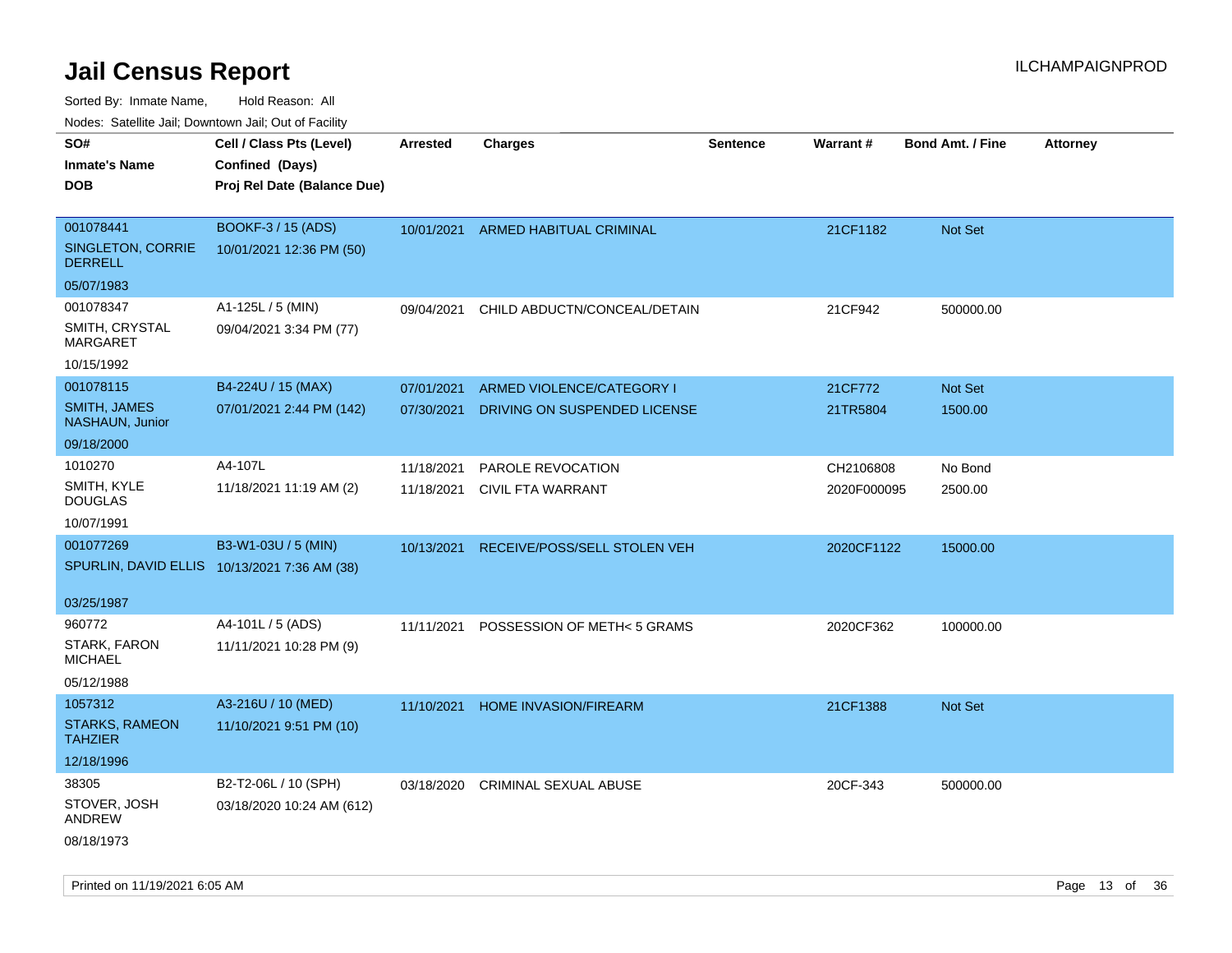Sorted By: Inmate Name, Hold Reason: All

| Nodes: Satellite Jail; Downtown Jail; Out of Facility |                             |                 |                                   |                 |           |                         |                 |
|-------------------------------------------------------|-----------------------------|-----------------|-----------------------------------|-----------------|-----------|-------------------------|-----------------|
| SO#                                                   | Cell / Class Pts (Level)    | <b>Arrested</b> | <b>Charges</b>                    | <b>Sentence</b> | Warrant#  | <b>Bond Amt. / Fine</b> | <b>Attorney</b> |
| <b>Inmate's Name</b>                                  | Confined (Days)             |                 |                                   |                 |           |                         |                 |
| <b>DOB</b>                                            | Proj Rel Date (Balance Due) |                 |                                   |                 |           |                         |                 |
|                                                       |                             |                 |                                   |                 |           |                         |                 |
| 001078436                                             | B2-T1-04L / 10 (SPH)        | 09/30/2021      | CRIMINAL SEX ASSAULT/CONSENT      |                 | 20CF255   | 150000.00               |                 |
| STRONG, CORTEZ                                        | 09/30/2021 2:47 PM (51)     |                 |                                   |                 |           |                         |                 |
| 04/13/1996                                            |                             |                 |                                   |                 |           |                         |                 |
| 1066794                                               | B3-W2-07U / 5 (MIN)         |                 | 09/07/2021 VIOLATE OP/OTHER PRIOR |                 | 21CF1061  | Not Set                 |                 |
| TAYLOR, STANLEY<br><b>JAMES</b>                       | 09/07/2021 7:01 AM (74)     |                 |                                   |                 |           |                         |                 |
| 01/05/1994                                            |                             |                 |                                   |                 |           |                         |                 |
| 001078471                                             | B4-227L / 10 (MED)          | 10/11/2021      | AGG UUW/VEHICLE/<21               |                 | 21CF1210  | 100.00                  |                 |
| <b>THATCH, OMARION</b><br><b>DIAMONTE</b>             | 10/11/2021 1:26 AM (40)     |                 |                                   |                 |           |                         |                 |
| 09/05/2003                                            |                             |                 |                                   |                 |           |                         |                 |
| 21252                                                 | B4-123L / 15 (MAX)          | 10/18/2021      | MFG/DEL 1<15 GR COCAINE/ANLG      |                 | 2021CF172 | 25000.00                |                 |
| THOMAS, ELIJAH                                        | 10/18/2021 12:35 AM (33)    |                 |                                   |                 |           |                         |                 |
| 07/31/1962                                            |                             |                 |                                   |                 |           |                         |                 |
| 32058                                                 | B4-123U / 15 (MAX)          | 06/14/2021      | <b>AGG DISCH FIREARM</b>          |                 | 21CF690   | Not Set                 |                 |
| THOMPSON, STEVEN<br><b>ONEAL</b>                      | 06/14/2021 6:44 AM (159)    |                 |                                   |                 |           |                         |                 |
| 03/14/1969                                            |                             |                 |                                   |                 |           |                         |                 |
| 32910                                                 | B3-W4-14L / 10 (MED)        | 10/04/2021      | DOM BTRY/HARM/1-2 PRECONV         |                 | 21CF1189  | Not Set                 |                 |
| <b>TULL, CHRISTOPHER</b><br><b>MICHAEL</b>            | 10/04/2021 10:53 PM (47)    |                 |                                   |                 |           |                         |                 |
| 04/02/1971                                            |                             |                 |                                   |                 |           |                         |                 |
| 001078529                                             | A2-122L / 10 (ADS)          | 10/23/2021      | ARMED ROBBERY/NO FIREARM          |                 | 21CF1286  | Not Set                 |                 |
| VANHOOK, ALEXIS<br><b>ANNE</b>                        | 10/23/2021 5:50 PM (28)     |                 |                                   |                 |           |                         |                 |
| 10/25/1998                                            |                             |                 |                                   |                 |           |                         |                 |
| 1070737                                               | A1-226L / 15 (MAX)          | 10/14/2021      | AGG KIDNAPG/<13/INTEL DISABL      |                 | 2020CF418 | 250000.00               |                 |
| WASHINGTON,<br><b>JASTINA VIRGINIA</b>                | 10/14/2021 12:02 PM (37)    |                 |                                   |                 |           |                         |                 |
| 04/11/2000                                            |                             |                 |                                   |                 |           |                         |                 |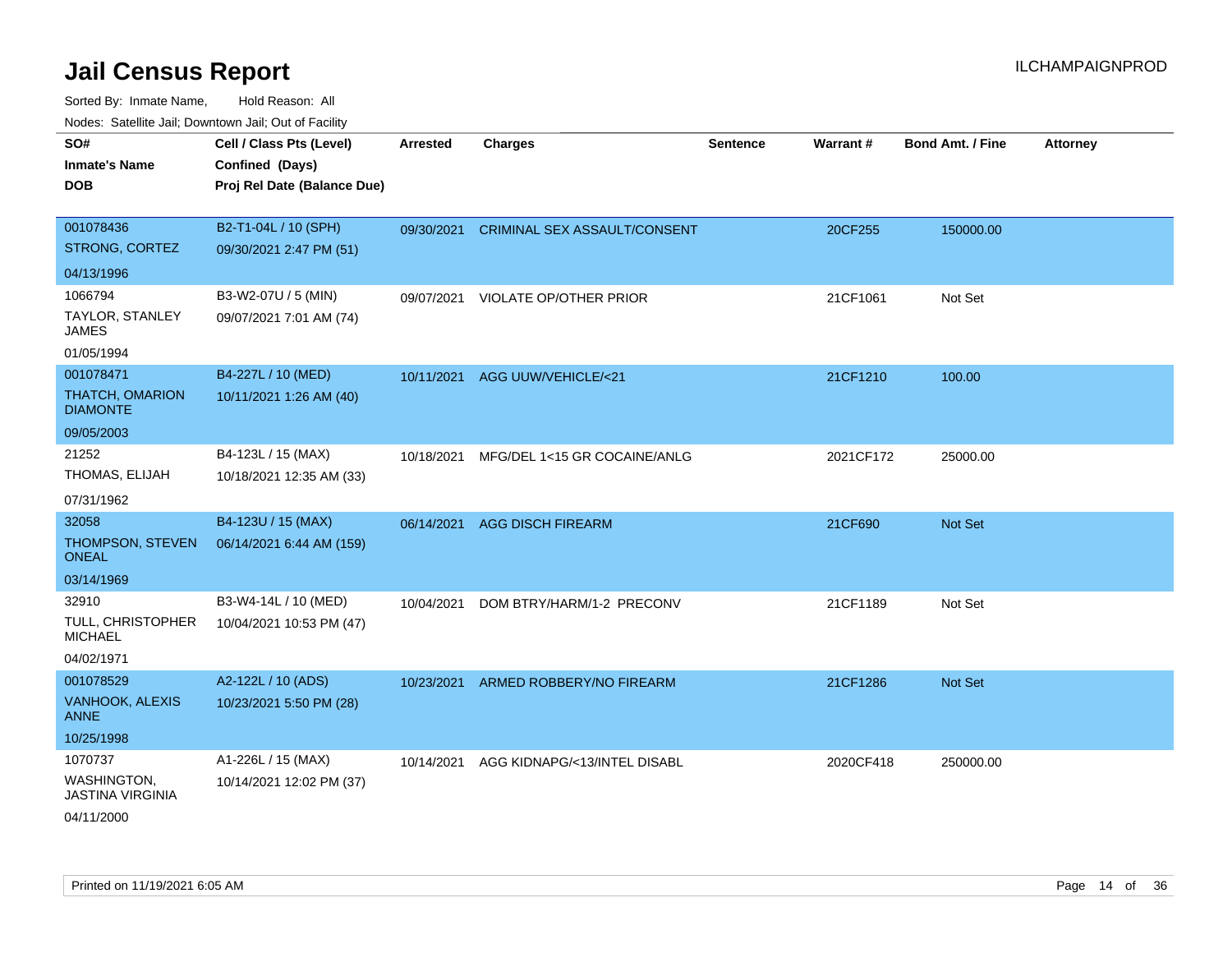| ivuutos. Saltiilit Jali, Duwilluwii Jali, Oul of Facility |                             |                 |                                      |                 |             |                         |                 |
|-----------------------------------------------------------|-----------------------------|-----------------|--------------------------------------|-----------------|-------------|-------------------------|-----------------|
| SO#                                                       | Cell / Class Pts (Level)    | <b>Arrested</b> | <b>Charges</b>                       | <b>Sentence</b> | Warrant#    | <b>Bond Amt. / Fine</b> | <b>Attorney</b> |
| <b>Inmate's Name</b>                                      | Confined (Days)             |                 |                                      |                 |             |                         |                 |
| <b>DOB</b>                                                | Proj Rel Date (Balance Due) |                 |                                      |                 |             |                         |                 |
|                                                           |                             |                 |                                      |                 |             |                         |                 |
| 977140                                                    | B1-203L / 10 (MED)          | 10/24/2021      | ARMED HABITUAL CRIMINAL              |                 | 21CF1289    | Not Set                 |                 |
| <b>WEBSTER, DERRIAL</b><br><b>DEVON</b>                   | 10/24/2021 2:46 AM (27)     |                 |                                      |                 |             |                         |                 |
| 01/14/1990                                                |                             |                 |                                      |                 |             |                         |                 |
| 001078096                                                 | A1-227L / 5 (MIN)           | 10/30/2021      | DOM BTRY/BOD HARM/3 PRECONV          |                 | 21CM264     | 1000.00                 |                 |
| <b>WELLS, HAYLEY</b><br><b>CHRISTINE</b>                  | 10/30/2021 5:03 AM (21)     | 10/30/2021      | AGGRAVATED DOMESTIC BATTERY          |                 | 21CF1319    | Not Set                 |                 |
| 08/19/1995                                                |                             |                 |                                      |                 |             |                         |                 |
| 001078328                                                 | B1-207U / 15 (MAX)          | 08/30/2021      | <b>FELON POSS/USE WEAPON/FIREARM</b> |                 | 21CF1045    | Not Set                 |                 |
| WHITE, JUSTIN<br><b>STEVEN</b>                            | 08/30/2021 10:48 AM (82)    |                 |                                      |                 |             |                         |                 |
| 10/25/1995                                                |                             |                 |                                      |                 |             |                         |                 |
| 503631                                                    | A3-213U / 10 (MED)          | 11/10/2021      | PAROLE REVOCATION                    |                 | CH2100061   | No Bond                 |                 |
| WILLIAMS, DOUGLAS<br>LAMAR                                | 11/10/2021 1:11 PM (10)     | 11/10/2021      | AGG BATTERY/USE DEADLY WEAPON        |                 | 20CF1340    | 25000.00                |                 |
| 03/01/1991                                                |                             |                 |                                      |                 |             |                         |                 |
| 638552                                                    | B2-DR / 5 (SPH)             | 10/07/2021      | CHILD PORNOGRAPHY/PHOTOGRAPH         |                 | 2021CF1207  | No Bond                 |                 |
| <b>WILLIAMS, MICHAEL</b><br><b>JAMES</b>                  | 10/07/2021 12:20 PM (44)    |                 |                                      |                 |             |                         |                 |
| 03/29/1964                                                |                             |                 |                                      |                 |             |                         |                 |
| 1066370                                                   | B1-101L / 15 (MAX)          | 07/28/2021      | ARMED VIOLENCE/CATEGORY III          |                 | 2021 CF 882 | Not Set                 |                 |
| <b>WILLIAMS, REONTE</b><br>remir                          | 07/28/2021 5:40 AM (115)    |                 |                                      |                 |             |                         |                 |
| 05/14/1999                                                |                             |                 |                                      |                 |             |                         |                 |
| 001078494                                                 | B1-104L / 15 (MAX)          | 10/15/2021      | AGG UNLAWFUL USE OF WEAPON/VEH       |                 | 21CF1254    | No Bond                 |                 |
| <b>WILLIAMS, TAVARAZ</b><br><b>LASHAWN</b>                | 10/15/2021 12:17 PM (36)    |                 |                                      |                 |             |                         |                 |
| 04/19/1990                                                |                             |                 |                                      |                 |             |                         |                 |
| 996311                                                    | B1-201U / 5 (MIN)           | 10/29/2021      | DOMESTIC BATTERY/OTHER PRIOR         |                 | 21CF1326    | No Bond                 |                 |
| WILLIAMS,<br>TRAYSHAUN DEVONTA                            | 10/29/2021 10:51 PM (22)    |                 |                                      |                 |             |                         |                 |
| 02/18/1992                                                |                             |                 |                                      |                 |             |                         |                 |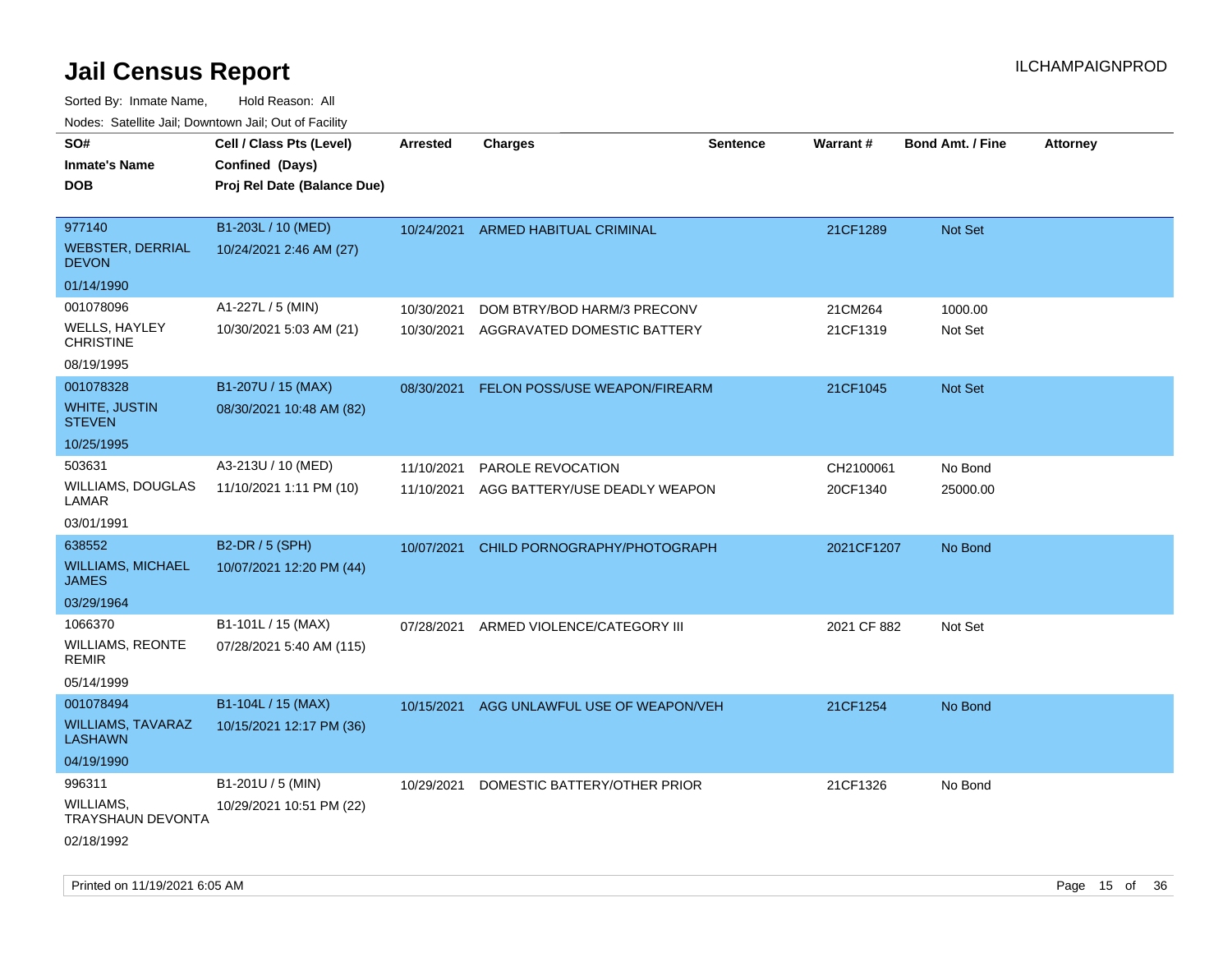| SO#<br><b>Inmate's Name</b><br><b>DOB</b>                         | Cell / Class Pts (Level)<br>Confined (Days)<br>Proj Rel Date (Balance Due) | Arrested          | Charges                   | <b>Sentence</b> | Warrant# | <b>Bond Amt. / Fine</b> | <b>Attorney</b> |
|-------------------------------------------------------------------|----------------------------------------------------------------------------|-------------------|---------------------------|-----------------|----------|-------------------------|-----------------|
| 001078539<br><b>WRIGHT, AMARION</b><br><b>MALIK</b><br>10/31/2002 | B4-221U / 15 (MAX)<br>10/27/2021 7:31 AM (24)                              | 10/27/2021        | AGG DISCHARGE FIREARM     |                 | 21CF1296 | 750000.00               |                 |
| <b>Total Satellite Jail: 119</b>                                  |                                                                            | <b>Males: 102</b> | Females: 17<br>Unknown: 0 |                 |          |                         |                 |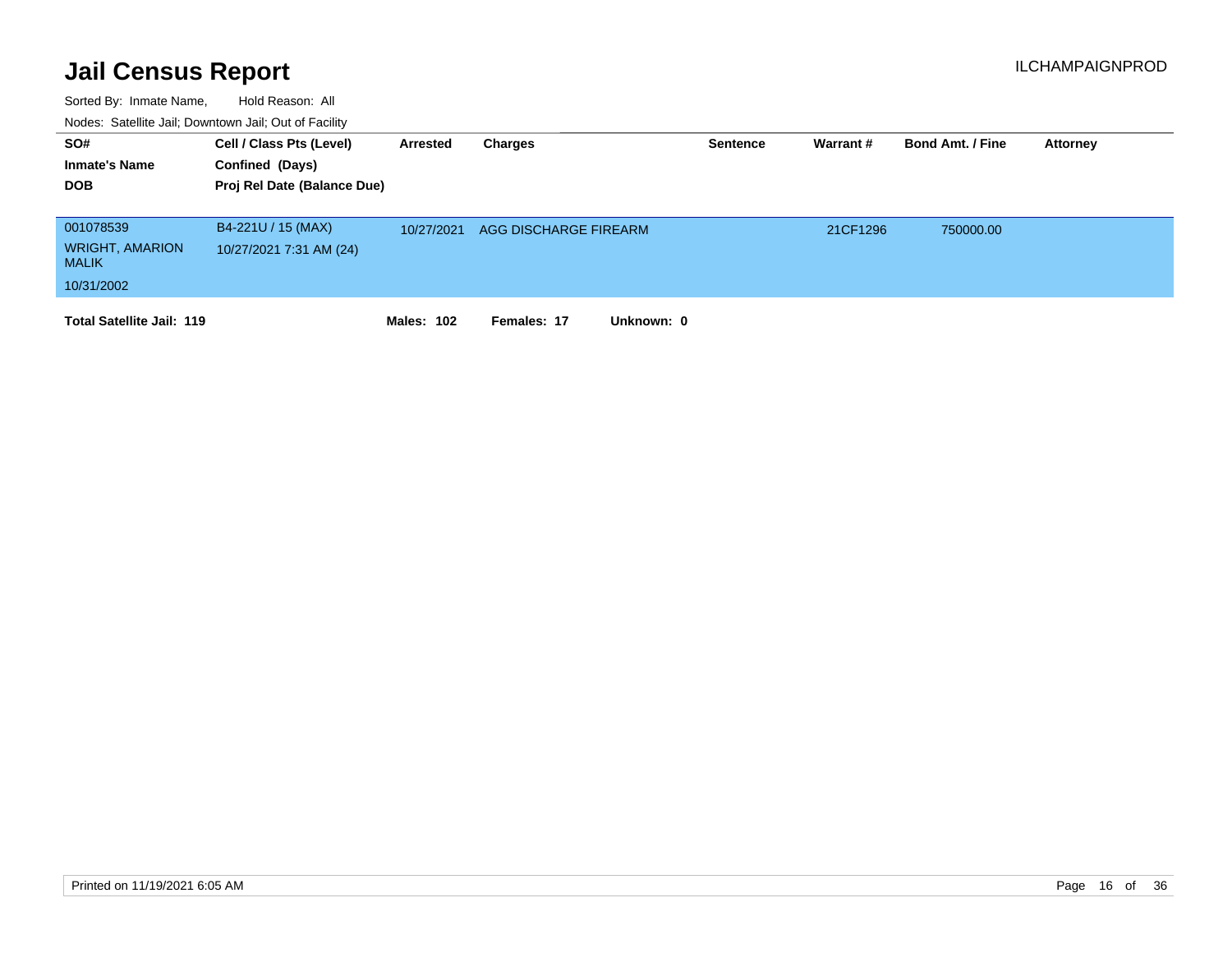| <b>Downtown Jail</b><br>SO#<br><b>Inmate's Name</b>                | Cell / Class Pts (Level)<br>Confined (Days) | <b>Arrested</b>                                      | <b>Charges</b>                                                                                                       | <b>Sentence</b> | <b>Warrant#</b>                            | <b>Bond Amt. / Fine</b>                           | <b>Attorney</b> |
|--------------------------------------------------------------------|---------------------------------------------|------------------------------------------------------|----------------------------------------------------------------------------------------------------------------------|-----------------|--------------------------------------------|---------------------------------------------------|-----------------|
| <b>DOB</b>                                                         | Proj Rel Date (Balance Due)                 |                                                      |                                                                                                                      |                 |                                            |                                                   |                 |
| 1073165<br>ACKERMAN, CODY<br><b>JAMES</b><br>02/01/1989            | G4L / 5 (MIN)<br>04/30/2021 4:48 PM (204)   | 04/30/2021<br>04/30/2021<br>04/30/2021<br>05/03/2021 | <b>BURGLARY</b><br>UNLWFL POSS/DRIVER/VEH/STOLEN<br>FORGERY/ISSUE/DELIVER DOCUMENT<br>FORGERY/ISSUE/DELIVER DOCUMENT |                 | 21CF516<br>21CF486<br>19CF143<br>2018CF689 | Not Set<br>Not Set<br>75000.00<br>2500.00 / 75.00 |                 |
| 517915<br><b>BOXLEY, CHARLES</b><br><b>OMAR</b><br>01/10/1985      | G8U / 5 (MIN)<br>08/03/2021 2:18 PM (109)   | 08/03/2021<br>08/03/2021<br>08/03/2021               | <b>BURGLARY</b><br><b>BURGLARY</b><br>FORGERY/ISSUE/DELIVER DOCUMENT                                                 |                 | 21CF289<br>21CF679                         | 20000.00<br>20000.00<br>No Bond                   |                 |
| 995432<br><b>BROWN, JAVON</b><br><b>SHANTEZ</b><br>10/14/1991      | $11/10$ (ADS)<br>10/22/2021 2:36 AM (29)    | 10/22/2021<br>10/22/2021                             | POSSESS DRUG PARAPHERNALIA<br><b>RESIST/OBSTRUCTING A PEACE OFFICEF</b>                                              |                 | 20CM650<br>21CM489                         | 10000.00<br><b>Not Set</b>                        |                 |
| 1075941<br><b>BROWN, LIONEL</b><br><b>TERRELL</b><br>10/19/1981    | G2L / 5 (MIN)<br>10/08/2021 5:16 PM (43)    | 10/08/2021                                           | HARASS WITNESS/FAMILY MBR/REP                                                                                        |                 | 2021CF1188                                 | 500000.00                                         |                 |
| 61904<br><b>BURNETT, TIMOTHY</b><br><b>LYNN</b><br>09/09/1983      | D4 / 15 (ADS)<br>10/23/2021 5:43 PM (28)    | 10/23/2021                                           | <b>ROBBERY</b>                                                                                                       |                 | 21CF1287                                   | <b>Not Set</b>                                    |                 |
| 1075361<br><b>COWART, TORREY</b><br>BENJAMEN, Junior<br>11/22/1987 | J6L / 5 (ADS)<br>04/16/2021 9:17 PM (218)   | 04/16/2021                                           | <b>BURGLARY</b>                                                                                                      |                 | 21CF414                                    | Not Set                                           |                 |
| 34111<br><b>CROSSLAND, KEVIN</b><br><b>SHAWN</b><br>10/02/1967     | G6L / 5 (MIN)<br>10/29/2021 10:15 PM (22)   | 10/29/2021                                           | OBSTRUCT JUST/DESTROY EVIDENCE                                                                                       |                 | 2018CF1243                                 | 50000.00                                          |                 |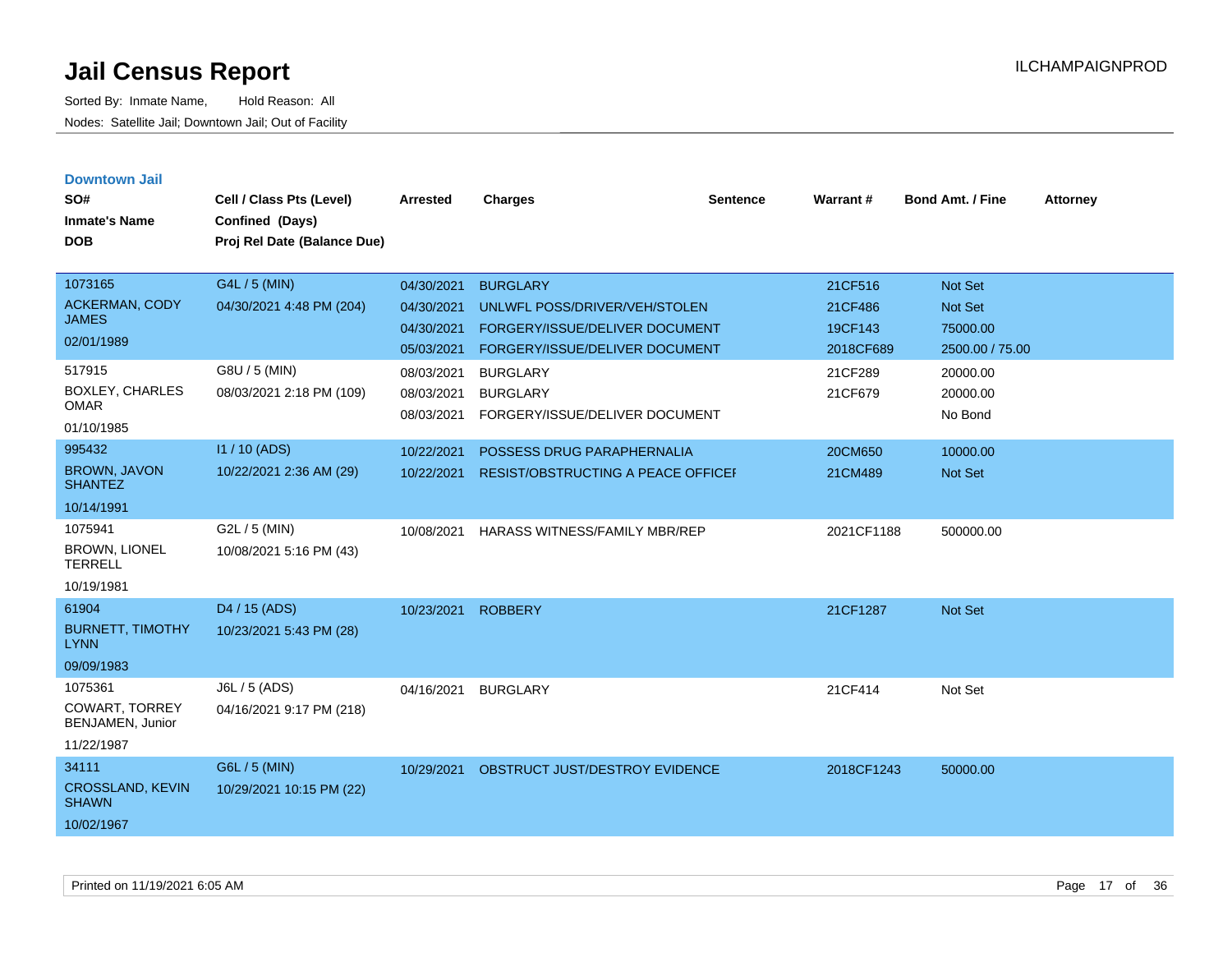Sorted By: Inmate Name, Hold Reason: All Nodes: Satellite Jail; Downtown Jail; Out of Facility

| SO#<br><b>Inmate's Name</b><br>DOB                         | Cell / Class Pts (Level)<br>Confined (Days)<br>Proj Rel Date (Balance Due) | <b>Arrested</b>                        | <b>Charges</b>                                                                                 | <b>Sentence</b> | Warrant#                      | Bond Amt. / Fine                | <b>Attorney</b> |
|------------------------------------------------------------|----------------------------------------------------------------------------|----------------------------------------|------------------------------------------------------------------------------------------------|-----------------|-------------------------------|---------------------------------|-----------------|
| 56063<br>DAVIS, DAMIEN<br><b>DOMINIQUE</b><br>02/28/1977   | <b>H4L / 10 (ADS)</b><br>09/18/2021 4:25 AM (63)                           | 09/18/2021<br>09/19/2021               | <b>AGGRAVATED BATTERY</b><br><b>AGGRAVATED BATTERY</b>                                         |                 | 21CF1127<br>21CF1132          | <b>Not Set</b><br>Not Set       |                 |
| 1066719<br>DAVIS, TAVEON<br><b>CORNELIUS</b><br>12/21/1997 | C5L / 10 (MED)<br>06/09/2021 10:50 PM (164)                                | 06/09/2021<br>06/09/2021<br>06/09/2021 | AGG DOMESTIC BATTERY/STRANGLE<br>RET THEFT/DISP MERCH/>\$300<br>RETAIL THEFT/DISP MERCH/<\$300 |                 | 21CF310<br>19CF959<br>19CM897 | 100000.00<br>5000.00<br>3000.00 |                 |
| 001078538<br>DAWKINS, LEN<br>03/23/1987                    | C4L / 10 (MED)<br>10/26/2021 8:18 PM (25)                                  | 10/26/2021                             | <b>CRIM SEX ASSAULT/FORCE</b>                                                                  |                 | 21CF1301                      | <b>Not Set</b>                  |                 |
| 571307<br>DOMINGO-<br>CASTANEDA,<br>09/29/1989             | J3L / 15 (ADS)<br>09/14/2020 11:19 PM (432)                                | 09/14/2020<br>09/14/2020               | PRED CRIM SEX ASLT/VICTIM <13<br>CRIM SEXUAL ABUSE/CONSENT                                     |                 | 2020CF1025<br>2020CF1026      | Not Set<br>Not Set              |                 |
| 527379<br>DRAKE, MARCELL<br>DEON<br>04/20/1987             | C9U / 15 (ADS)<br>10/25/2021 5:05 PM (26)                                  | 10/25/2021<br>10/27/2021               | ARMED HABITUAL CRIMINAL<br>AGG DOMESTIC BATTERY/STRANGLE                                       |                 | 21CF1297<br>21CF1245          | <b>Not Set</b><br>Not Set       |                 |
| 959292<br>DUNCAN, COREYON<br><b>ANTHONY</b><br>01/17/1989  | K1 / 15 (ADS)<br>04/01/2021 8:46 PM (233)                                  | 04/01/2021                             | ATTEMPT (FIRST DEGREE MURDER)                                                                  |                 | 2020CF565                     | 2000000.00                      |                 |
| 1053207<br>FAUST, JAQUAVEON<br><b>LAVELL</b><br>07/25/1996 | K2 / 15 (SPH)<br>06/06/2019 2:24 PM (898)                                  | 06/06/2019                             | MURDER/INTENT TO KILL/INJURE                                                                   |                 | 2019-CF849                    | 2000000.00                      |                 |
| 962759                                                     | E6L / 5 (ADS)<br>FINLEY, KEVIN DANTE 07/16/2021 9:44 PM (127)              | 07/16/2021<br>07/29/2021               | <b>METH DELIVERY&lt;5 GRAMS</b><br>AGG CRIM SEX ASSAULT/FELONY                                 |                 | 21CF833<br>21CF891            | Not Set<br>No Bond              |                 |

12/28/1988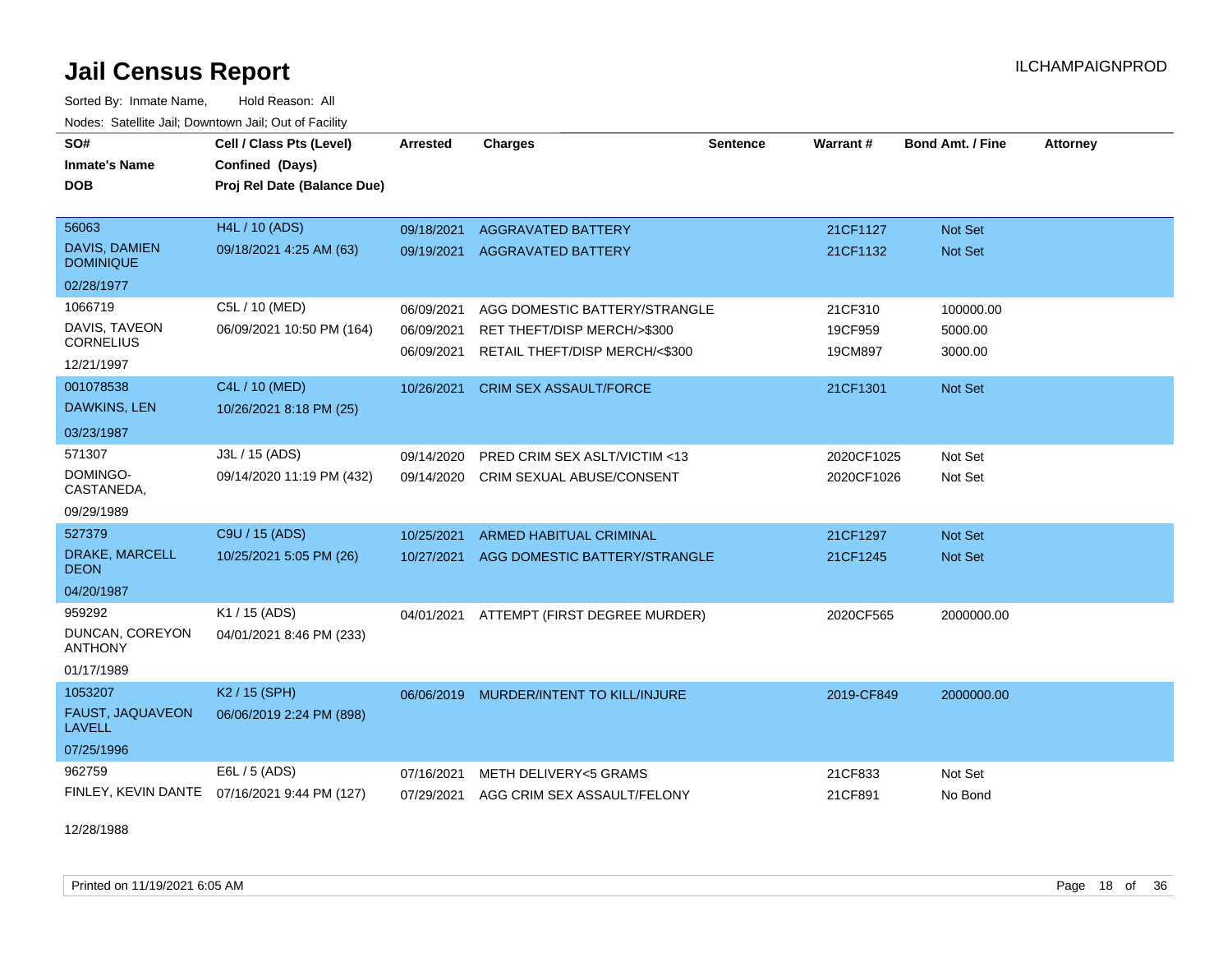Sorted By: Inmate Name, Hold Reason: All Nodes: Satellite Jail; Downtown Jail; Out of Facility

| rouco. Calcillo Jali, Downtown Jali, Out of Facility |                             |                 |                                         |                 |             |                         |                 |
|------------------------------------------------------|-----------------------------|-----------------|-----------------------------------------|-----------------|-------------|-------------------------|-----------------|
| SO#                                                  | Cell / Class Pts (Level)    | <b>Arrested</b> | <b>Charges</b>                          | <b>Sentence</b> | Warrant#    | <b>Bond Amt. / Fine</b> | <b>Attorney</b> |
| <b>Inmate's Name</b>                                 | Confined (Days)             |                 |                                         |                 |             |                         |                 |
| DOB                                                  | Proj Rel Date (Balance Due) |                 |                                         |                 |             |                         |                 |
|                                                      |                             |                 |                                         |                 |             |                         |                 |
| 1068917                                              | H1L / 5 (MIN)               |                 | 08/11/2021 VIO ORDER/PRIOR VIO OF ORDER |                 | 21CF965     | <b>Not Set</b>          |                 |
| <b>GARCIA, JUAN</b><br><b>CARLOS</b>                 | 08/11/2021 9:24 PM (101)    |                 |                                         |                 |             |                         |                 |
| 10/21/1997                                           |                             |                 |                                         |                 |             |                         |                 |
| 001077490                                            | J7L / 5 (ADS)               | 07/12/2021      | BATTERY/MAKES PHYSICAL CONTACT          |                 | 20CM761     | 7500.00                 |                 |
| GOURDINE, XAVIER<br><b>CHRISTOPHER</b>               | 07/12/2021 12:31 AM (131)   |                 |                                         |                 |             |                         |                 |
| 09/28/1997                                           |                             |                 |                                         |                 |             |                         |                 |
| 1071098                                              | F5L / 15 (MAX)              | 11/06/2021      | AGG CRIM SEX ASSAULT/FIREARM            |                 | 21CF1368    | Not Set                 |                 |
| <b>HARRIS, SHEMAR</b><br>HARLEM                      | 11/06/2021 8:22 AM (14)     |                 |                                         |                 |             |                         |                 |
| 07/22/2000                                           |                             |                 |                                         |                 |             |                         |                 |
| 1073611                                              | G5L / 5 (MIN)               | 02/09/2021      | MFG 15>100 GR ECSTASY/ANALOG            |                 | 21CF121     | 500000.00               |                 |
| HAYES, CAMERON<br>TAYLOR MALEEK                      | 02/09/2021 3:10 PM (284)    | 02/09/2021      | DELIVERY OF OR POSSESSION OF W/INT      |                 | 21CF160     | Not Set                 |                 |
| 08/10/1998                                           |                             |                 |                                         |                 |             |                         |                 |
| 544770                                               | C7L / 10 (ADS)              | 08/14/2021      | AGG DOMESTIC BATTERY/STRANGLE           |                 | 2021CF514   | 25000.00                |                 |
| HAYES, DEVON<br>JERMAINE                             | 08/14/2021 2:56 AM (98)     | 08/14/2021      | AGGRAVATED DOMESTIC BATTERY             |                 | 21CF977     | No Bond                 |                 |
| 11/07/1987                                           |                             |                 |                                         |                 |             |                         |                 |
| 1015002                                              | J1L / 10 (ADS)              | 07/22/2021      | AGGRAVATED BATTERY                      |                 | 2021CF861   | Not Set                 |                 |
| HERRERA, ANDREW<br>WESLEY                            | 07/22/2021 9:17 PM (121)    |                 |                                         |                 |             |                         |                 |
| 12/17/1993                                           |                             |                 |                                         |                 |             |                         |                 |
| 1024228                                              | K3 / 15 (SPH)               | 04/24/2018      | *MURDER/INTENT TO KILL/INJURE           |                 | 2018-CF1170 | 5000000.00              |                 |
| HILL, JAMONTE<br>RASHAD                              | 04/24/2018 4:07 PM (1,306)  |                 |                                         |                 |             |                         |                 |
| 05/23/1994                                           |                             |                 |                                         |                 |             |                         |                 |
| 49618                                                | G6U / 5 (MIN)               | 10/26/2021      | AGG FLEEING POLICE/21 MPH OVER          |                 | 21CF1300    | No Bond                 |                 |
| HITES, STEVEN<br>WAYNE                               | 10/26/2021 7:42 AM (25)     |                 |                                         |                 |             |                         |                 |
| 12/31/1979                                           |                             |                 |                                         |                 |             |                         |                 |

Printed on 11/19/2021 6:05 AM **Page 19 of 36** Page 19 of 36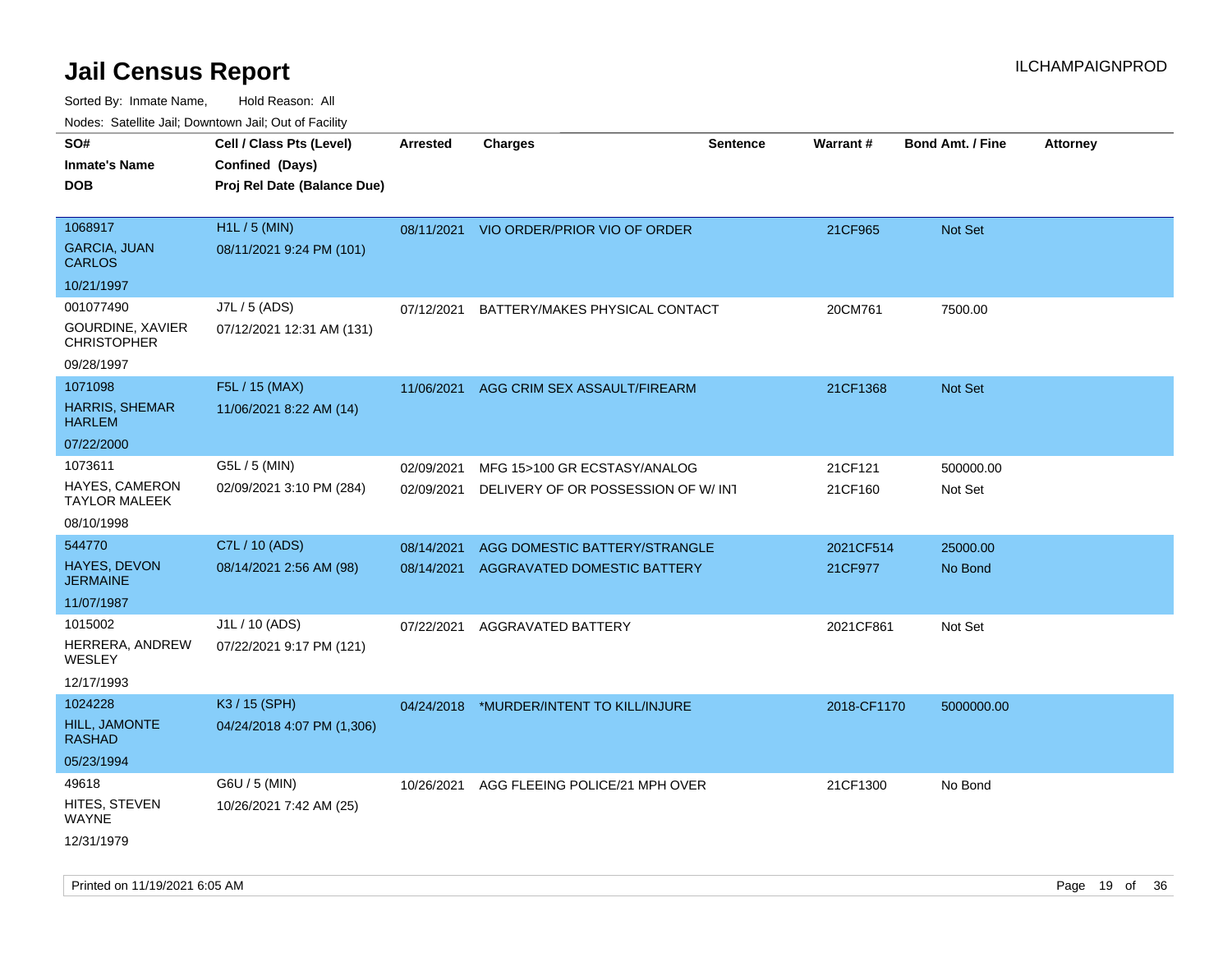| Noues. Salemie Jan, Downtown Jan, Out of Facility |                                            |            |                                    |                 |                 |                         |                 |
|---------------------------------------------------|--------------------------------------------|------------|------------------------------------|-----------------|-----------------|-------------------------|-----------------|
| SO#                                               | Cell / Class Pts (Level)                   | Arrested   | <b>Charges</b>                     | <b>Sentence</b> | <b>Warrant#</b> | <b>Bond Amt. / Fine</b> | <b>Attorney</b> |
| <b>Inmate's Name</b>                              | Confined (Days)                            |            |                                    |                 |                 |                         |                 |
| <b>DOB</b>                                        | Proj Rel Date (Balance Due)                |            |                                    |                 |                 |                         |                 |
|                                                   |                                            |            |                                    |                 |                 |                         |                 |
| 1063119                                           | F5U / 10 (MED)                             | 11/05/2021 | THEFT/STOLEN/INTENT <\$500         |                 | 2020CM14        | 5000.00                 |                 |
| <b>HUNT, KHALLEEL</b>                             | 11/05/2021 7:47 AM (15)                    | 11/05/2021 | <b>BURGLARY</b>                    |                 | 2018CF877       | 10000.00                |                 |
| <b>MALIK</b>                                      |                                            | 11/05/2021 | <b>BURGLARY W/O CAUSING DAMAGE</b> |                 | 2018CF1687      | 10000.00                |                 |
| 03/28/1999                                        |                                            |            |                                    |                 |                 |                         |                 |
| 1073894                                           | E4U / 10 (ADS)                             | 09/09/2021 | VIOLATE SEX OFFENDER REGIS/2+      |                 | 2021CF920       | 10000.00                |                 |
| JOKICH, ANTON VEGO                                | 09/09/2021 2:14 PM (72)                    |            |                                    |                 |                 |                         |                 |
|                                                   |                                            |            |                                    |                 |                 |                         |                 |
| 05/30/1969                                        |                                            |            |                                    |                 |                 |                         |                 |
| 23138                                             | D1 / 15 (MAX)                              | 06/17/2021 | <b>STALKING/TRANSMITS THREAT</b>   |                 | 18CF1332        | Not Set                 |                 |
| JONES, GLENN<br><b>CLAYTON</b>                    | 06/17/2021 12:51 PM (156)                  | 06/17/2021 | AGG CRIM SEXUAL ABUSE/FELONY       |                 | 18-CF-1333      | Not Set                 |                 |
| 08/17/1958                                        |                                            |            |                                    |                 |                 |                         |                 |
| 1017120                                           | G9L / 5 (MIN)                              | 10/29/2021 | AGG ASLT/USE DDLY WEAPON           |                 | 21CM452         | 2500.00                 |                 |
|                                                   | JONES, JOSHUA LYNN 10/29/2021 3:15 AM (22) | 10/29/2021 | BATTERY/CAUSE BODILY HARM          |                 | 21CM498         | Not Set                 |                 |
|                                                   |                                            | 11/18/2021 | THEFT LOST/MISLAID PROP/<\$500     |                 | 21CM523         | 2500.00                 |                 |
| 05/16/1993                                        |                                            |            |                                    |                 |                 |                         |                 |
| 001077231                                         | C6L / 10 (ADS)                             | 11/02/2021 | RECEIVE/POSS/SELL STOLEN VEH       |                 | 21CF25          | 15000.00                |                 |
| KOLESAR, JEREMY J                                 | 11/02/2021 5:51 PM (18)                    | 11/02/2021 | <b>VIOLATE SEX OFFENDER REGIS</b>  |                 | 21CF924         | 10000.00                |                 |
|                                                   |                                            |            |                                    |                 |                 |                         |                 |
| 10/20/1979                                        |                                            |            |                                    |                 |                 |                         |                 |
| 24308                                             | D <sub>2</sub> / 15 (MAX)                  | 06/03/2021 | <b>ROBBERY</b>                     |                 | 21CF625         | No Bond                 |                 |
| KWIATKOWSKI,<br>ROBERT JOHN                       | 06/03/2021 10:40 PM (170)                  |            |                                    |                 |                 |                         |                 |
| 08/08/1963                                        |                                            |            |                                    |                 |                 |                         |                 |
| 37260                                             | C2U / 10 (ADS)                             | 09/09/2021 | FORGERY/ISSUE DOCUMENT/1 UPC       |                 | 2019 CF 559     | 200000.00               |                 |
| LENARD, DEMETRIUS                                 | 09/09/2021 1:44 AM (72)                    |            |                                    |                 |                 |                         |                 |
| <b>MARQUIS</b>                                    |                                            |            |                                    |                 |                 |                         |                 |
| 07/03/1973                                        |                                            |            |                                    |                 |                 |                         |                 |
| 29681                                             | J2L / 15 (ADS)                             | 07/14/2020 | PREDATORY CRIMINAL SEX ASSLT/CHILE |                 | 20CF-781        | 250000.00               |                 |
| LENOIR, JOHN<br><b>CHRISTOPHER</b>                | 07/14/2020 12:51 PM (494)                  |            |                                    |                 |                 |                         |                 |
| 04/20/1966                                        |                                            |            |                                    |                 |                 |                         |                 |
|                                                   |                                            |            |                                    |                 |                 |                         |                 |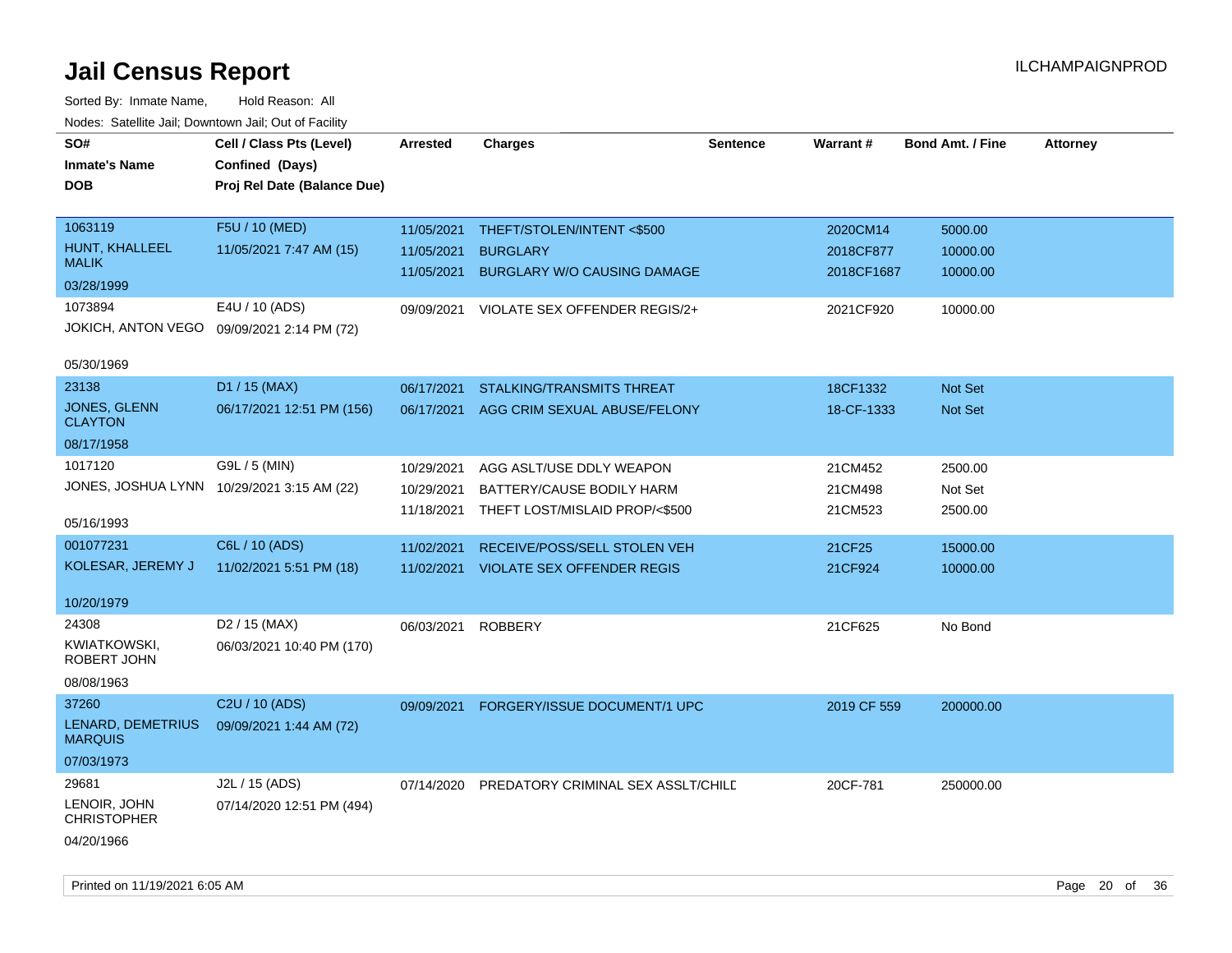Sorted By: Inmate Name, Hold Reason: All

Nodes: Satellite Jail; Downtown Jail; Out of Facility

| SO#                                                  | Cell / Class Pts (Level)    | <b>Arrested</b> | <b>Charges</b>                                             | <b>Sentence</b> | Warrant#   | <b>Bond Amt. / Fine</b> | <b>Attorney</b> |
|------------------------------------------------------|-----------------------------|-----------------|------------------------------------------------------------|-----------------|------------|-------------------------|-----------------|
| <b>Inmate's Name</b>                                 | Confined (Days)             |                 |                                                            |                 |            |                         |                 |
| <b>DOB</b>                                           | Proj Rel Date (Balance Due) |                 |                                                            |                 |            |                         |                 |
|                                                      |                             |                 |                                                            |                 |            |                         |                 |
| 001078249                                            | B3 / 10 (MED)               | 08/07/2021      | FELON POSS/USE WEAPON/FIREARM                              |                 | 21CF947    | Not Set                 |                 |
| MCCLENDON, CALVIN<br>M                               | 08/07/2021 8:56 AM (105)    |                 |                                                            |                 |            |                         |                 |
| 04/29/1990                                           |                             |                 |                                                            |                 |            |                         |                 |
| 40235                                                | G9U / 5 (MIN)               | 10/04/2021      | AGG DUI/4                                                  |                 | 2021CF1145 | 35000.00                |                 |
| MERRIWEATHER,<br><b>MARCUS TODD</b>                  | 10/04/2021 4:41 PM (47)     |                 |                                                            |                 |            |                         |                 |
| 11/28/1967                                           |                             |                 |                                                            |                 |            |                         |                 |
| 1040273                                              | E3L / 15 (ADS)              | 09/30/2021      | PRED CRIM SEX ASLT/VICTIM <13                              |                 | 21CF329    | 500000.00               |                 |
| METCALFE, LANELL<br><b>JARON</b>                     | 09/30/2021 11:32 PM (51)    |                 |                                                            |                 |            |                         |                 |
| 09/22/1988                                           |                             |                 |                                                            |                 |            |                         |                 |
| 1075635                                              | B2 / 10 (ADS)               | 05/11/2021      | MFG/DEL CANNABIS/30-500 GRAMS                              |                 | 20CF1402   | 100000.00               |                 |
| MILES, DEVLON VON,<br>Junior                         | 05/11/2021 10:39 PM (193)   | 05/11/2021      | AGG DISCHARGE FIREARM/OCC VEH                              |                 | 21CF538    | Not Set                 |                 |
| 11/04/2000                                           |                             |                 |                                                            |                 |            |                         |                 |
| 39106                                                | C1L / 10 (SPH)              | 10/12/2021      | DOMESTIC BATTERY/OTHER PRIOR                               |                 | 21CF1217   | Not Set                 |                 |
| MOORE, ANDREW LEE, 10/12/2021 1:02 AM (39)<br>Junior |                             |                 |                                                            |                 |            |                         |                 |
| 04/12/1973                                           |                             |                 |                                                            |                 |            |                         |                 |
| 1069209                                              | H2L / 10 (ADS)              | 04/07/2021      | AGG BATTERY/GREAT BODILY HARM                              |                 | 21CF376    | Not Set                 |                 |
| MOORE, DEVONTE<br>JAMAL                              | 04/07/2021 6:25 PM (227)    |                 |                                                            |                 |            |                         |                 |
| 09/24/1995                                           |                             |                 |                                                            |                 |            |                         |                 |
| 966887                                               | F1L / 15 (MAX)              | 11/05/2021      | DELIVERY OF OR POSSESSION OF W/ IN1 10y/0m/0d (DC 19CF1425 |                 |            | No Bond                 |                 |
| NELSON, DARRYL<br><b>WAYNE</b>                       | 11/05/2021 11:00 AM (15)    |                 |                                                            |                 |            |                         |                 |
| 01/16/1984                                           |                             |                 |                                                            |                 |            |                         |                 |
| 001078357                                            | H6L / 15 (ADS)              | 09/17/2021      | ARMED ROBBERY/ARMED W/FIREARM                              |                 | 21CF1230   | Not Set                 |                 |
| PETTIGREW, CAREY<br>CORNITRIAS DEOBLO                | 09/17/2021 9:56 AM (64)     | 09/17/2021      | ARMED ROBBERY/ARMED W/FIREARM                              |                 | 21CF1128   | Not Set                 |                 |
| 08/31/1986                                           |                             | 09/17/2021      | ARMED ROBBERY/ARMED W/FIREARM                              |                 | 21CF1129   | Not Set                 |                 |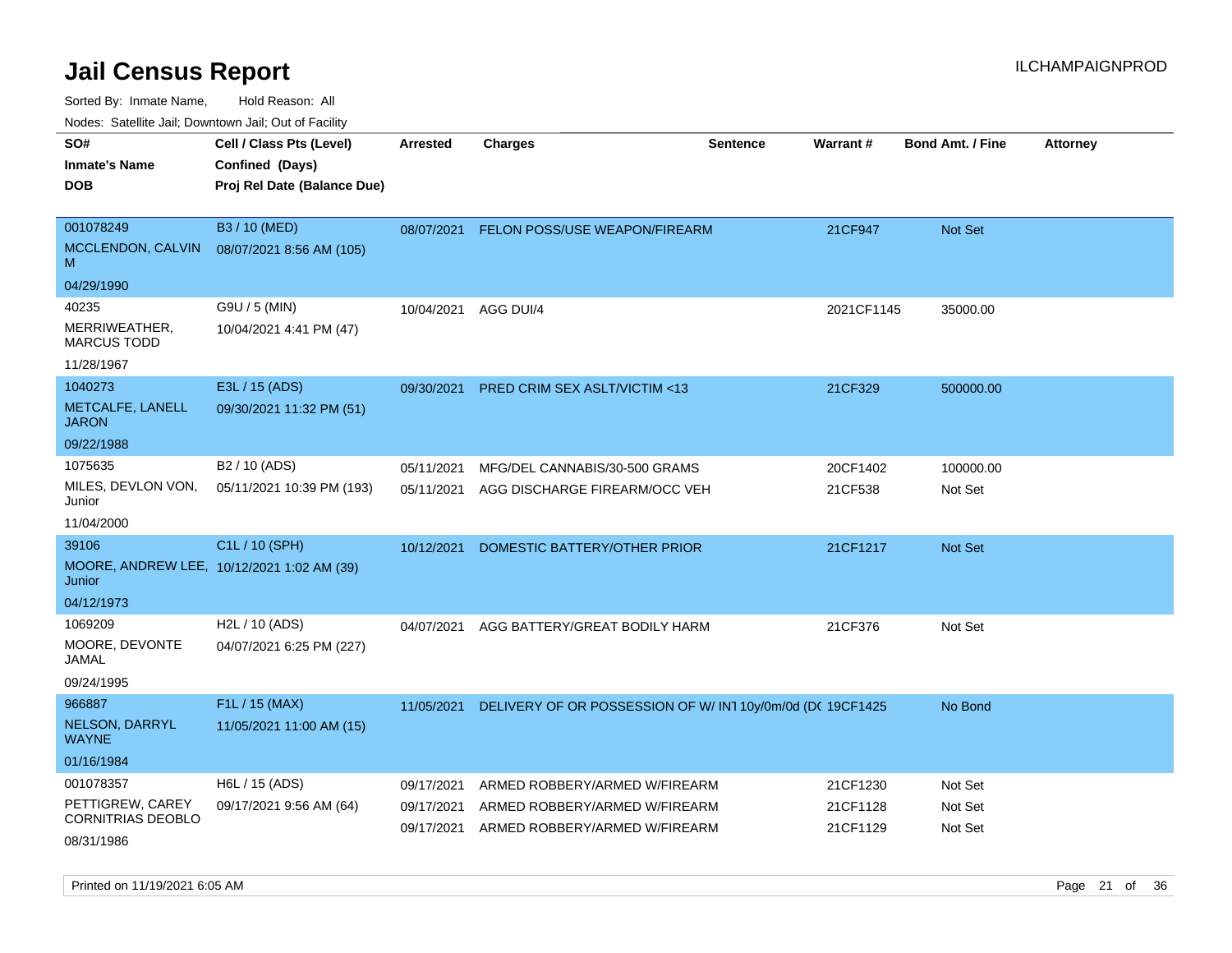| rougs. Calcinic Jan, Downtown Jan, Out of Facility |                                             |                          |                                                     |                 |                        |                         |                 |
|----------------------------------------------------|---------------------------------------------|--------------------------|-----------------------------------------------------|-----------------|------------------------|-------------------------|-----------------|
| SO#                                                | Cell / Class Pts (Level)                    | <b>Arrested</b>          | <b>Charges</b>                                      | <b>Sentence</b> | Warrant#               | <b>Bond Amt. / Fine</b> | <b>Attorney</b> |
| <b>Inmate's Name</b>                               | Confined (Days)                             |                          |                                                     |                 |                        |                         |                 |
| <b>DOB</b>                                         | Proj Rel Date (Balance Due)                 |                          |                                                     |                 |                        |                         |                 |
|                                                    |                                             |                          |                                                     |                 |                        |                         |                 |
| 1022441                                            | H3L / 10 (ADS)                              | 10/27/2021               | AGG BATTERY/PEACE OFFICER                           |                 | 2021 CF 12             | No Bond                 |                 |
| PICKENS, DONTRELL<br><b>DEMAR</b>                  | 10/27/2021 1:39 PM (24)                     |                          | 10/27/2021 AGG BATTERY/PEACE OFFICER                |                 | 2020 CF 1488           | No Bond                 |                 |
| 12/10/1993                                         |                                             |                          |                                                     |                 |                        |                         |                 |
| 1072114                                            | A1U / 15 (SPH)                              | 01/17/2021               | ATTEMPT (FIRST DEGREE MURDER)                       |                 | 2021CF65               | Not Set                 |                 |
| ROBINSON, DONNELL                                  | 01/17/2021 2:40 PM (307)                    | 01/17/2021               | ARMED ROBBERY/NO FIREARM                            |                 | 2020CF824              | 75000.00                |                 |
| <b>LEVON</b>                                       |                                             | 02/17/2021               | AGGRAVATED BATTERY                                  | 4y (DOC)        |                        | 250000.00               |                 |
| 10/23/2000                                         |                                             |                          |                                                     |                 |                        |                         |                 |
| 980761                                             | B1 / 10 (MED)                               | 06/07/2021               | DOMESTIC BATTERY/OTHER PRIOR                        |                 | 21CF639                | Not Set                 |                 |
| <b>ROBINSON, LEON</b><br><b>SOLOMON</b>            | 06/07/2021 1:53 AM (166)                    |                          |                                                     |                 |                        |                         |                 |
| 10/22/1983                                         |                                             |                          |                                                     |                 |                        |                         |                 |
| 1006507                                            | 14 / 10 (ADS)                               | 10/21/2021               | AGG ASLT/USE DDLY WEAPON                            |                 | 21CM123                | 1000.00                 |                 |
| RODGERS, DYLAN<br><b>ROBERT</b>                    | 10/21/2021 12:34 AM (30)                    | 10/21/2021<br>10/21/2021 | DOMESTIC BATTERY/OTHER PRIOR<br>PROBATION VIOLATION |                 | 21CF1269<br>2019CF1220 | Not Set<br>10000.00     |                 |
| 12/12/1991                                         |                                             |                          |                                                     |                 |                        |                         |                 |
| 001077772                                          | E5L / 5 (ADS)                               | 03/16/2021               | PUBLIC INDECENCY/SEX CONDUCT                        |                 | 21CM102                | Not Set                 |                 |
| <b>RUSH, MARION EARL,</b><br>Junior                | 03/16/2021 7:40 PM (249)                    |                          |                                                     |                 |                        |                         |                 |
| 10/21/1967                                         |                                             |                          |                                                     |                 |                        |                         |                 |
| 001077488                                          | G3L / 5 (MIN)                               | 11/07/2021               | POSSESSING A CONTROLLED SUBSTAND                    |                 | 21CF1371               | Not Set                 |                 |
|                                                    | SESSUM, NICHOLAS C 11/07/2021 9:33 PM (13)  |                          |                                                     |                 |                        |                         |                 |
| 06/22/1989                                         |                                             |                          |                                                     |                 |                        |                         |                 |
| 1069960                                            | G7L / 5 (MIN)                               |                          | 09/28/2021 IDENTITY THEFT/\$2K-\$10K                |                 | 21CF952                | 10000.00                |                 |
| SHELTON, JOSIAH<br><b>TIMOTHY</b>                  | 09/28/2021 2:04 AM (53)                     |                          |                                                     |                 |                        |                         |                 |
| 02/23/1980                                         |                                             |                          |                                                     |                 |                        |                         |                 |
| 1034702                                            | F3L / 10 (MED)                              | 10/22/2021               | AGG DOMESTIC BATTERY/STRANGLE                       |                 | 21CF1123               | 50000.00                |                 |
|                                                    | SOULE, AUSTIN TYLER 10/22/2021 6:49 AM (29) |                          |                                                     |                 |                        |                         |                 |
| 03/18/1995                                         |                                             |                          |                                                     |                 |                        |                         |                 |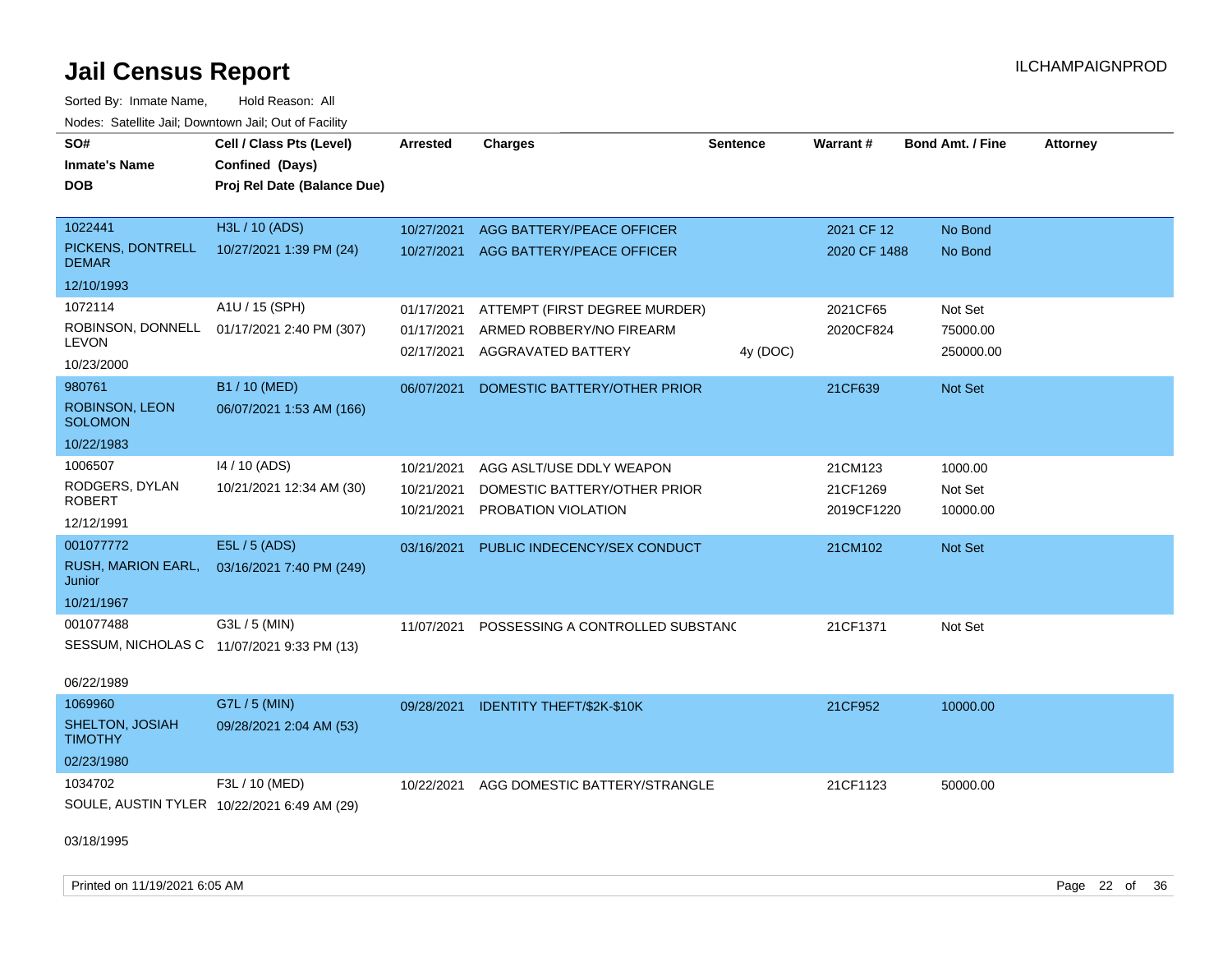| SO#<br>Inmate's Name<br><b>DOB</b>      | Cell / Class Pts (Level)<br>Confined (Days)<br>Proj Rel Date (Balance Due) | <b>Arrested</b> | <b>Charges</b>                     | <b>Sentence</b> | Warrant#   | <b>Bond Amt. / Fine</b> | <b>Attorney</b> |
|-----------------------------------------|----------------------------------------------------------------------------|-----------------|------------------------------------|-----------------|------------|-------------------------|-----------------|
| 1051104                                 | G1U / 5 (MIN)                                                              | 05/26/2021      | <b>METH DELIVERY/5&lt;15 GRAMS</b> |                 | 21CF598    | Not Set                 |                 |
| STOVER, ANDREW                          | 05/27/2021 12:59 AM (177)                                                  | 05/26/2021      | DRIVING ON REVOKED LICENSE         |                 | 21TR4000   | <b>Not Set</b>          |                 |
| <b>WADE</b>                             |                                                                            | 05/26/2021      | <b>BURGLARY</b>                    |                 | 21CF667    | Not Set                 |                 |
| 07/20/1994                              |                                                                            |                 |                                    |                 |            |                         |                 |
| 1024184                                 | H5L / 10 (ADS)                                                             | 09/08/2021      | AGG ASLT PEACE OFF/FIRE/ER WRK     |                 | 20CF1051   | No Bond                 |                 |
| SULLIVAN, CODY<br><b>MICHAEL</b>        | 09/08/2021 3:28 PM (73)                                                    |                 |                                    |                 |            |                         |                 |
| 08/15/1994                              |                                                                            |                 |                                    |                 |            |                         |                 |
| 1035647                                 | I3 / 10 (ADS)                                                              | 10/29/2021      | CRIM DMG TO PROP \$500-10K         |                 | 21CF983    | 10000.00                |                 |
| SUMO, DAVID KLON                        | 10/29/2021 6:36 PM (22)                                                    | 10/29/2021      | CRIM DMG/GOVT PROP/>\$500-\$10K    |                 | 21CF984    | 10000.00                |                 |
| 06/23/1975                              |                                                                            |                 |                                    |                 |            |                         |                 |
| 1068839                                 | F8L / 15 (MAX)                                                             | 08/07/2020      | <b>HOMICIDE</b>                    |                 | 2020-CF851 | 1000000.00              |                 |
| TAYLOR, LONDON<br><b>JAVON</b>          | 08/07/2020 10:30 AM (470)                                                  |                 |                                    |                 |            |                         |                 |
| 08/16/1999                              |                                                                            |                 |                                    |                 |            |                         |                 |
| 1004142                                 | F9L / 15 (MAX)                                                             | 10/22/2021      | <b>PAROLE REVOCATION</b>           |                 |            | Not Set                 |                 |
| TOY, KAYON LARENZ                       | 10/22/2021 1:01 PM (29)                                                    | 10/27/2021      | POSSESSION OF METH/15<100GRAMS     |                 | 2021CF1298 | 1500000.00              |                 |
| 09/12/1991                              |                                                                            |                 |                                    |                 |            |                         |                 |
| 1056971                                 | D6 / 10 (ADS)                                                              | 08/07/2021      | FELON POSS/USE WEAPON/FIREARM      |                 | 21CF948    | No Bond                 |                 |
| TRAVIS, DENZEL<br><b>DANTRELL</b>       | 08/07/2021 7:36 AM (105)                                                   | 08/08/2021      | AGG BATTERY/PUBLIC PLACE           |                 | 2020CF647  | 25000.00                |                 |
| 03/21/1993                              |                                                                            |                 |                                    |                 |            |                         |                 |
| 001078250                               | F2L / 10 (MED)                                                             | 08/07/2021      | FELON POSS WEAPON/BODY ARMOR       |                 | 21CF950    | Not Set                 |                 |
| <b>TRAVIS, JORDAN</b><br><b>TESHAUN</b> | 08/07/2021 10:27 AM (105)                                                  |                 |                                    |                 |            |                         |                 |
| 03/03/1996                              |                                                                            |                 |                                    |                 |            |                         |                 |
| 969709                                  | G8L / 5 (MIN)                                                              | 10/29/2021      | CRIM DMG TO PROP \$500-10K         |                 |            | Not Set                 |                 |
| TUFTE, BRYCE<br><b>MATTHEW</b>          | 10/29/2021 3:14 PM (22)                                                    | 10/29/2021      | DRIVING ON SUSPENDED LICENSE       |                 | 20TR2181   | 5000.00                 |                 |
| 05/30/1988                              | 12/20/2021 (0.00)                                                          |                 |                                    |                 |            |                         |                 |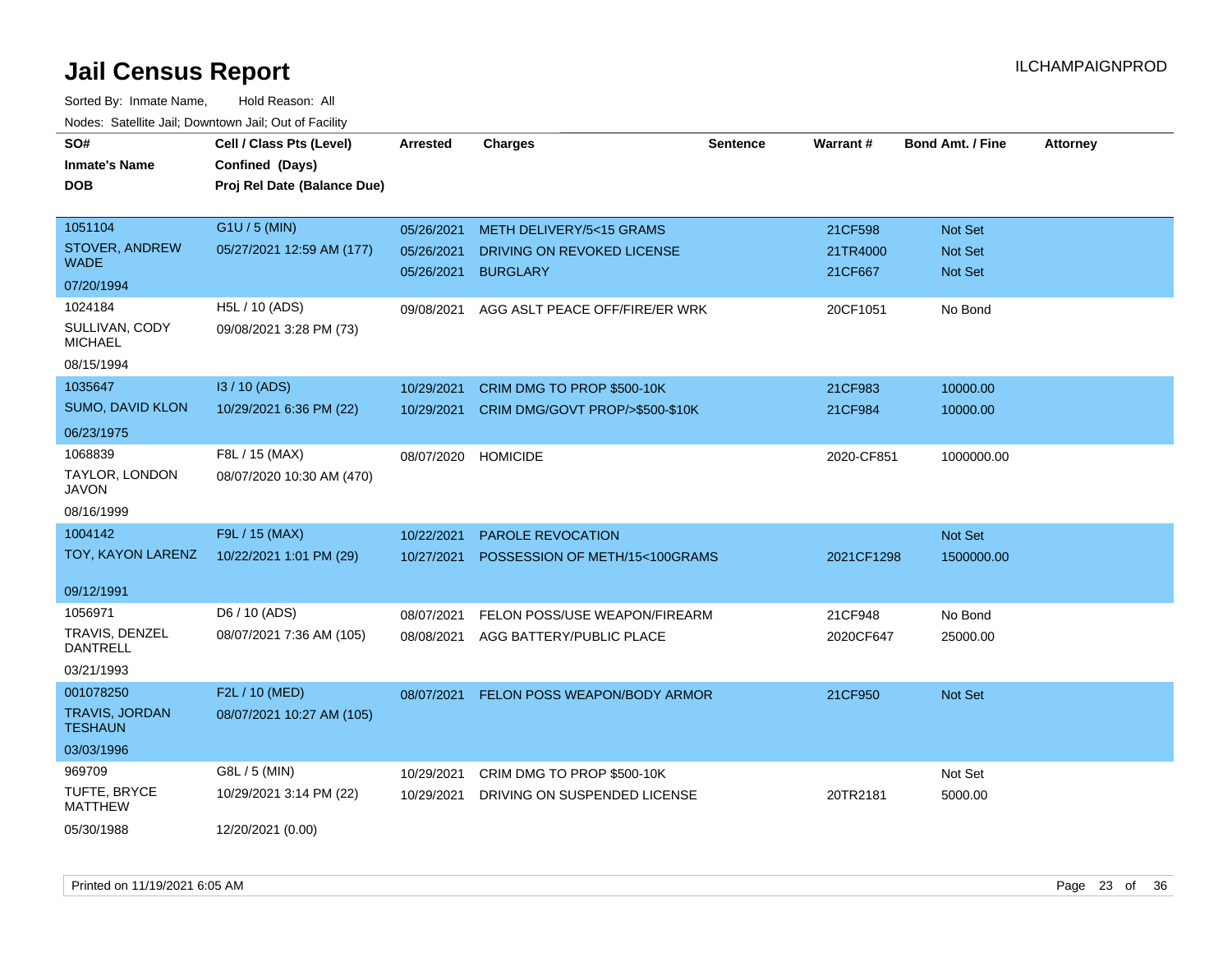| ivuutos. Saltiilit Jall, Duwilluwii Jall, Oul of Facility |                             |                   |                                |                 |             |                         |                 |
|-----------------------------------------------------------|-----------------------------|-------------------|--------------------------------|-----------------|-------------|-------------------------|-----------------|
| SO#                                                       | Cell / Class Pts (Level)    | <b>Arrested</b>   | <b>Charges</b>                 | <b>Sentence</b> | Warrant#    | <b>Bond Amt. / Fine</b> | <b>Attorney</b> |
| <b>Inmate's Name</b>                                      | Confined (Days)             |                   |                                |                 |             |                         |                 |
| <b>DOB</b>                                                | Proj Rel Date (Balance Due) |                   |                                |                 |             |                         |                 |
|                                                           |                             |                   |                                |                 |             |                         |                 |
| 30108                                                     | J4L / 15 (ADS)              | 07/30/2021 MURDER |                                |                 | 21CF902     | 2000000.00              |                 |
| VANDYKE, DARYL<br><b>ANTHONY</b>                          | 07/30/2021 8:29 PM (113)    |                   |                                |                 |             |                         |                 |
| 10/04/1965                                                |                             |                   |                                |                 |             |                         |                 |
| 968681                                                    | D5 / 15 (ADS)               | 08/27/2021        | AGG CRIM SX AB/VIC 13<18/TRUST |                 | 2020CF499   | 250000.00               |                 |
| WADE, DEMETRIUS<br>DARYL                                  | 08/27/2021 2:25 AM (85)     | 08/27/2021        | INDIRECT CRIMINAL CONTEMPT     | 5y (DOC)        | 2021CC16    | No Bond                 |                 |
| 01/07/1987                                                |                             |                   |                                |                 |             |                         |                 |
| 1070904                                                   | G7U / 5 (MIN)               | 10/28/2021        | <b>BURGLARY</b>                |                 | 2021CF321   | 15000.00                |                 |
| <b>WANKEL, JONAH</b><br><b>JAMES</b>                      | 10/28/2021 3:42 AM (23)     |                   |                                |                 |             |                         |                 |
| 12/15/1993                                                |                             |                   |                                |                 |             |                         |                 |
| 44836                                                     | E2L / 15 (ADS)              | 11/02/2021        | <b>THEFT</b>                   |                 |             | Not Set                 |                 |
| <b>WESLEY, FRANK</b>                                      | 11/02/2021 4:08 AM (18)     | 11/02/2021        | DISORDERLY CONDUCT             |                 |             | Not Set                 |                 |
| LADELL                                                    |                             | 11/02/2021        | CRIM TRESPASS TO STATE LAND    |                 | 21118875    | Not Set                 |                 |
| 09/17/1977                                                |                             |                   |                                |                 |             |                         |                 |
| 001078511                                                 | G3U / 5 (MIN)               | 10/18/2021        | WRIT                           |                 | 20CF1318    | No Bond                 |                 |
| <b>WILLIAMS, KANAAN</b><br><b>AUBREY</b>                  | 10/18/2021 2:21 PM (33)     |                   |                                |                 |             |                         |                 |
| 03/17/2000                                                |                             |                   |                                |                 |             |                         |                 |
| 1058072                                                   | A2U / 15 (SPH)              | 02/25/2021        | ARMED HABITUAL CRIMINAL        |                 |             | Not Set                 |                 |
| WILLIAMS, KENNETH<br><b>BERNARD</b>                       | 02/25/2021 3:24 PM (268)    |                   |                                |                 |             |                         |                 |
| 10/04/1985                                                |                             |                   |                                |                 |             |                         |                 |
| 53518                                                     | 15 / 15 (ADS)               | 08/19/2021        | <b>AGGRAVATED BATTERY</b>      |                 | 21CF1014    | <b>Not Set</b>          |                 |
| <b>WILLIAMS, TORREY</b><br><b>TOSHIBA</b>                 | 08/19/2021 10:10 AM (93)    | 09/01/2021        | PROBATION VIOLATION            |                 | 20CF381     | Not Set                 |                 |
| 03/30/1975                                                |                             |                   |                                |                 |             |                         |                 |
| 9326                                                      | $12/5$ (ADS)                | 06/14/2021        | <b>BURGLARY</b>                |                 | 2020-CF-625 | Not Set                 |                 |
| YOUNG, ANTHONY<br>PAUL                                    | 06/14/2021 12:07 PM (159)   |                   |                                |                 |             |                         |                 |
| 03/13/1954                                                |                             |                   |                                |                 |             |                         |                 |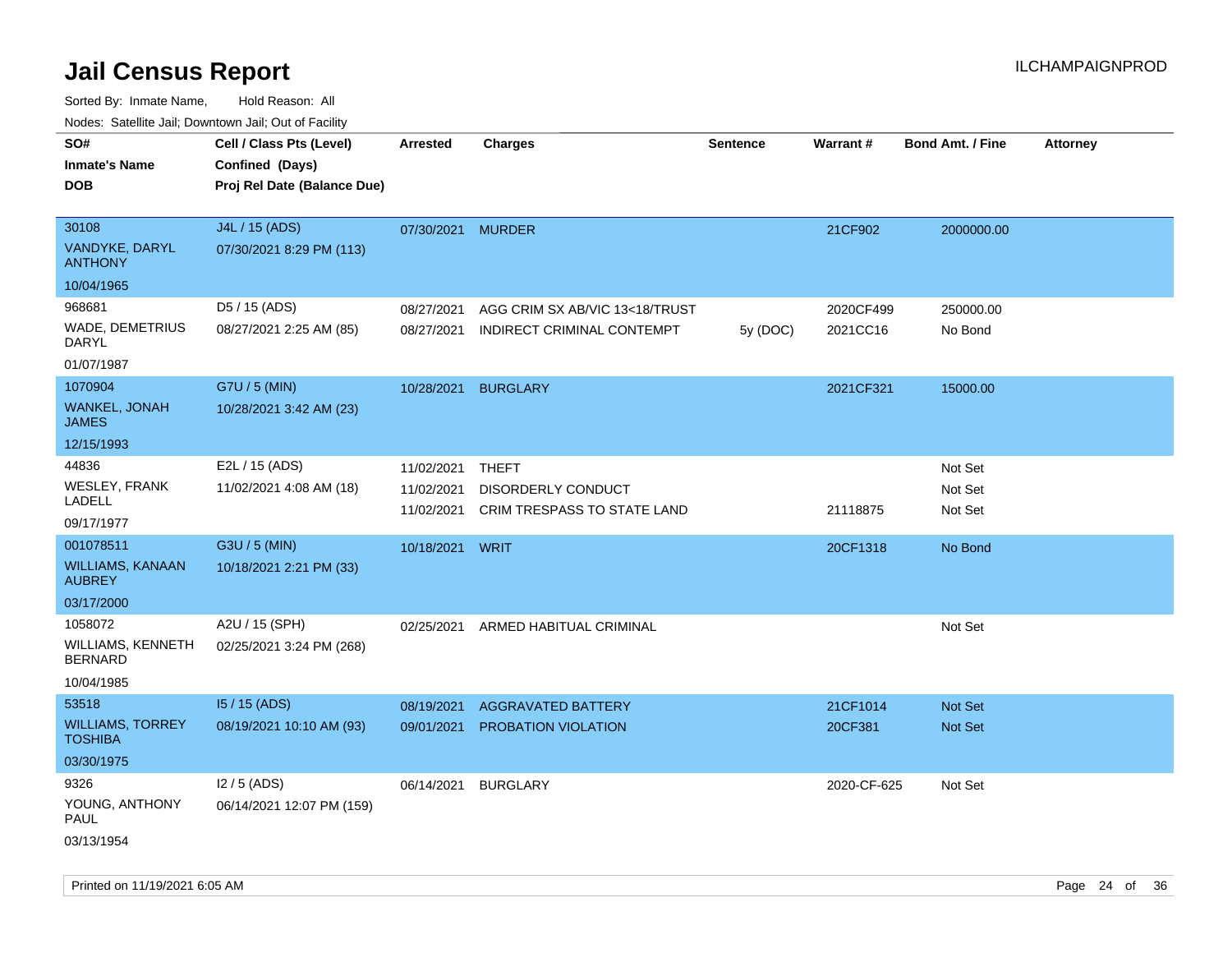Sorted By: Inmate Name, Hold Reason: All Nodes: Satellite Jail; Downtown Jail; Out of Facility

**Total Downtown Jail: 63 Males: 63 Females: 0 Unknown: 0**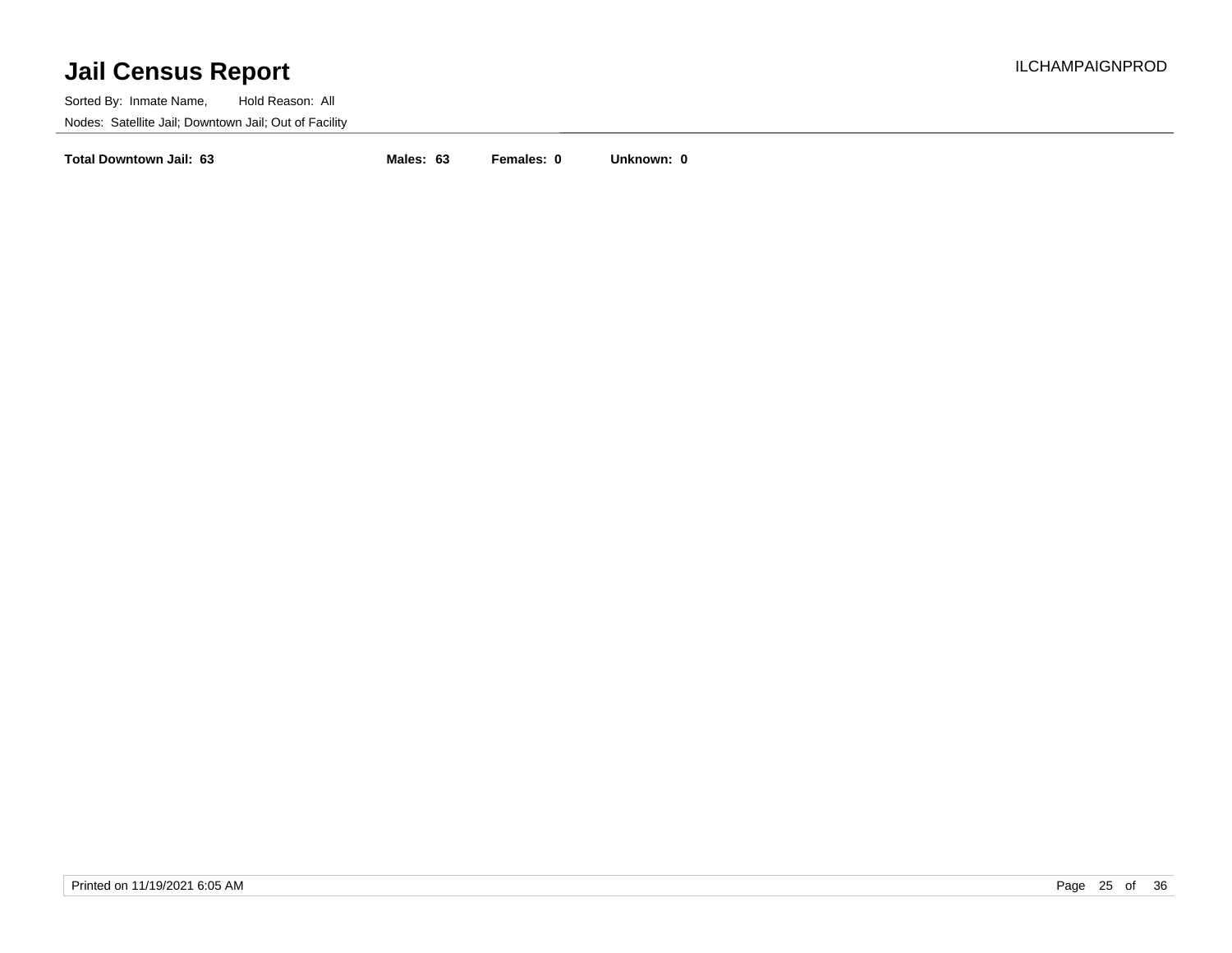|  |  | <b>Out of Facility</b> |
|--|--|------------------------|
|  |  |                        |

| SO#<br><b>Inmate's Name</b><br><b>DOB</b> | Cell / Class Pts (Level)<br>Confined (Days)<br>Proj Rel Date (Balance Due) | <b>Arrested</b> | <b>Charges</b>                    | <b>Sentence</b> | Warrant#   | <b>Bond Amt. / Fine</b> | <b>Attorney</b> |
|-------------------------------------------|----------------------------------------------------------------------------|-----------------|-----------------------------------|-----------------|------------|-------------------------|-----------------|
| 61095<br>AMOS, DERRICK<br><b>JAMES</b>    | <b>DEW / 10 (ADS)</b><br>05/02/2021 9:02 PM (202)                          | 05/02/2021      | <b>HOME INVASION/CAUSE INJURY</b> |                 | 2021CF323  | 100000.00               |                 |
| 06/12/1985                                |                                                                            |                 |                                   |                 |            |                         |                 |
| 19971                                     | EHD                                                                        | 11/09/2021      | DRIVING RVK/SUSP DUI/SSS 4-9      |                 | 2021CF968  | Not Set                 |                 |
| <b>LYNN</b>                               | BARNESKE, RAYMOND 11/09/2021 9:32 AM (11)                                  |                 |                                   |                 |            |                         |                 |
| 08/17/1961                                | 5/6/2022 (0.00)                                                            |                 |                                   |                 |            |                         |                 |
| 516062                                    | <b>DEW / 15 (MAX)</b>                                                      | 02/22/2021      | PHONE HARASSMENT/2+               |                 | 20CF194    | 5000.00                 |                 |
| <b>BENNETT, JOHN</b><br><b>MICHAEL</b>    | 02/22/2021 10:47 AM (271)                                                  | 02/22/2021      | AGG DISCH FIR/VEH/PC OFF/FRMAN    |                 | 21CF210    | No Bond                 |                 |
| 04/30/1986                                |                                                                            |                 |                                   |                 |            |                         |                 |
| 976538                                    | EHD                                                                        | 10/12/2021      | DOMESTIC BATTERY/OTHER PRIOR      |                 | 2020CF1095 | Not Set                 |                 |
|                                           | BLISSIT, WYATT TYRES 10/12/2021 10:05 AM (39)                              |                 |                                   |                 |            |                         |                 |
| 09/05/1989                                | 1/6/2022 (0.00)                                                            |                 |                                   |                 |            |                         |                 |
| 33993                                     | <b>DEW / 10 (MED)</b>                                                      | 06/14/2021      | AGGRAVATED DOMESTIC BATTERY       |                 | 21CF688    | <b>Not Set</b>          |                 |
| <b>BOOKER, STEPHON</b>                    | 06/14/2021 7:42 PM (159)                                                   | 06/14/2021      | POSSESSING A CONTROLLED SUBSTANC  |                 | 21CF657    | Not Set                 |                 |
| <b>MONTELL</b>                            |                                                                            | 06/14/2021      | <b>PAROLE REVOCATION</b>          |                 | CH2103612  | No Bond                 |                 |
| 06/11/1971                                |                                                                            |                 |                                   |                 |            |                         |                 |
| 1074315                                   | DEW / 15 (MAX)                                                             | 07/27/2021      | AGG DISCHARGE FIREARM/VEH/SCH     |                 | 21CF927    | Not Set                 |                 |
| <b>BRIGGS, PATRICK</b><br><b>MONTAY</b>   | 08/03/2021 4:56 PM (109)                                                   |                 |                                   |                 |            |                         |                 |
| 08/05/2001                                |                                                                            |                 |                                   |                 |            |                         |                 |
| 001078065                                 | <b>KAN / 10 (ADS)</b>                                                      | 06/17/2021      | AGG BATTERY/DISCHARGE FIREARM     |                 | 21CF704    | 1000000.00              |                 |
| <b>BROWN, CHARMAN</b><br><b>LAKEEF</b>    | 06/17/2021 12:32 PM (156)                                                  |                 |                                   |                 |            |                         |                 |
| 11/30/2002                                |                                                                            |                 |                                   |                 |            |                         |                 |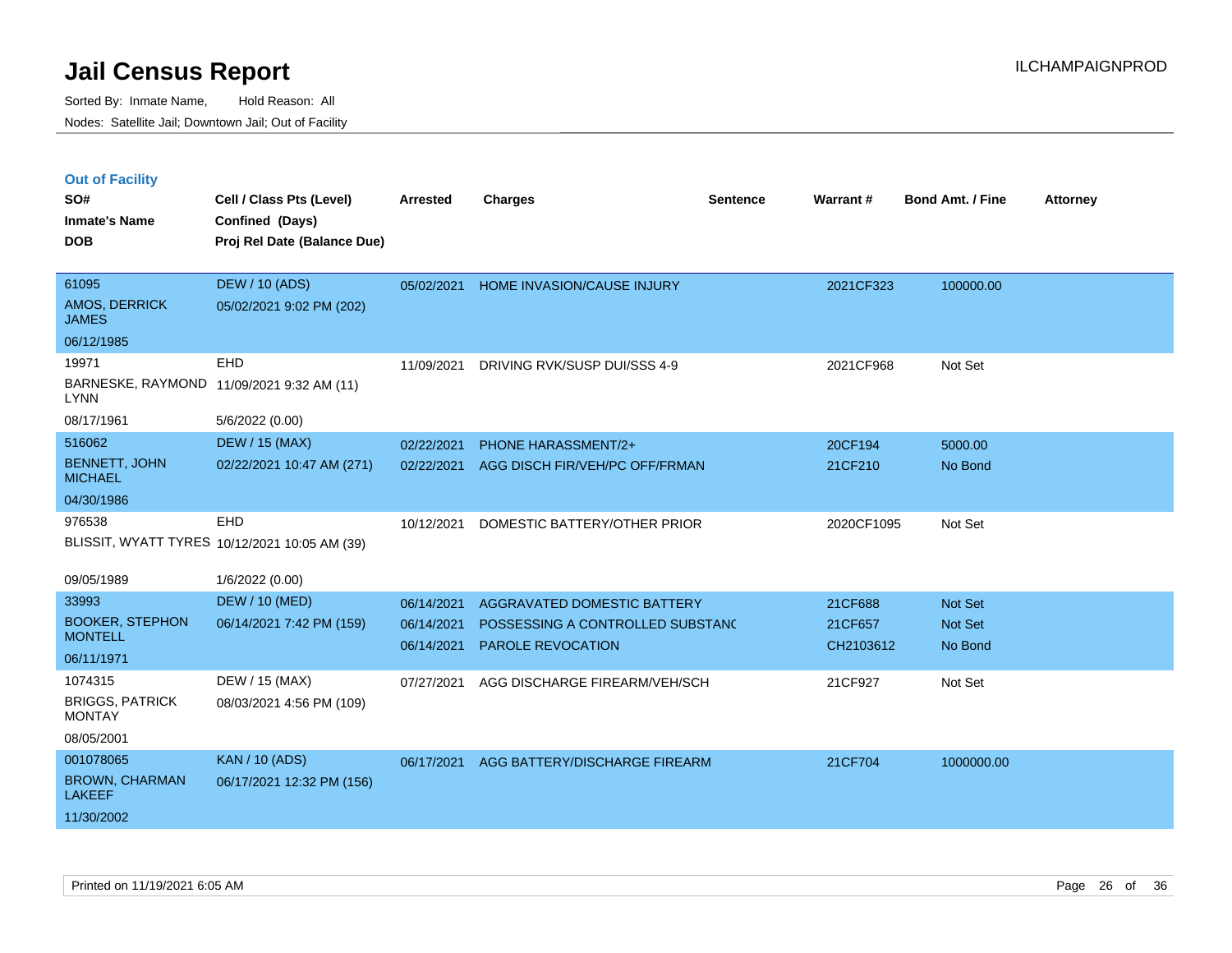| <b>NOULD:</b> Cutomto buil, Downtown buil, Out of Fability |                                                                            |                 |                                          |                 |            |                         |                 |
|------------------------------------------------------------|----------------------------------------------------------------------------|-----------------|------------------------------------------|-----------------|------------|-------------------------|-----------------|
| SO#<br><b>Inmate's Name</b><br><b>DOB</b>                  | Cell / Class Pts (Level)<br>Confined (Days)<br>Proj Rel Date (Balance Due) | <b>Arrested</b> | <b>Charges</b>                           | <b>Sentence</b> | Warrant#   | <b>Bond Amt. / Fine</b> | <b>Attorney</b> |
|                                                            |                                                                            |                 |                                          |                 |            |                         |                 |
| 1038554                                                    | <b>KAN / 15 (MAX)</b>                                                      | 08/18/2021      | <b>ARMED HABITUAL CRIMINAL</b>           |                 | 21CF1162   | Not Set                 |                 |
| <b>BROWN, CORRION</b><br><b>DEVONTAE</b>                   | 08/18/2021 5:40 PM (94)                                                    | 08/18/2021      | DELIVERY OF OR POSSESSION OF W/ INT      |                 | 21CF1009   | No Bond                 |                 |
| 04/19/1995                                                 |                                                                            |                 |                                          |                 |            |                         |                 |
| 1071662                                                    | KAN / 15 (MAX)                                                             | 12/07/2020      | FELON POSS/USE FIREARM PRIOR             | 7y (DOC)        | 20CF1418   | 250000.00               |                 |
| BROWN, JAWON<br>EDWARD                                     | 12/14/2020 6:02 PM (341)                                                   |                 |                                          |                 |            |                         |                 |
| 04/21/2000                                                 |                                                                            |                 |                                          |                 |            |                         |                 |
| 1038579                                                    | <b>KAN / 15 (MAX)</b>                                                      | 08/18/2021      | FELON POSS/USE WEAPON/FIREARM            |                 | 21CF1010   | Not Set                 |                 |
| <b>BROWN, MARKEL</b><br><b>RIKKI</b>                       | 08/18/2021 2:05 PM (94)                                                    |                 |                                          |                 |            |                         |                 |
| 01/06/1995                                                 |                                                                            |                 |                                          |                 |            |                         |                 |
| 1003006                                                    | KAN / 15 (MAX)                                                             | 08/19/2021      | FELON POSS/USE MACHINE GUN               |                 | 21CF1011   | No Bond                 |                 |
| <b>BROWN, ROCKEITH</b><br><b>JAVONTE</b>                   | 08/19/2021 12:55 AM (93)                                                   |                 |                                          |                 |            |                         |                 |
| 07/23/1991                                                 |                                                                            |                 |                                          |                 |            |                         |                 |
| 987334                                                     | <b>DEW / 15 (MAX)</b>                                                      |                 | 03/10/2021 ATTEMPT (FIRST DEGREE MURDER) |                 | 19CF689    | Not Set                 |                 |
| <b>CAIN, ISAIAH</b><br><b>DEPRIEST</b>                     | 03/10/2021 2:22 PM (255)                                                   |                 |                                          |                 |            |                         |                 |
| 12/23/1990                                                 |                                                                            |                 |                                          |                 |            |                         |                 |
| 992962                                                     | DEW / 15 (ADS)                                                             | 05/25/2021      | MURDER/INTENT TO KILL/INJURE             |                 | 2018CF1045 | 1000000.00              |                 |
| CAMPBELL, KEITH<br><b>KNAQEEB</b>                          | 05/25/2021 1:19 PM (179)                                                   |                 |                                          |                 |            |                         |                 |
| 07/22/1991                                                 |                                                                            |                 |                                          |                 |            |                         |                 |
| 1064992                                                    | <b>KAN / 15 (MAX)</b>                                                      | 09/20/2021      | ARMED VIOLENCE/CATEGORY I                |                 | 21CF1137   | Not Set                 |                 |
| <b>CARTER, KEJUAN</b><br><b>JAVONTE</b>                    | 09/20/2021 11:42 PM (61)                                                   |                 |                                          |                 |            |                         |                 |
| 06/27/1998                                                 |                                                                            |                 |                                          |                 |            |                         |                 |
| 959420                                                     | EHD                                                                        | 11/16/2021      | AGG DUI/NO VALID DL                      |                 | 2021CF673  | Not Set                 |                 |
| <b>CHAPPLE, RAYMOND</b><br><b>DEONTE</b>                   | 11/16/2021 9:49 AM (4)                                                     |                 |                                          |                 |            |                         |                 |
| 06/30/1988                                                 | 12/29/2021 (0.00)                                                          |                 |                                          |                 |            |                         |                 |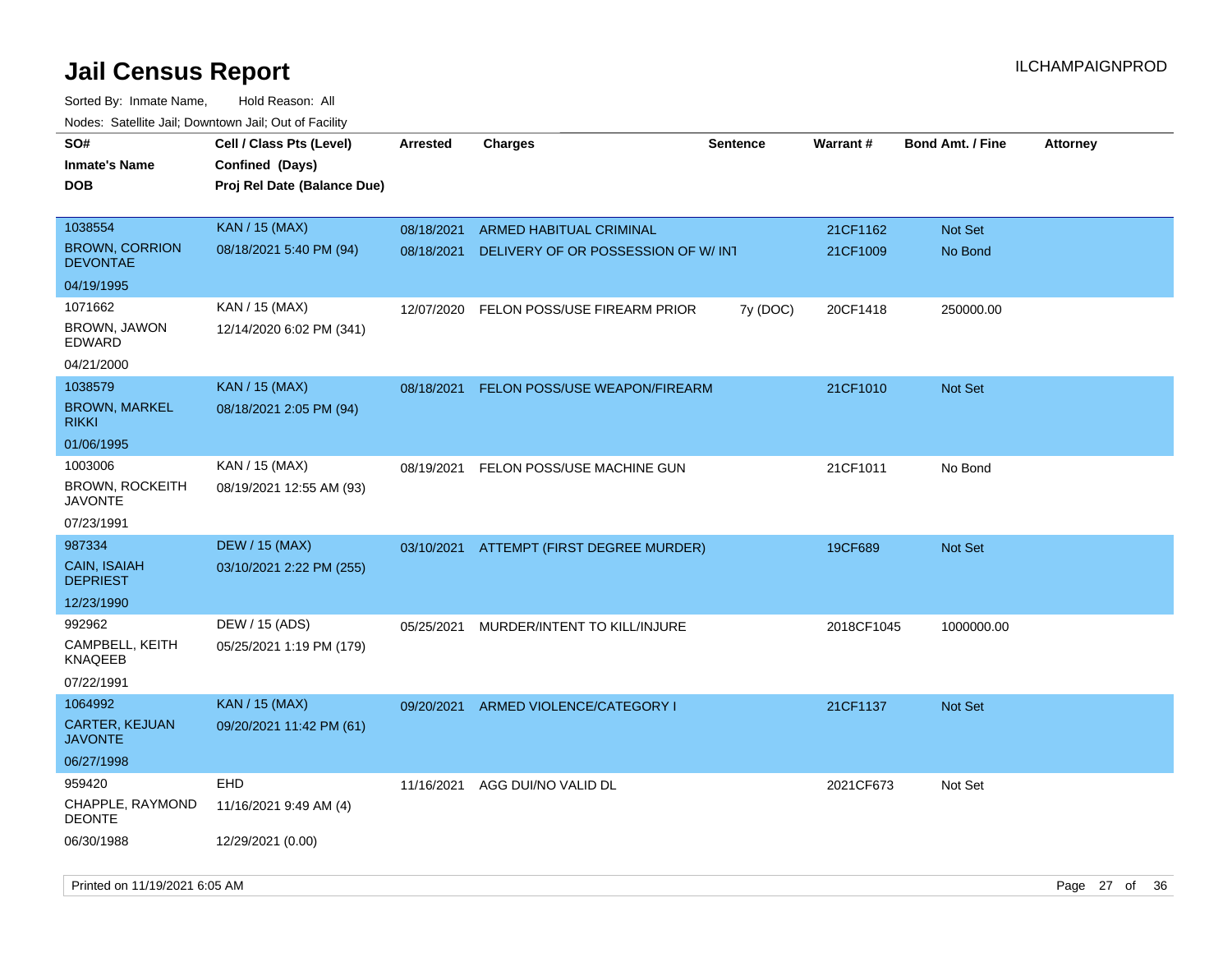| SO#<br><b>Inmate's Name</b><br><b>DOB</b>                            | Cell / Class Pts (Level)<br>Confined (Days)<br>Proj Rel Date (Balance Due) | <b>Arrested</b>                        | <b>Charges</b>                                                                                   | <b>Sentence</b> | <b>Warrant#</b>                      | <b>Bond Amt. / Fine</b>       | <b>Attorney</b> |
|----------------------------------------------------------------------|----------------------------------------------------------------------------|----------------------------------------|--------------------------------------------------------------------------------------------------|-----------------|--------------------------------------|-------------------------------|-----------------|
| 1068848<br>CHATMAN, MICHAEL<br><b>DAISEAN</b>                        | <b>KAN / 15 (MAX)</b><br>02/06/2020 5:22 PM (653)                          | 02/06/2020                             | MURDER/INTENT TO KILL/INJURE                                                                     |                 | 20CF-156                             | No Bond                       |                 |
| 11/12/1999<br>001078461<br>COLE, ERIC JOSE<br>01/24/2002             | <b>KAN / 10 (MED)</b><br>10/08/2021 12:25 AM (43)                          | 10/07/2021<br>10/07/2021<br>10/08/2021 | AGG UNLAWFUL USE WEAPON/PERSON<br>AGG DOMESTIC BATTERY/STRANGLE<br>HARASS WITNESS/FAMILY MBR/REP |                 | 2021CF1209<br>2021CF1208<br>21CF1218 | No Bond<br>Not Set<br>Not Set |                 |
| 57733<br><b>CRAIG, ANTOINE</b><br><b>DARRELL</b><br>10/09/1982       | <b>KAN / 15 (SPH)</b><br>02/25/2020 4:08 PM (634)                          | 02/25/2020<br>02/25/2020               | <b>HOMICIDE</b><br><b>FELON POSS/USE WEAPON/FIREARM</b>                                          |                 | 2020-CF250<br>19CF-1827              | 2000000.00<br>80000.00        |                 |
| 001077939<br><b>CROSS, PATRICK</b><br><b>DONTRELLE</b><br>11/07/2001 | DEW / 10 (MED)<br>05/10/2021 7:31 PM (194)                                 | 05/10/2021<br>06/02/2021               | FIREARM/FOID INVALID/NOT ELIG<br>POSS STOLEN VEHICLE > \$25,000                                  |                 | 21CF526<br>21CF612                   | No Bond<br>Not Set            |                 |
| 62096<br><b>DEES, CHARLES</b><br><b>ANTHONY</b><br>02/24/1981        | <b>EHD</b><br>11/16/2021 11:13 AM (4)<br>11/25/2021 (0.00)                 | 11/16/2021                             | DRIVING ON REVOKED LICENSE                                                                       |                 | 2020TR9624                           | Not Set                       |                 |
| 1061304<br>DORRIS, KEMION<br><b>DAETOCE</b><br>11/19/1997            | DEW / 15 (MAX)<br>10/11/2021 7:30 PM (40)                                  | 10/11/2021<br>10/11/2021<br>10/11/2021 | ARMED HABITUAL CRIMINAL<br>ARMED HABITUAL CRIMINAL<br>HOME INVASION/FIREARM                      |                 | 21CF1226<br>21CF1227<br>21CF1228     | No Bond<br>No Bond<br>No Bond |                 |
| 1076663<br>DYE, KENNE YAKIEM<br>05/30/1988                           | <b>DEW / 15 (MAX)</b><br>07/15/2020 11:49 AM (493)                         | 07/15/2020                             | *ARMED HABITUAL CRIMINAL                                                                         |                 | 2020-CF783                           | 500000.00                     |                 |
| 27428<br>FRANKLIN, TYRONE<br>Senior<br>09/12/1966                    | <b>EHD</b><br>09/21/2021 9:27 AM (60)<br>12/19/2021 (0.00)                 | 09/21/2021<br>09/21/2021               | DRIVING RVK/SUSP DUI/SSS 3RD<br>DRIVING RVK/SUSP DUI/SSS 3RD                                     |                 | 2020CF1368<br>2021CF435              | Not Set<br>Not Set            |                 |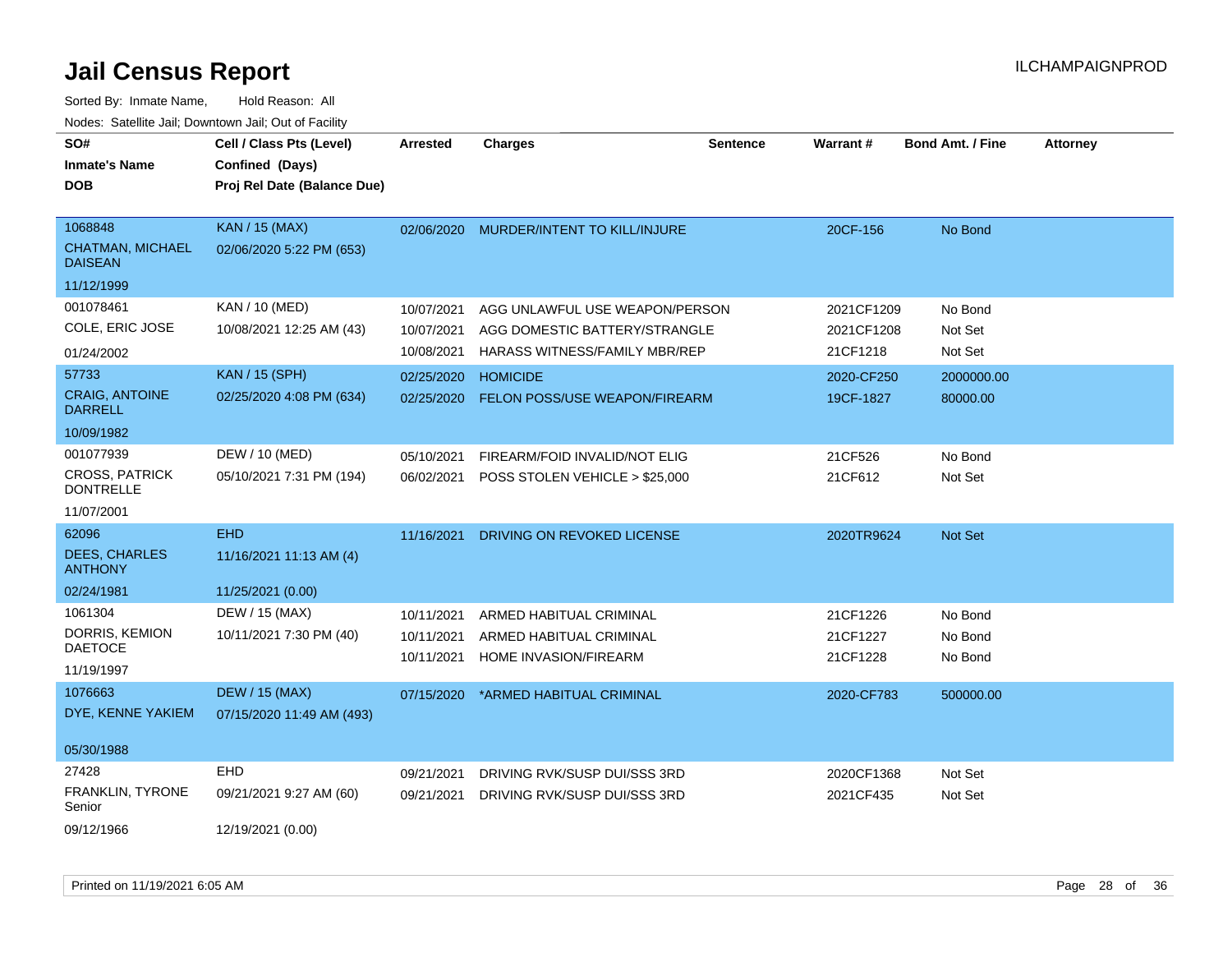| SO#<br><b>Inmate's Name</b><br><b>DOB</b>                | Cell / Class Pts (Level)<br>Confined (Days)<br>Proj Rel Date (Balance Due) | <b>Arrested</b> | <b>Charges</b>                                | <b>Sentence</b> | <b>Warrant#</b> | <b>Bond Amt. / Fine</b> | <b>Attorney</b> |
|----------------------------------------------------------|----------------------------------------------------------------------------|-----------------|-----------------------------------------------|-----------------|-----------------|-------------------------|-----------------|
| 60154<br>GARCIA-MEZA,<br><b>CARLOS</b>                   | <b>EHD</b><br>10/20/2021 9:23 AM (31)                                      | 10/20/2021      | AGG DUI/LIC SUSP OR REVOKED                   |                 | 2021cf261       | <b>Not Set</b>          |                 |
| 03/06/1983                                               | 1/16/2022 (0.00)                                                           |                 |                                               |                 |                 |                         |                 |
| 001077363<br>GARY, DAKOTA<br><b>TREVON</b><br>12/31/2001 | KAN / 25 (SPH)<br>10/30/2020 10:41 AM (386)                                | 10/30/2020      | <b>HOME INVASION/FIREARM</b>                  |                 | 20CF1202        | 500000.00               |                 |
| 1065946                                                  | <b>KAN / 10 (MED)</b>                                                      | 09/04/2021      | AGG BATTERY/DISCHARGE FIREARM                 |                 | 21CF1057        | 750000.00               |                 |
| GODBOLT, DESMOND<br><b>DEVONTAE</b>                      | 09/04/2021 1:17 AM (77)                                                    |                 | 09/04/2021 RESIST/OBSTRUCTING A PEACE OFFICEH |                 | 21CM407         | Not Set                 |                 |
| 11/15/1997                                               |                                                                            |                 |                                               |                 |                 |                         |                 |
| 1070118                                                  | KAN / 15 (MAX)                                                             | 08/31/2021      | AGGRAVATED DOMESTIC BATTERY                   |                 | 21CF1049        | No Bond                 |                 |
| GRAHAM, CORTEZ<br><b>LAMON</b>                           | 08/31/2021 9:32 PM (81)                                                    | 09/02/2021      | PROBATION VIOLATION                           |                 | 21CF55          | Not Set                 |                 |
| 03/31/1976                                               |                                                                            |                 |                                               |                 |                 |                         |                 |
| 1000641                                                  | <b>KAN / 10 (MED)</b>                                                      | 09/14/2021      | ARMED HABITUAL CRIMINAL                       |                 | 21CF1116        | No Bond                 |                 |
| <b>GRANT, CEDRIC</b><br><b>DYSHAWN</b>                   | 09/14/2021 6:32 PM (67)                                                    |                 |                                               |                 |                 |                         |                 |
| 01/03/1991                                               |                                                                            |                 |                                               |                 |                 |                         |                 |
| 46548                                                    | EHD                                                                        | 11/16/2021      | DRIVING RVK/SUSP DUI/SSS 2ND                  |                 | 2021CF739       | Not Set                 |                 |
| GRAY, DEMARCO<br><b>COTESS</b>                           | 11/16/2021 9:13 AM (4)                                                     |                 |                                               |                 |                 |                         |                 |
| 10/19/1976                                               | 12/15/2021 (0.00)                                                          |                 |                                               |                 |                 |                         |                 |
| 1076506                                                  | <b>KAN / 15 (MAX)</b>                                                      | 09/17/2021      | AGG UUW/PERSON/CM THREAT VIOL                 |                 | 21CF1131        | <b>Not Set</b>          |                 |
|                                                          | GRAY, JAMARH EMERE 09/17/2021 10:41 AM (64)                                | 09/20/2021      | <b>DOMESTIC BATTERY</b>                       |                 | 21CM430         | Not Set                 |                 |
| 06/21/2003                                               |                                                                            |                 |                                               |                 |                 |                         |                 |
| 001078364                                                | KAN / 15 (MAX)                                                             | 09/09/2021      | <b>HOME INVASION</b>                          |                 | 21CF1081        | Not Set                 |                 |
| HAWKINS, ELIJA<br><b>TALON</b>                           | 09/09/2021 2:03 AM (72)                                                    |                 |                                               |                 |                 |                         |                 |
| 10/20/2001                                               |                                                                            |                 |                                               |                 |                 |                         |                 |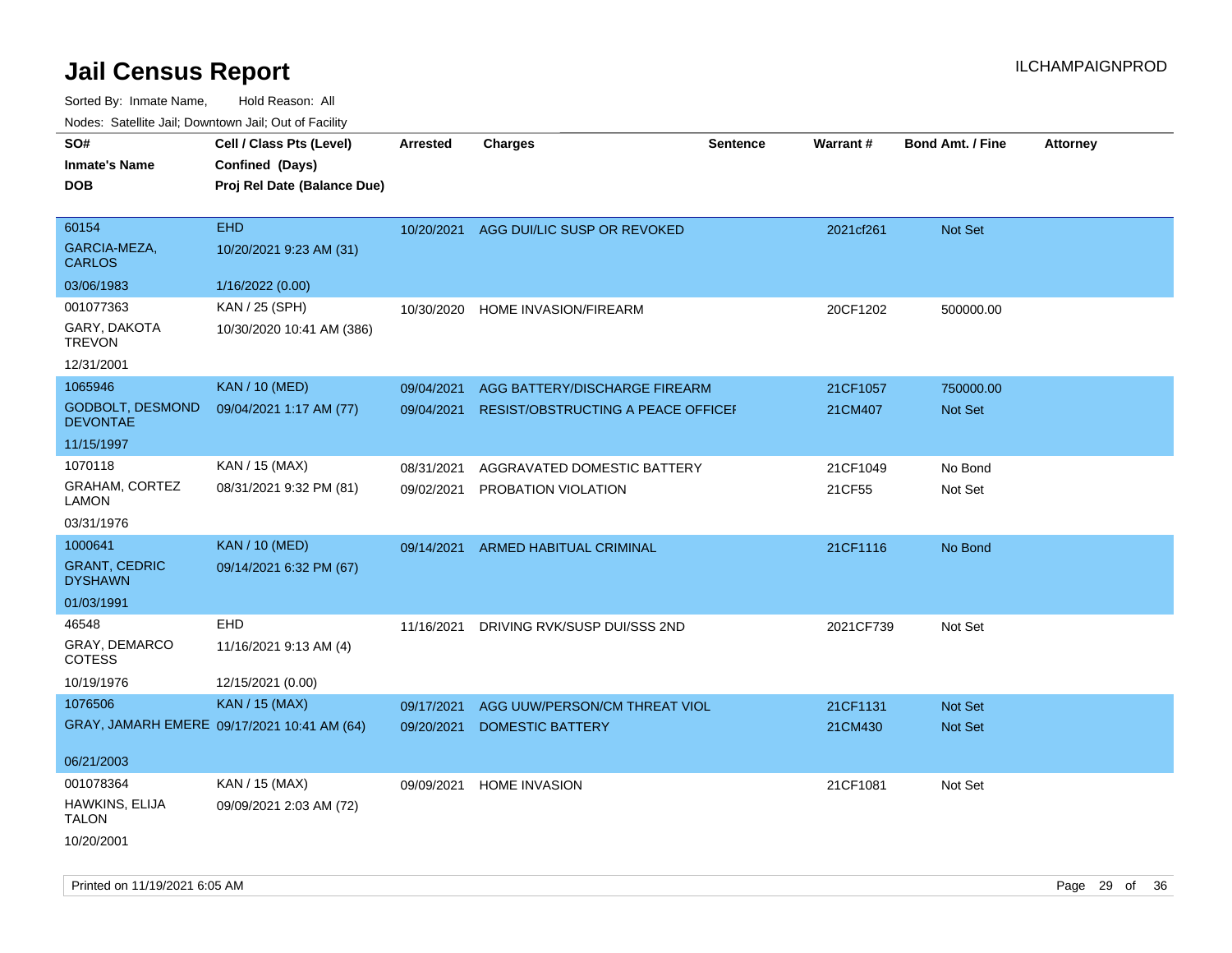| SO#<br><b>Inmate's Name</b><br><b>DOB</b>                          | Cell / Class Pts (Level)<br>Confined (Days)<br>Proj Rel Date (Balance Due) | <b>Arrested</b>                                      | <b>Charges</b>                                                                                                                | <b>Sentence</b> | Warrant#                                 | <b>Bond Amt. / Fine</b>                                   | <b>Attorney</b> |    |
|--------------------------------------------------------------------|----------------------------------------------------------------------------|------------------------------------------------------|-------------------------------------------------------------------------------------------------------------------------------|-----------------|------------------------------------------|-----------------------------------------------------------|-----------------|----|
| 1045186<br><b>HOLBROOK, JOHNNIE</b><br><b>MATHIS</b><br>07/19/1996 | <b>DEW / 15 (MAX)</b><br>08/16/2021 11:07 AM (96)                          | 08/16/2021<br>08/16/2021<br>08/16/2021<br>08/16/2021 | ARMED VIOLENCE/CATEGORY I<br>FELON POSS/USE WEAPON/FIREARM<br>AGG FLEEING POLICE/21 MPH OVER<br>FELON POSS/USE WEAPON/FIREARM |                 | 21CF934<br>19CF968<br>21CF988<br>21CF989 | 1000000.00<br><b>Not Set</b><br>Not Set<br><b>Not Set</b> |                 |    |
| 001078146<br>HUNT, TEIGAN<br><b>JAZAIREO</b><br>05/14/2003         | DEW / 15 (MAX)<br>07/09/2021 12:41 PM (134)                                | 07/09/2021<br>07/09/2021                             | AGG BATTERY/DISCHARGE FIREARM<br>ARMED ROBBERY/ARMED W/FIREARM                                                                |                 | 21CF795<br>21CF806                       | 1000000.00<br>Not Set                                     |                 |    |
| 989743<br><b>JACKSON, STEVE</b><br><b>ALLEN</b><br>06/04/1991      | DEW / 15 (ADS)<br>04/13/2021 2:45 AM (221)                                 | 04/13/2021<br>04/13/2021                             | AGG DISCHARGE FIREARM/VEH/SCH<br>AGGRAVATED DOMESTIC BATTERY                                                                  |                 | 21CF400<br>21CF399                       | Not Set<br>Not Set                                        |                 |    |
| 50495<br>JENKINS, ARNOLD<br><b>FARRIS</b><br>04/19/1962            | <b>EHD</b><br>08/10/2021 9:08 AM (102)<br>2/4/2022 (0.00)                  | 08/10/2021<br>08/10/2021                             | DRIVING RVK/SUSP DUI/SSS 10-14<br>DRIVING RVK/SUSP DUI/SSS 10-14                                                              |                 | 2020CF997<br>2019CF1363                  | Not Set<br>Not Set                                        |                 |    |
| 001077709<br><b>JINKINS, DEWAYNE</b><br><b>ALLEN</b><br>01/02/1967 | <b>EHD</b><br>07/06/2021 9:00 AM (137)<br>1/1/2022 (0.00)                  | 07/06/2021                                           | DRIVING RVK/SUSP DUI/SSS 4-9                                                                                                  |                 | 2021CF167                                | Not Set                                                   |                 |    |
| 1076450<br>JONES, CARLOS<br><b>ANTONIO</b><br>11/18/2001           | DEW / 15 (MAX)<br>06/25/2020 2:13 PM (513)                                 | 06/25/2020<br>11/02/2020                             | MURDER/INTENT TO KILL/INJURE<br>HOME INVASION/FIREARM                                                                         |                 | 2020-CF703<br>20CF1204                   | 750000.00<br>500000.00                                    |                 |    |
| 001077877<br>JORDAN, PATRICK<br><b>RODEL</b><br>10/22/2002         | DEW / 10 (MED)<br>04/24/2021 3:53 PM (210)                                 | 04/24/2021                                           | AGG DISCHARGE FIREARM/OCC BLDG                                                                                                |                 | 21CF459                                  | Not Set                                                   |                 |    |
| 998873<br>KINCAID, AMANDA<br><b>MICHELLE</b><br>01/07/1990         | <b>EHD</b><br>10/12/2021 11:31 AM (39)<br>1/9/2022 (0.00)                  | 10/12/2021                                           | DRIVING RVK/SUSP DUI/SSS 3RD                                                                                                  |                 | 2021CF235                                | Not Set                                                   |                 |    |
| Printed on 11/19/2021 6:05 AM                                      |                                                                            |                                                      |                                                                                                                               |                 |                                          |                                                           | Page 30 of      | 36 |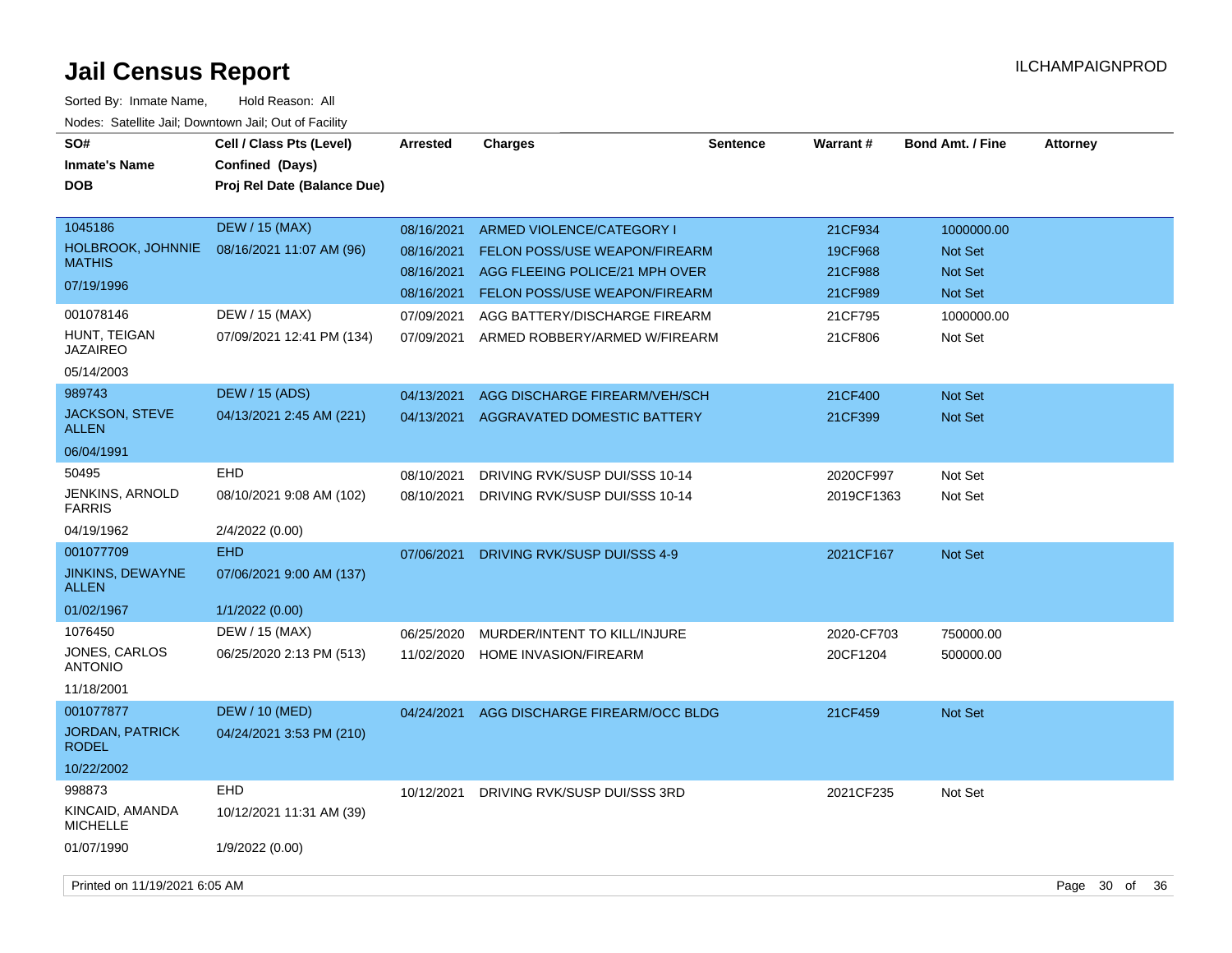| SO#                                | Cell / Class Pts (Level)    | <b>Arrested</b>          | <b>Charges</b>                                                | <b>Sentence</b> | <b>Warrant#</b>     | <b>Bond Amt. / Fine</b> | <b>Attorney</b> |
|------------------------------------|-----------------------------|--------------------------|---------------------------------------------------------------|-----------------|---------------------|-------------------------|-----------------|
| <b>Inmate's Name</b>               | Confined (Days)             |                          |                                                               |                 |                     |                         |                 |
| <b>DOB</b>                         | Proj Rel Date (Balance Due) |                          |                                                               |                 |                     |                         |                 |
|                                    |                             |                          |                                                               |                 |                     |                         |                 |
| 001078401                          | <b>DEW / 10 (ADS)</b>       | 09/19/2021               | UNLAWFUL VEHICULAR INVASION                                   |                 | 21CF1134            | Not Set                 |                 |
| <b>KNIGHT, ERIC</b>                | 09/19/2021 7:32 PM (62)     | 09/19/2021               | HRSMT/THREATEN PERSON/KILL                                    |                 | 2021CF561           | 50000.00                |                 |
| 07/11/1991                         |                             | 09/21/2021               | <b>BURGLARY</b>                                               |                 | 21CF1139            | Not Set                 |                 |
| 1064445                            | DEW / 15 (MAX)              | 04/23/2021               | AGG DISCHARGE FIREARM/OCC VEH                                 |                 | 2021CF295           | 500000.00               |                 |
| LARUE, TERENCE<br><b>TRAMEL</b>    | 04/23/2021 11:18 AM (211)   | 04/23/2021<br>04/23/2021 | POSSESS 15<100 GRAMS COCAINE<br>FELON POSS/USE FIREARM/PAROLE |                 | 19CF1052<br>21CF899 | 10000.00<br>Not Set     |                 |
| 12/23/1998                         |                             |                          |                                                               |                 |                     |                         |                 |
| 001078237                          | <b>KAN / 15 (ADS)</b>       |                          | 08/03/2021 AGG DISCHARGE FIREARM/OCC VEH                      |                 | 21CF928             | No Bond                 |                 |
| LAWS, TERON<br><b>RAMONTE</b>      | 08/03/2021 6:29 PM (109)    |                          |                                                               |                 |                     |                         |                 |
| 04/03/2001                         |                             |                          |                                                               |                 |                     |                         |                 |
| 001078470                          | DEW / 15 (MAX)              | 10/10/2021               | MURDER/INTENT TO KILL/INJURE                                  |                 | 21CF1221            | Not Set                 |                 |
| LEE, AMAHRION<br><b>JA'MERE</b>    | 10/10/2021 1:23 PM (41)     |                          |                                                               |                 |                     |                         |                 |
| 11/05/2002                         |                             |                          |                                                               |                 |                     |                         |                 |
| 001078170                          | <b>KAN / 10 (MED)</b>       | 09/07/2021               | AGG UNLAWFUL USE OF WEAPON/VEH                                |                 | 21CF1060            | Not Set                 |                 |
| LEMONS, DEANGELO<br><b>DEVELLE</b> | 09/07/2021 12:49 AM (74)    |                          |                                                               |                 |                     |                         |                 |
| 05/29/2003                         |                             |                          |                                                               |                 |                     |                         |                 |
| 56792                              | DEW / 10 (MED)              | 02/02/2021               | ARMED HABITUAL CRIMINAL                                       |                 | 2021CF141           | 500000.00               |                 |
| LILLARD, LAWRENCE<br><b>TYRONE</b> | 02/02/2021 2:11 PM (291)    | 02/22/2021               | DRIVING ON REVOKED LICENSE                                    |                 | 21TR426             | 5000.00                 |                 |
| 10/20/1982                         |                             |                          |                                                               |                 |                     |                         |                 |
| 964047                             | EHD                         | 11/16/2021               | DRIVING ON REVOKED LICENSE                                    |                 | 2021TR1346          | Not Set                 |                 |
| LODEN, ROBERT<br><b>WAYNE</b>      | 11/16/2021 8:29 AM (4)      |                          |                                                               |                 |                     |                         |                 |
| 08/10/1989                         | 11/25/2021 (0.00)           |                          |                                                               |                 |                     |                         |                 |
| 001078407                          | <b>EHD</b>                  | 09/21/2021               | DRIVING ON SUSPENDED LICENSE                                  |                 | 2019TR16777         | Not Set                 |                 |
| LOVE, BRANDON<br><b>TERRELL</b>    | 09/21/2021 11:26 AM (60)    |                          |                                                               |                 |                     |                         |                 |
| 06/13/1994                         | 12/19/2021 (0.00)           |                          |                                                               |                 |                     |                         |                 |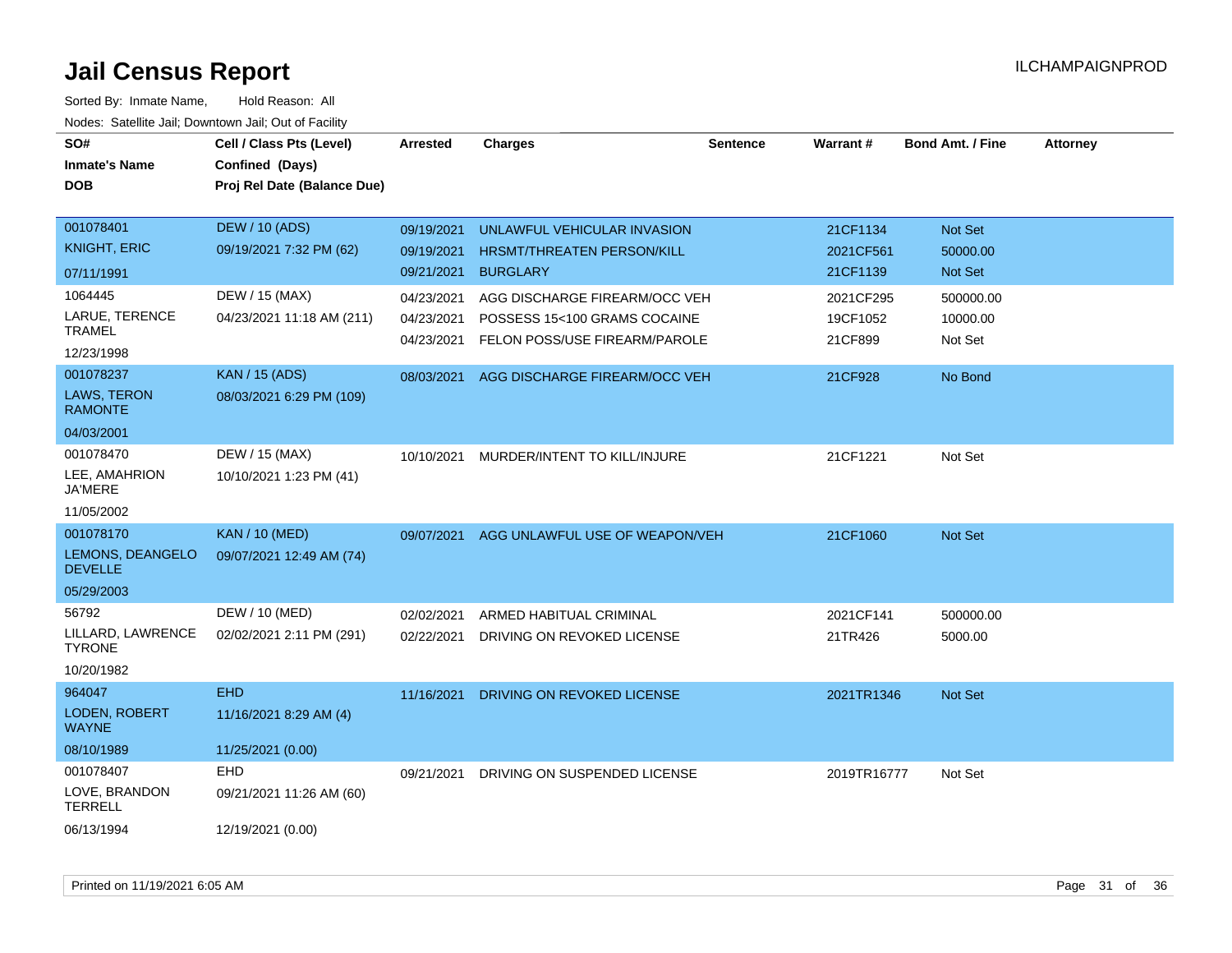Sorted By: Inmate Name, Hold Reason: All Nodes: Satellite Jail; Downtown Jail; Out of Facility

| ivouss. Saleline Jali, Downtown Jali, Out of Facility |                                               |                 |                                          |                 |              |                         |                 |
|-------------------------------------------------------|-----------------------------------------------|-----------------|------------------------------------------|-----------------|--------------|-------------------------|-----------------|
| SO#                                                   | Cell / Class Pts (Level)                      | <b>Arrested</b> | <b>Charges</b>                           | <b>Sentence</b> | Warrant#     | <b>Bond Amt. / Fine</b> | <b>Attorney</b> |
| <b>Inmate's Name</b>                                  | Confined (Days)                               |                 |                                          |                 |              |                         |                 |
| <b>DOB</b>                                            | Proj Rel Date (Balance Due)                   |                 |                                          |                 |              |                         |                 |
|                                                       |                                               |                 |                                          |                 |              |                         |                 |
| 46837                                                 | <b>KAN / 15 (MAX)</b>                         | 09/07/2021      | <b>RESIDENTIAL BURGLARY</b>              |                 | 2019-CF-1207 | 25000.00                |                 |
| <b>MARCRUM, JEFFERY</b><br>LEE.                       | 09/07/2021 11:43 AM (74)                      |                 |                                          |                 |              |                         |                 |
| 11/17/1968                                            |                                               |                 |                                          |                 |              |                         |                 |
| 1011046                                               | KAN / 15 (ADS)                                |                 | 04/10/2021 ATTEMPT (FIRST DEGREE MURDER) |                 | 21CF392      | Not Set                 |                 |
| MILES, DARRION<br><b>ANTONIO KEVONTA</b>              | 04/11/2021 12:46 AM (223)                     |                 |                                          |                 |              |                         |                 |
| 03/18/1990                                            |                                               |                 |                                          |                 |              |                         |                 |
| 001077278                                             | <b>DEW / 15 (MAX)</b>                         | 10/06/2020      | MURDER/INTENT TO KILL/INJURE             |                 | 2020CF146    | 2000000.00              |                 |
| MILLER, D'ANDRE                                       | 10/06/2020 12:49 PM (410)                     | 10/06/2020      | AGG FLEEING POLICE/21 MPH OVER           |                 | 2019CF1171   | 50000.00                |                 |
| 09/08/1986                                            |                                               |                 |                                          |                 |              |                         |                 |
| 963426                                                | EHD                                           | 09/14/2021      | ACCIDENT INJURY/DEATH/11-403             |                 | 2020CF1367   | Not Set                 |                 |
| MITCHELL, MARCELL<br>MARTELL                          | 09/14/2021 9:03 AM (67)                       |                 |                                          |                 |              |                         |                 |
| 12/19/1987                                            | 12/10/2021 (0.00)                             |                 |                                          |                 |              |                         |                 |
| 1026477                                               | <b>KAN / 15 (ADS)</b>                         | 09/21/2021      | AGG DISCHARGE FIREARM/OCC VEH            |                 | 21CF1138     | <b>Not Set</b>          |                 |
| NEWBILL, DEVONTRE<br><b>LAMONT</b>                    | 09/21/2021 2:27 AM (60)                       | 09/22/2021      | <b>PROBATION VIOLATION</b>               |                 | 20CF577      | <b>Not Set</b>          |                 |
| 11/22/1993                                            |                                               |                 |                                          |                 |              |                         |                 |
| 1072907                                               | KAN                                           | 07/14/2021      | ATTEMPT (FIRST DEGREE MURDER)            |                 | 2021-CF-832  | 2000000.00              |                 |
| NIKOLAEV, YEVGENIY                                    | 07/14/2021 10:10 PM (129)                     |                 |                                          |                 |              |                         |                 |
| 10/06/1983                                            |                                               |                 |                                          |                 |              |                         |                 |
| 001077928                                             | <b>EHD</b>                                    |                 |                                          |                 |              |                         |                 |
| PATTON, MICHAEL                                       | 09/01/2021 9:43 AM (80)                       | 09/01/2021      | AGG DOMESTIC BATTERY/STRANGLE            |                 | 2021CF515    | <b>Not Set</b>          |                 |
| <b>RYAN</b>                                           |                                               |                 |                                          |                 |              |                         |                 |
| 08/15/1994                                            | 12/31/2021 (0.00)                             |                 |                                          |                 |              |                         |                 |
| 001078063                                             | DEW / 15 (MAX)                                | 06/15/2021      | AGG CRIM SEX ASSAULT/WEAPON              |                 | 2021CF678    | 1000000.00              |                 |
|                                                       | PERRY, ROBERT Junior 06/15/2021 4:37 PM (158) | 06/15/2021      | <b>ROBBERY</b>                           |                 | 2021CF159    | 25000.00                |                 |
|                                                       |                                               |                 |                                          |                 |              |                         |                 |

12/21/1990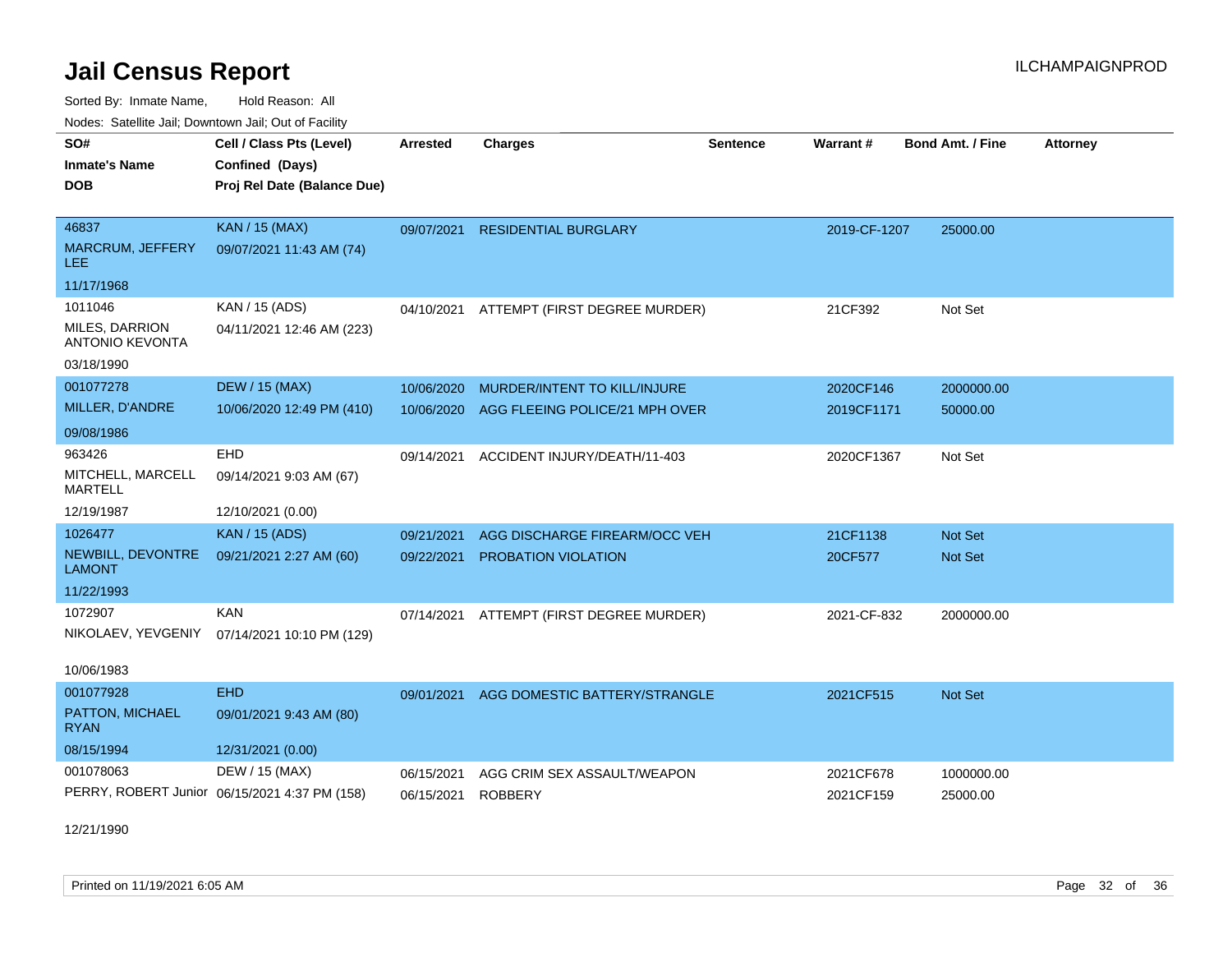Sorted By: Inmate Name, Hold Reason: All

Nodes: Satellite Jail; Downtown Jail; Out of Facility

| SO#<br><b>Inmate's Name</b><br><b>DOB</b> | Cell / Class Pts (Level)<br>Confined (Days)<br>Proj Rel Date (Balance Due) | <b>Arrested</b> | <b>Charges</b>                 | <b>Sentence</b> | <b>Warrant#</b> | <b>Bond Amt. / Fine</b> | <b>Attorney</b> |
|-------------------------------------------|----------------------------------------------------------------------------|-----------------|--------------------------------|-----------------|-----------------|-------------------------|-----------------|
| 1072761<br>POWELL, KYESHA<br><b>MONAE</b> | <b>EHD</b><br>11/03/2021 10:01 AM (17)                                     | 11/03/2021      | DRIVING ON SUSPENDED LICENSE   |                 | 2020TR5958      | Not Set                 |                 |
| 07/14/2000                                | 12/17/2021 (0.00)                                                          |                 |                                |                 |                 |                         |                 |
| 001077614                                 | KAN / 15 (MAX)                                                             | 01/17/2021      | ATTEMPT (FIRST DEGREE MURDER)  |                 | 21CF66          | Not Set                 |                 |
| <b>DEVON</b>                              | ROBINSON, DONTRELL 01/17/2021 3:08 PM (307)                                |                 |                                |                 |                 |                         |                 |
| 09/22/2002                                |                                                                            |                 |                                |                 |                 |                         |                 |
| 1061216                                   | <b>KAN / 10 (MED)</b>                                                      | 06/22/2021      | <b>HOME INVASION/FIREARM</b>   |                 | 21CF727         | Not Set                 |                 |
| <b>RUNGE, ANDRE</b><br><b>MARSEAN</b>     | 06/22/2021 4:42 PM (151)                                                   |                 |                                |                 |                 |                         |                 |
| 12/05/1997                                |                                                                            |                 |                                |                 |                 |                         |                 |
| 650295                                    | PIA / 50 (MAX)                                                             | 04/22/2020      | <b>CRIMINAL SEXUAL ASSAULT</b> |                 | 2020-CF407      | 750000.00               |                 |
| SANDAGE, JERALD                           | 04/22/2020 6:30 AM (577)                                                   | 04/22/2020      | CRIMINAL SEXUAL ASSAULT        |                 | 2020-CF408      | 750000.00               |                 |
| <b>EUGENE</b>                             |                                                                            | 04/22/2020      | <b>CRIMINAL SEXUAL ABUSE</b>   |                 | 2020-CF409      | 750000.00               |                 |
| 06/07/1971                                |                                                                            | 04/22/2020      | <b>CRIMINAL SEXUAL ASSAULT</b> |                 | 2020-CF410      | 750000.00               |                 |
|                                           |                                                                            | 04/22/2020      | OFFICIAL MISCONDUCT            |                 | 2019-CF1811     | 25000.00                |                 |
| 1062194                                   | <b>DEW / 15 (MAX)</b>                                                      | 02/27/2020      | MURDER/OTHER FORCIBLE FELONY   |                 | 20CF-247        | 1000000.00              |                 |
| SIMMONS, MICHAEL<br><b>JAMAL</b>          | 02/27/2020 1:11 PM (632)                                                   | 09/23/2020      | AGG BATTERY/DISCHARGE FIREARM  |                 | 20CF1061        | <b>Not Set</b>          |                 |
| 11/03/1997                                |                                                                            |                 |                                |                 |                 |                         |                 |
| 55331                                     | DEW / 15 (MAX)                                                             | 07/31/2021      | ARMED HABITUAL CRIMINAL        |                 | 21CF900         | Not Set                 |                 |
| SMITH, TARRIO<br><b>TERRELLE</b>          | 07/31/2021 2:22 AM (112)                                                   |                 |                                |                 |                 |                         |                 |
| 04/25/1982                                |                                                                            |                 |                                |                 |                 |                         |                 |
| 001077868                                 | <b>DEW / 15 (MAX)</b>                                                      | 04/21/2021      | ARMED ROBBERY/ARMED W/FIREARM  |                 | 21CF445         | Not Set                 |                 |
| SPEARMENT,<br><b>KENTRELL</b>             | 04/21/2021 9:48 PM (213)                                                   | 08/19/2021      | FLEEING/ATTEMPT ELUDE OFFICER  |                 | 2021TR1053      | 1000.00                 |                 |
| 01/21/2002                                |                                                                            |                 |                                |                 |                 |                         |                 |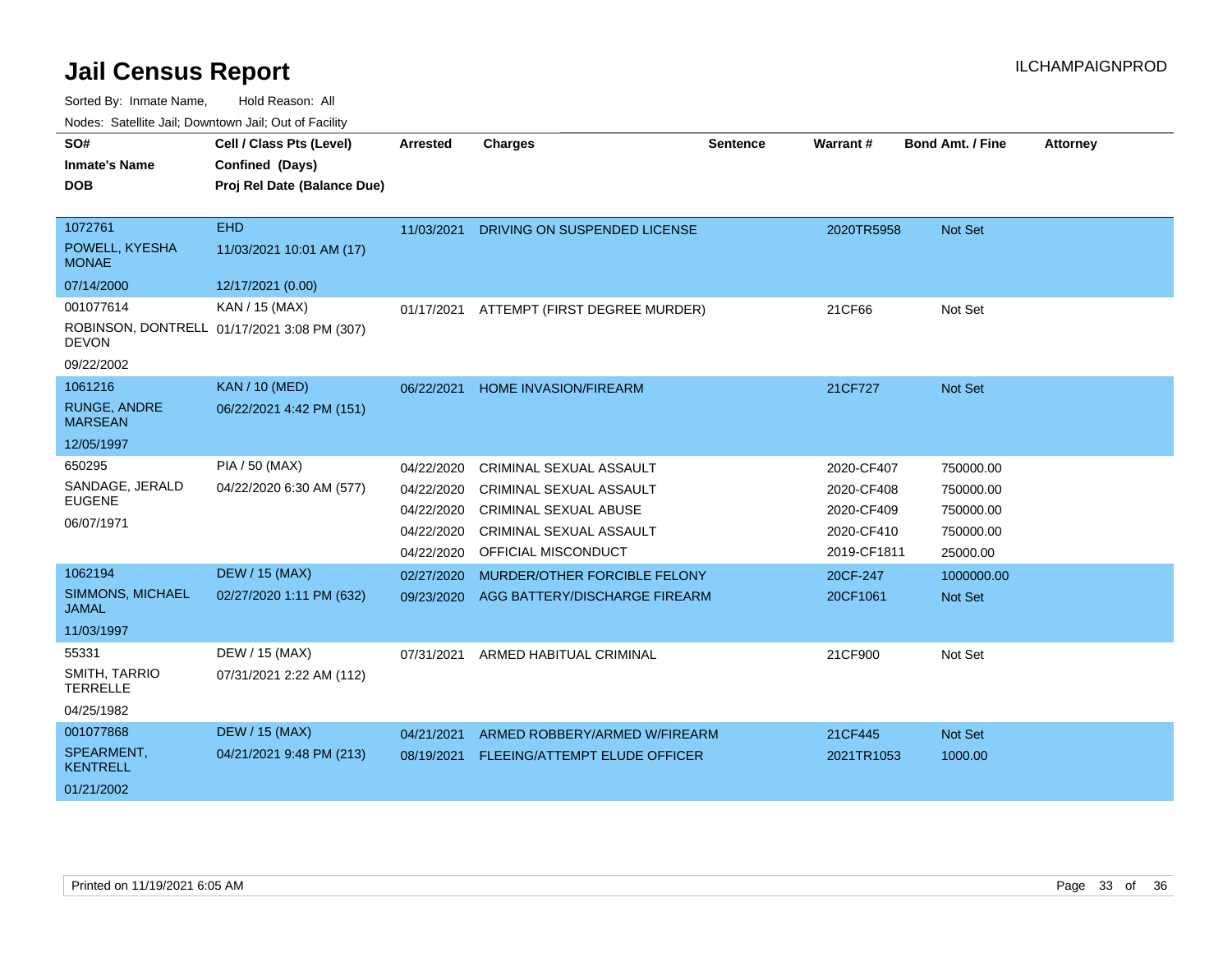Sorted By: Inmate Name, Hold Reason: All

| Nodes: Satellite Jail; Downtown Jail; Out of Facility |  |
|-------------------------------------------------------|--|
|-------------------------------------------------------|--|

| SO#<br><b>Inmate's Name</b><br><b>DOB</b> | Cell / Class Pts (Level)<br>Confined (Days)<br>Proj Rel Date (Balance Due) | <b>Arrested</b> | <b>Charges</b>                | <b>Sentence</b> | <b>Warrant#</b> | <b>Bond Amt. / Fine</b> | <b>Attorney</b> |
|-------------------------------------------|----------------------------------------------------------------------------|-----------------|-------------------------------|-----------------|-----------------|-------------------------|-----------------|
| 759816                                    | <b>EHD</b>                                                                 |                 | 11/17/2021 AGG DUI/3          |                 | 2021CF382       | Not Set                 |                 |
| ST AUBIN, LACY<br><b>NICOLE</b>           | 11/17/2021 10:17 AM (3)                                                    |                 |                               |                 |                 |                         |                 |
| 07/20/1984                                | 11/30/2021 (0.00)                                                          |                 |                               |                 |                 |                         |                 |
| 001077854                                 | <b>EHD</b>                                                                 | 09/15/2021      | DRIVING RVK/SUSP DUI/SSS 4-9  |                 | 2021CF306       | Not Set                 |                 |
| STUKINS, DANNY RAY                        | 09/15/2021 10:17 AM (66)                                                   |                 |                               |                 |                 |                         |                 |
| 07/05/1985                                | 3/13/2022 (0.00)                                                           |                 |                               |                 |                 |                         |                 |
| 1046632                                   | <b>KAN / 15 (MAX)</b>                                                      | 09/14/2021      | ARMED VIOLENCE/CATEGORY II    |                 | 21CF912         | 750000.00               |                 |
|                                           | TATE, JAVON MARQUIS 09/14/2021 12:10 PM (67)                               |                 |                               |                 |                 |                         |                 |
| 08/10/1996                                |                                                                            |                 |                               |                 |                 |                         |                 |
| 949990                                    | DEW / 15 (MAX)                                                             | 07/27/2021      | AGG DISCHARGE FIREARM/OCC VEH |                 | 2021CF829       | 750000.00               |                 |
| THATCH, CALVIN<br><b>ANTHONY</b>          | 07/27/2021 5:12 PM (116)                                                   | 07/27/2021      | WARRANT OUT OF COUNTY         |                 | 21TR49          | 1500.00                 |                 |
| 07/09/1986                                |                                                                            |                 |                               |                 |                 |                         |                 |
| 001077662                                 | <b>DEW / 15 (MAX)</b>                                                      | 02/03/2021      | ARMED ROBBERY/ARMED W/FIREARM |                 | 21CF123         | 250000.00               |                 |
| TIPSORD, NOAH LEE                         | 02/03/2021 4:33 PM (290)                                                   |                 |                               |                 |                 |                         |                 |
| 08/14/1998                                |                                                                            |                 |                               |                 |                 |                         |                 |
| 1033031                                   | KAN / 15 (MAX)                                                             | 08/19/2020      | *AGG BATTERY W/FIREARM/PERSON |                 | 2020-CF923      | 500000.00               |                 |
| TOMS, ANDREW<br><b>CHUCKY</b>             | 08/19/2020 5:59 PM (458)                                                   |                 |                               |                 |                 |                         |                 |
| 09/28/1978                                |                                                                            |                 |                               |                 |                 |                         |                 |
| 27007                                     | <b>KAN / 15 (MAX)</b>                                                      | 09/19/2021      | DOMESTIC BATTERY/OTHER PRIOR  |                 | 21CF1133        | No Bond                 |                 |
| TUELL, ROBERT<br><b>STEPHEN</b>           | 09/19/2021 9:51 AM (62)                                                    |                 |                               |                 |                 |                         |                 |
| 09/25/1967                                |                                                                            |                 |                               |                 |                 |                         |                 |
| 001078263                                 | KAN / 10 (ADS)                                                             | 08/11/2021      | AGG BATTERY/PUBLIC PLACE      |                 | 2020CF420       | 7500.00                 |                 |
| TURK, BRANDON<br><b>LARSHAWN</b>          | 08/11/2021 6:23 PM (101)                                                   | 08/11/2021      | RECEIVE/POSS/SELL STOLEN VEH  |                 | 2020CF928       | 200000.00               |                 |
| 10/18/1995                                |                                                                            |                 |                               |                 |                 |                         |                 |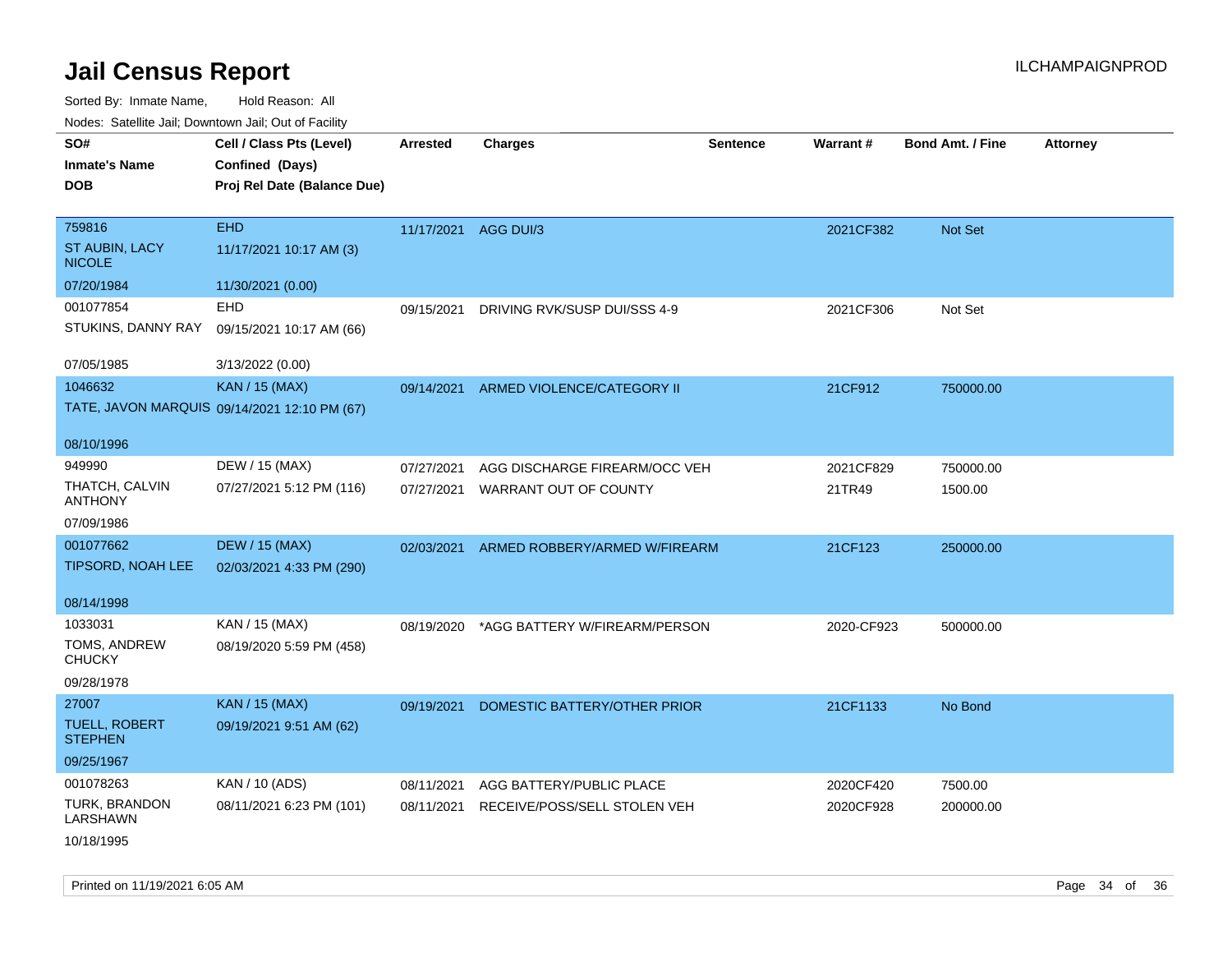| SO#<br><b>Inmate's Name</b>            | Cell / Class Pts (Level)<br>Confined (Days) | <b>Arrested</b> | <b>Charges</b>                 | <b>Sentence</b> | <b>Warrant#</b> | <b>Bond Amt. / Fine</b> | <b>Attorney</b> |
|----------------------------------------|---------------------------------------------|-----------------|--------------------------------|-----------------|-----------------|-------------------------|-----------------|
| <b>DOB</b>                             | Proj Rel Date (Balance Due)                 |                 |                                |                 |                 |                         |                 |
|                                        |                                             |                 |                                |                 |                 |                         |                 |
| 64700                                  | <b>KAN / 10 (MED)</b>                       | 09/07/2021      | UNLAWFUL USE OF A WEAPON       |                 | 21CF1074        | Not Set                 |                 |
| TURNER, ADAM<br><b>ANTONIO</b>         | 09/08/2021 12:49 AM (73)                    |                 |                                |                 |                 |                         |                 |
| 08/29/1985                             |                                             |                 |                                |                 |                 |                         |                 |
| 001078386                              | KAN / 10 (MED)                              | 09/14/2021      | POSSESSION OF STOLEN FIREARM   |                 | 2021CF1099      | 250000.00               |                 |
| TURNER, AMARIO                         | 09/14/2021 11:42 PM (67)                    |                 |                                |                 |                 |                         |                 |
| 09/23/2002                             |                                             |                 |                                |                 |                 |                         |                 |
| 1050636                                | KAN / 15 (MAX)                              | 09/24/2021      | FELON POSS/USE WEAPON/FIREARM  |                 | 21CF1154        | Not Set                 |                 |
| TURNER, TIMOTHY<br><b>SEANTEZ</b>      | 09/24/2021 9:18 PM (57)                     |                 |                                |                 |                 |                         |                 |
| 09/27/1994                             |                                             |                 |                                |                 |                 |                         |                 |
| 1040925                                | KAN / 10 (MED)                              | 10/05/2021      | AGG BATTERY/DISCHARGE FIREARM  |                 | 2021CF1105      | 1000000.00              |                 |
| WEATHERALL,<br>JOHNNY EARL JAMES       | 10/05/2021 4:17 PM (46)                     |                 |                                |                 |                 |                         |                 |
| 04/29/1994                             |                                             |                 |                                |                 |                 |                         |                 |
| 1062558                                | <b>DEW / 10 (MED)</b>                       | 10/02/2021      | FELON POSS/USE WEAPON/FIREARM  |                 | 21CF1185        | Not Set                 |                 |
| <b>WELLS, JIAMANTE</b><br><b>AMORE</b> | 10/02/2021 8:29 PM (49)                     |                 |                                |                 |                 |                         |                 |
| 09/02/1995                             |                                             |                 |                                |                 |                 |                         |                 |
| 1002033                                | KAN / 15 (MAX)                              | 09/08/2021      | DRIVING ON SUSPENDED LICENSE   |                 | 2019-TR-11944   | 5000.00                 |                 |
| <b>WEST, ANTONIO</b>                   | 09/08/2021 11:01 PM (73)                    | 09/08/2021      | ARMED ROBBERY/ARMED W/FIREARM  |                 | 2020-CF-1406    | 500000.00               |                 |
| <b>DEONTA</b>                          |                                             | 09/08/2021      | AGG UNLAWFUL USE OF WEAPON/VEH |                 | 2021-CF-AWOW    | Not Set                 |                 |
| 04/15/1992                             |                                             | 09/08/2021      | OBSTRCT JUSTICE/LEAVE STATE    |                 | 2021-CF-AWOW    | Not Set                 |                 |
|                                        |                                             | 09/08/2021      | ARMED VIOLENCE/CATEGORY I      |                 | 2021-CF-AWOW    | Not Set                 |                 |
| 1022068                                | <b>DEW / 15 (ADS)</b>                       | 10/10/2021      | FELON POSS/USE WEAPON/FIREARM  |                 | 21CF1212        | Not Set                 |                 |
| <b>WILKINS, MICHAEL</b><br><b>CARL</b> | 10/10/2021 5:07 AM (41)                     |                 |                                |                 |                 |                         |                 |
| 07/10/1992                             |                                             |                 |                                |                 |                 |                         |                 |